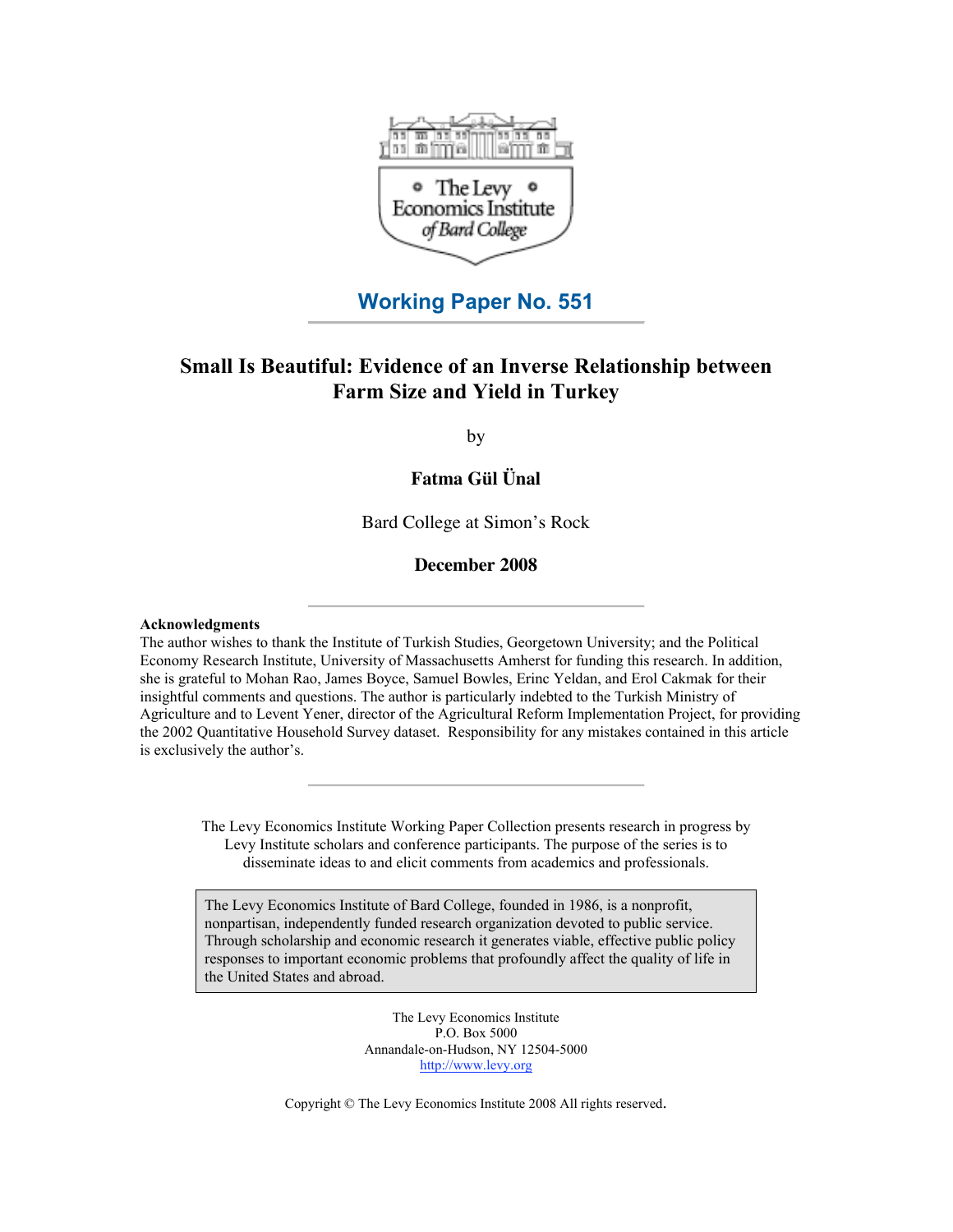#### **ABSTRACT**

This paper examines the relationship between farm size and yield per acre in Turkey using heretofore untapped data from a 2002 farm-level survey of 5,003 rural households. After controlling for village, household, and agroclimatic heterogeneity, a strong inverse relationship between farm size and yield is found to be prevalent in all regions of Turkey. The paper also investigates the impact of land fragmentation on productivity and labor input per acre, and finds a positive relationship. These results favor labor-centered theories that point to higher labor input per decare as the source of the inverse size-yield relationship.

**Keywords:** Farm Size; Productivity; Allocative Efficiency; Turkey

**JEL Classifications:** O12, Q12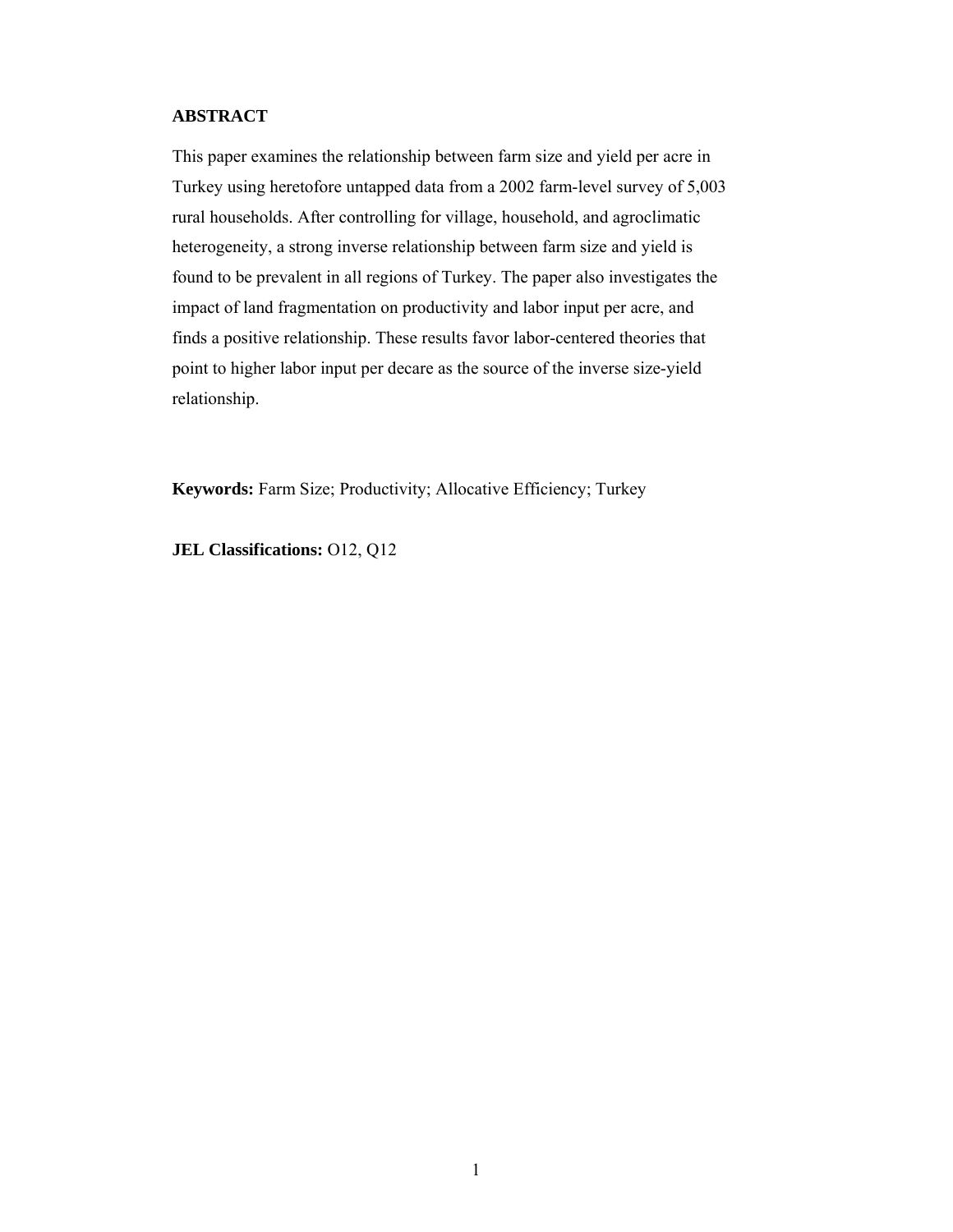#### **1. INTRODUCTION**

The title of the 2008 World Development Report (WDR) is "Agriculture for Development." Published by the World Bank, the report aptly focuses on agriculture and emphasizes its importance as a "vital tool for achieving the Millennium Development Goal that calls for halving the share of people suffering from extreme poverty and hunger by 2015" (WRD 2008: v).

The report's focus on agriculture is no coincidence as three-quarters of poor people in developing countries live in rural areas, deriving their livelihood—directly or indirectly—from agriculture, creating two-thirds of the world's agricultural value added, supporting industries that generate 30% of total GDP through linkages in value chains (WRD 2008: 3).

Two of the most common characteristics of developing countries are the large share of agriculture in their economies and poorly functioning and/or nonexistent factor markets. The intersection of these two features produces the widely observed inverse size-yield relationship (IR hereafter) (Sen 1962, 1966; Mazumdar 1965; Berry and Cline 1979; Sen 1981; Cornia 1985; Eswaran and Kotwal 1986; Heltberg 1998; Benjamin 1992).

The inverse relationship between farm size and yield per acre indicates that as farm size gets larger, yield per acre gets smaller. When studying the link between farm size and yield, one needs to be careful to distinguish between the "technical input-output efficiency from the broader question of resource utilization" (Berry and Cline 1979: 5). As Berry and Cline (1979) point out, the former refers to the engineering relationship of production per inputs actually used in production process; the latter is about the overall land utilization of the available land resource and the related use of labor. In this article, we choose to focus on the second one in analyzing the inverse size-yield relationship in Turkey for 2002.

The relationship between size and yield became a focal point of agrarian debates after the 1960s when Farm Management Surveys in India first established the empirical basis. Since then, the evidence has been so widely observed by many others in different countries that IR is considered a "stylized fact" of agriculture in developing countries [Heltberg (1998) for Pakistan; Berry and Cline (1979) for Brazil, Colombia, Philippines, Pakistan, India, and Malaysia; Cornia (1985) for 15 different countries; Khusro (1973), Rudra et al. (1974), Bhalla (1979), Bharadwaj (1974), and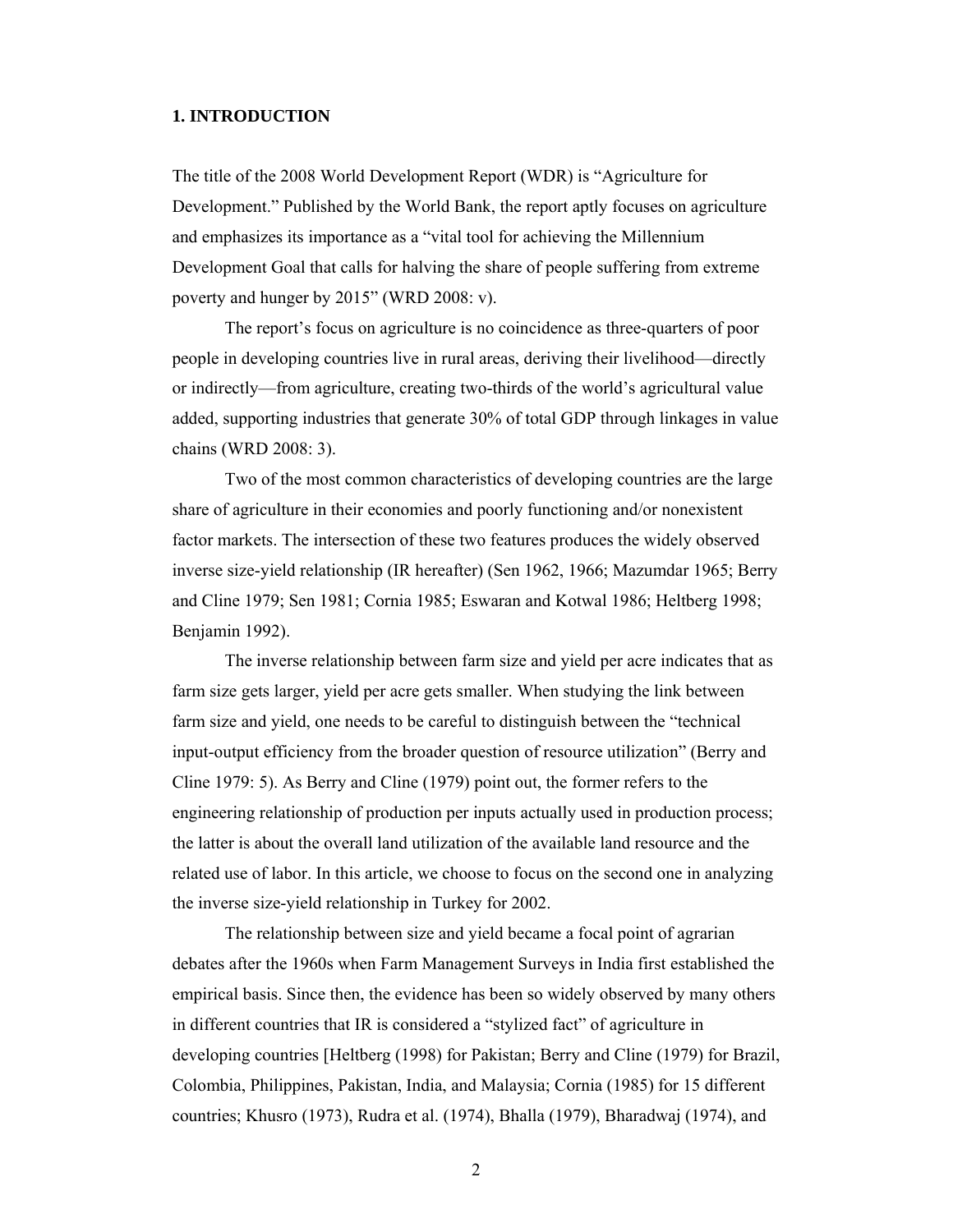Sen (1981) for India; Carter (1984) for Haryana in North India; Kutcher and Scandizzo (1981) for North East Brazil; Benjamin (1995) for Java; and Masterson (2005) for Paraguay].

Inverse size-yield has many crucial and far-reaching implications for rural development policy, which is in part why it has gotten considerable attention from development researchers. The most prominent implication is that it may provide economic justification for redistributive land reforms, as policies to correct for IR imply both allocative efficiency and equity at the same time. If land productivity is higher in small farms and rural factor markets are not correcting for IR, then policies to eliminate IR and promote economic growth call for redistributive land reforms.

 Land reforms have played a very important role in economic transformation, creating agricultural surplus, growing consumer demand, and creating political stability to maintain rapid industrialization for countries like Japan, South Korea, and Taiwan (Heltberg 1998).

Another important implication of IR in rural development policy is its outcome for employment. Sen (1999) argues that the choice of technology in agriculture is crucial for resource allocation and employment since, in most developing countries, the majority of the population is employed in agriculture. According to Sen (1999), certain types of technologies are more appropriate for countries in which labor is abundant relative to other factors of production. Since small-scale farming is more labor intensive than large-scale farming, it leads to more employment.

In addition to those mentioned above, another important implication of IR is deteriorating environmental conditions and disintegrating communities. Land concentration combined with mechanization in agriculture creates a class of landless laborers who, lacking alternative means of procuring a livelihood, find the solution either in cultivating ill-suited and environmentally sensitive tracts of land in forests, uplands, and arid areas, or in migrating to other places in search of employment (Heltberg 1998; Kaldjian 2001).

Due to its policy implications for employment, efficiency, equity, and sustainability, IR has been one of the most important and hotly debated topics in agricultural economics for more than 40 years. Despite the abundance of research and discussion on the topic, as yet there exists no consensus on what causes it (Heltberg 1998; Sen 1999).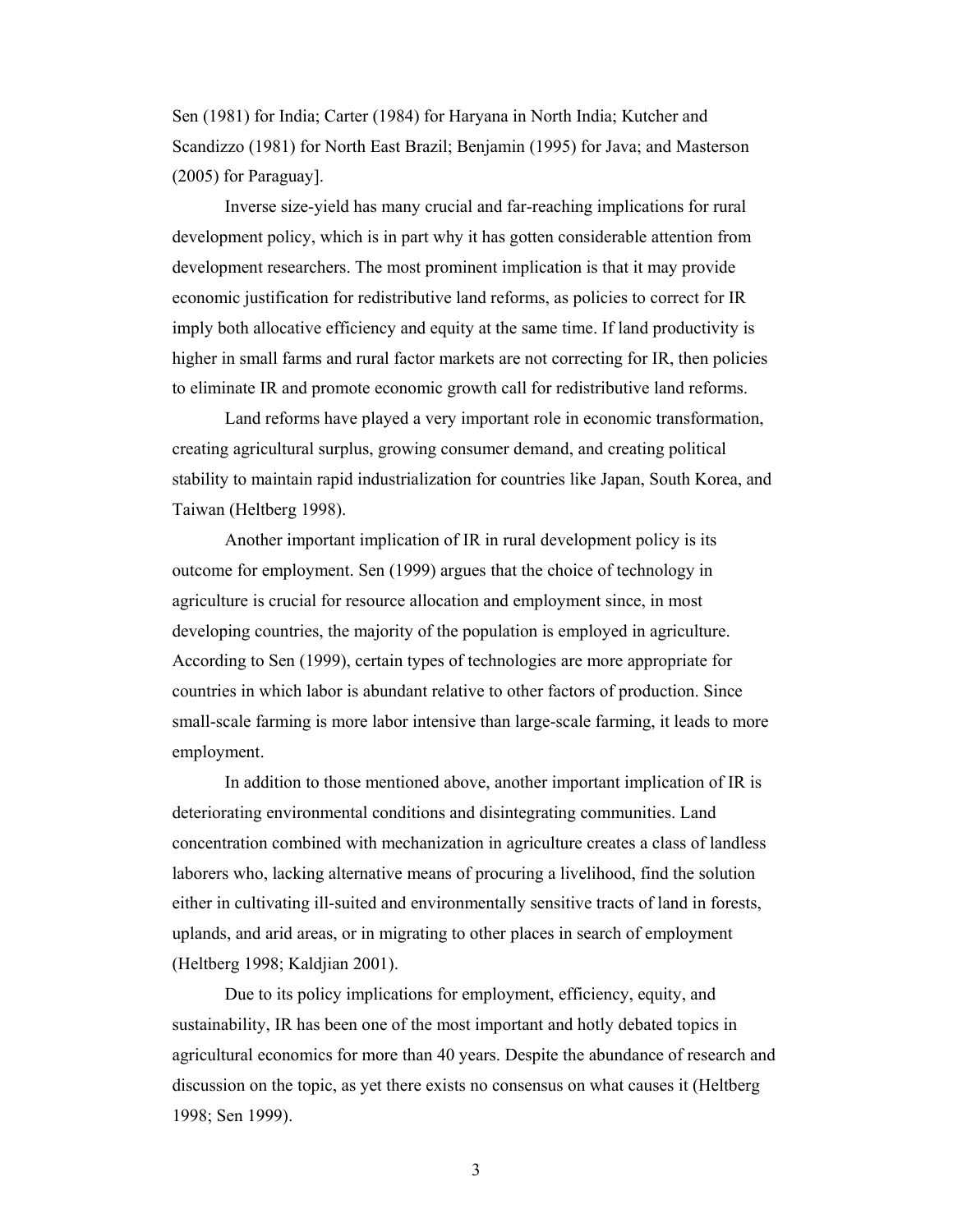The purpose of this paper is to look at the farm size-yield relationship for Turkey by utilizing a 2002 World Bank survey. In doing so, the structure of this paper is as follows: In section two we review the literature and conclude that the majority of explanations for IR are based on intensive labor-input use on smaller farms due to imperfections in factor markets. In section three we present econometric analysis and data used for the study. In section four we conclude that, despite agroclimatic, land, village, and farmer heterogeneity, there exists an inverse relationship between farm size and yield per acre in all seven regions of Turkey. Further, we claim that IR is due to existence of an inverse relationship between labor input and farm size, i.e., as farm size decreases, labor input (particularly family labor) per acre increases, resulting in higher yields per acre.

#### **2. SIZE-PRODUCTIVITY DEBATE IN THE LITERATURE**

# **2.1 Introduction and the Classic Equation of the Inverse Relationship in Agriculture**

In the literature the most common equation that tests the inverse relationship between farm size and yield per acre is based on an ordinary least squares (OLS) regression of a simple model such as the following:

$$
Log (Q) = \alpha + \beta log (H) + u \tag{1}
$$

where Q is either the monetary value of total output or output per acre and H is net operated farm size. Operated farm size includes owned and leased-in land for each household. An inverse relationship exists when  $β$  is less than unity if Q is total output and when  $\beta$  is negative if Q is output per acre.

Bardhan (2003) argues that one of the problems with such studies is the assumption of the homogeneity of farm output when, in fact, "output" is measured by the total value of a range of specific products produced. This can create biased results, particularly when crop prices vary significantly across types of crops or across regions for the same crop. Market values for cash crops, for example, are typically higher than those for subsistence crops.

Segregating the data based on regions and geographical features might address both of these problems due to the nature of agricultural production. Certain soil types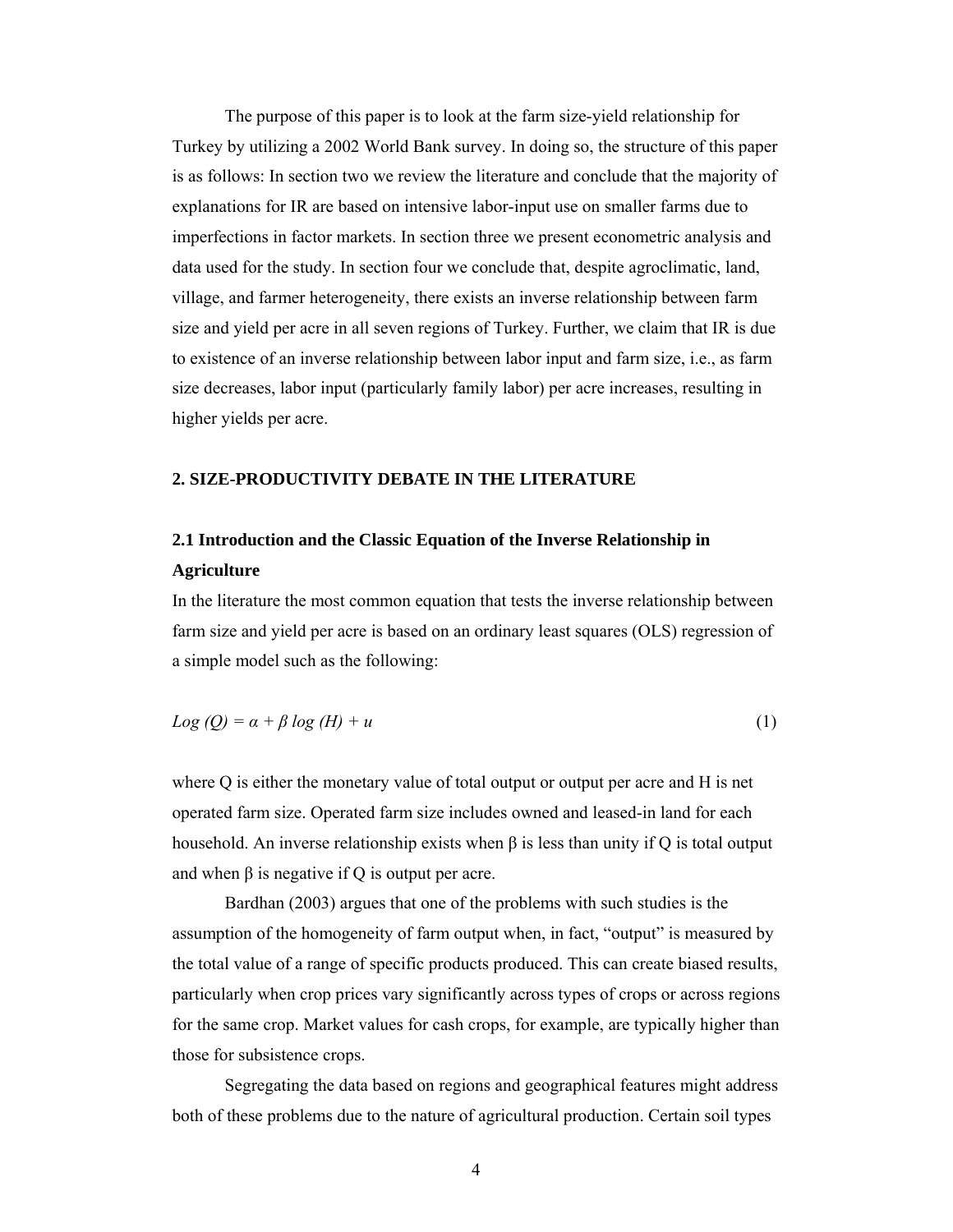and climate are more suitable to grow certain types of crops, thus homogeneity of farm products is highly likely within regions where land heterogeneity is not enormous. Turkey makes a particularly good case for very distinct regional homogeneity in agriculture as a result of its agroclimatic structure, which will be detailed in section 3.1.1.

By using either the exact or some modified version of the classical equation (1), many studies have found a significant negative relationship between per acre productivity and farm size for different developing countries. A natural question to then ask is why IR is so common in developing countries and what accounts for such a relationship?<sup>1</sup>

 In the literature, there are two main explanations for IR: the misidentification hypothesis (Bhalla and Roy 1988; Benjamin 1995; Benjamin and Brandt 2002; Lamb 2003; Assuncao and Braido 2004; Srinivasan 1972; Chayanov 1966) and the factor market imperfection hypothesis (Sen 1962, 1966; Mazumdar 1965; Sen 1981; Cornia 1985; Eswaran and Kotwal 1986; Heltberg 1998; Benjamin and Brandt 2002).

#### **2.2 The Misidentification Hypothesis**

It is often argued that the inverse size-yield relationship is a statistical artifact due to omitted variables (Bhalla and Roy 1988; Benjamin 1995; Assuncao and Braido 2004). In the IR literature, debates center around two main reasons that are claimed to constitute the misspecification: omitted land quality and omitted farmer heterogeneity.

#### **2.2.1 Omitted Land Quality**

 $\overline{\phantom{a}}$ 

Land quality arose as an issue for land productivity differences because the inverse size-yield relationship has been observed as being more robust among villages than within villages (Cornia 1985; Benjamin 1995; Sen 1999). The heart of the omitted land-quality argument is the observation that fertile lands can support higher population densities, which result in higher land fragmentation; hence, smaller farms are more productive due to the inherent fertility of the land. In addition, smaller farms

 $1$  One of the first questions to be answered regarding IR assessment is whether increasing, decreasing, or constant returns to scale prevail in agriculture. However, we are not including this discussion in the main body of the paper. There are two reasons for this. First we have fitted a Cobb-Douglas production function to our data and confirmed that constant returns to scale prevail in Turkish agriculture in a different paper. Second, it has been well established that constant returns to scale characterize developing country agriculture. For further discussion on the topic, see Berry and Cline (1979) and Cornia (1985).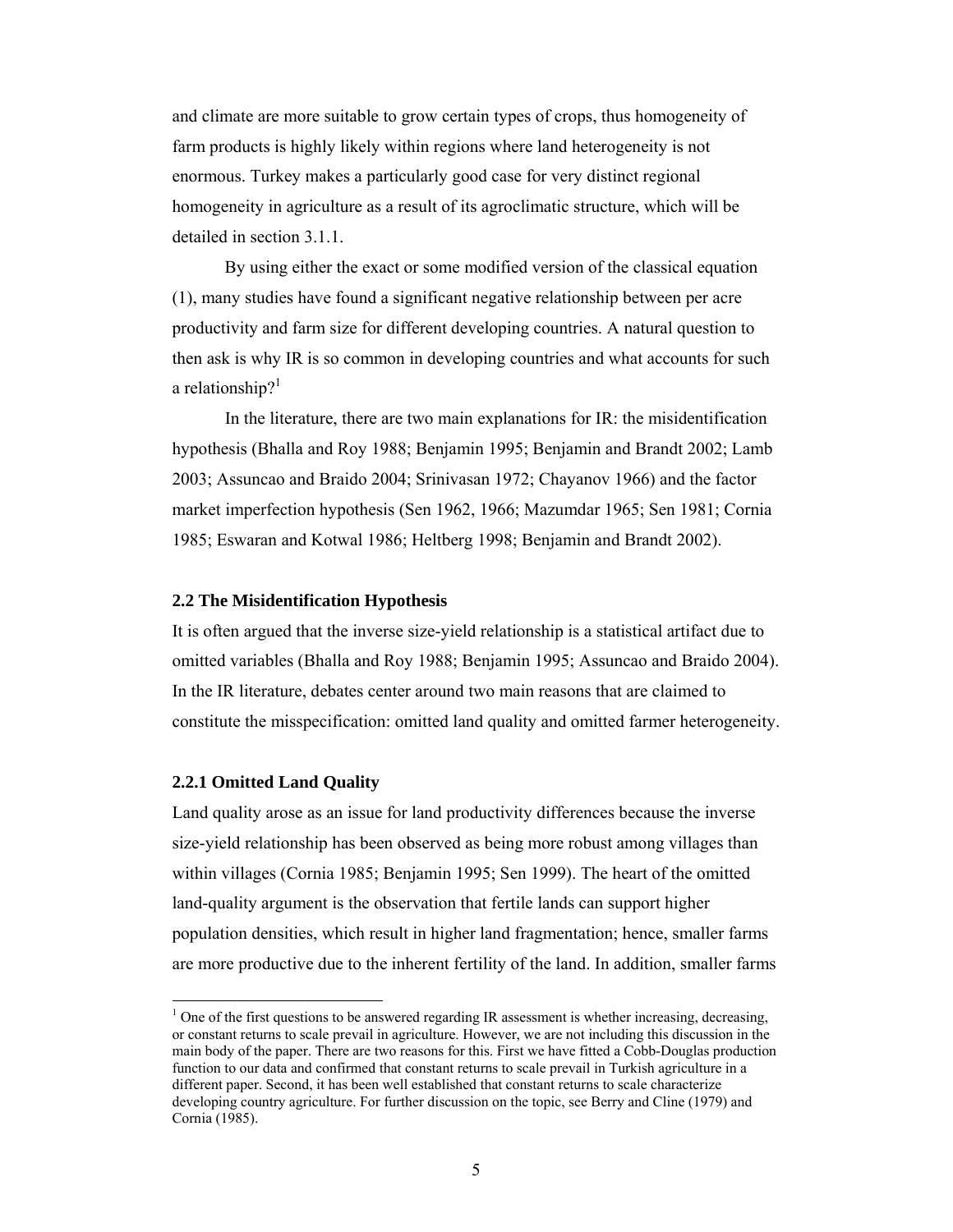are more likely to have higher quality lands since the ones that are the first to be sold during a financial bottleneck are lower quality, resulting in higher overall land quality for the remaining plots on the farm.<sup>2</sup> Given fragmented plots in land and higher population densities in developing country agriculture, it is crucial to account for land quality to eliminate the possibility of systematic correlation between land quality and farm size for a robust analysis of IR.

Unfortunately, many datasets (particularly those for developing countries) lack information on land quality. Hence, indirect methods of accounting for land quality must be applied. These include relying on geographical disaggregation (Rudra 1974; Sen 1981; Carter 1984; Bhalla and Roy 1988), using price of land or share of irrigation as a proxy for land quality (Khusro 1973; Berry and Cline 1979), using village or plot fixed effects (Carter 1984; Heltberg 1998; Assuncao and Braido 2004), and employing instrumental variables to proxy for land quality (Benjamin 1995).

Studies including land quality in IR estimations divide land quality into two categories: exogenous or "nature-made," such as soil type and existence of irrigation canals, $3$  and endogenous or "man-made," such as introduction of tube-well irrigation and fertilizer use. Some argue that a clear distinction between exogenous and endogenous land quality is important because man-made land quality incorporates labor input and has to be separated from nature-made land quality (Bhalla and Roy 1988). Consequently, when the distinction is not clear, what is observed as land quality might be a result of a blend of labor effort and land quality.

Another reason why smaller farms may have higher yield per acre may be due to crop intensity: a cropping pattern which favors crops with high value-added (Bardhan 1973; Griffin et al. 2002). Bhalla (1979) argues that since different crops require different labor and non-labor input requirements, cropping pattern and farm size may dictate a nonrandom relationship. Although after controlling for land quality, irrigation, and cropping patterns, Bhalla (1979) finds that IR remains. However, one problem in such studies is that cropping pattern is a choice variable and is part of the dependent variable.

 $2^2$  Cornia (1985) observes the opposite in Brazil. He argues that most of the large land holders have the better quality land. This argument seems reasonable when one considers the monetary opportunities of a wealthy farmer compared to a poorer one given that the price of better quality land is higher.

<sup>&</sup>lt;sup>3</sup> Even though canals are man-made, they are considered exogenous because their location is determined by government mandate, not by farmers themselves.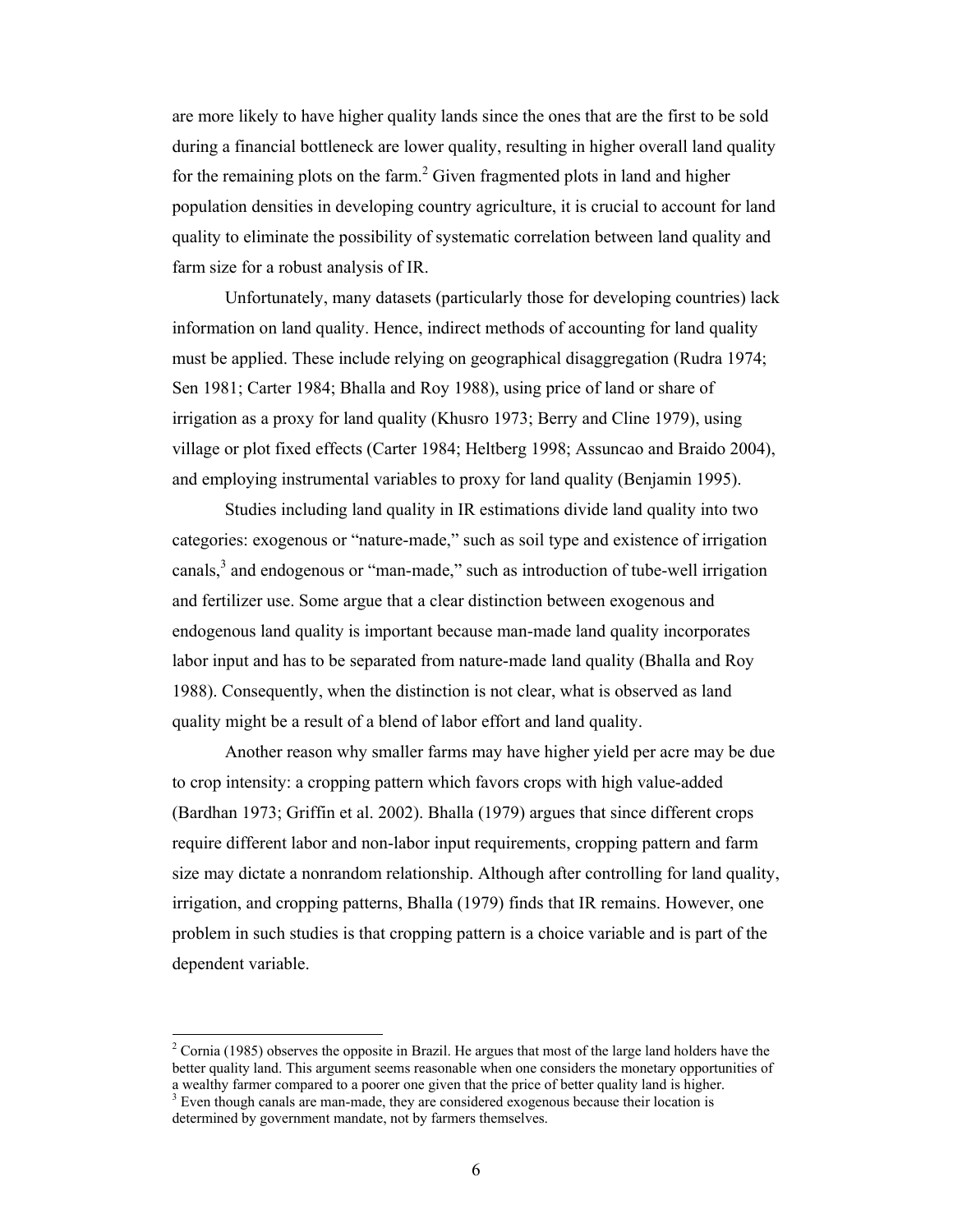One such study that looks at IR as an outcome of farmer choice is by Assuncao and Braido (2004). In their study, based on plot level data on India, they claim that the inverse relationship between productivity per acre and farm size diminishes when controlled for inputs, and that the "IR puzzle is solved."

From our point of view, despite the prevalence of literature, looking at technical efficiency rather than resource utilization is not very meaningful for developing countries. One reason why small farms produce more value per acre is because land utilization is much higher on smaller farms since large farms cultivate less land in proportion to their size, i.e., larger farms have more idle land. Thus, even if small and large farms produce equal value of output per acre cultivated, this does not disprove the "IR puzzle." We think that to look at technical efficiency by way of taking size of utilized land as the denominator of IR studies is not only far from solving the IR puzzle, but also not relevant in a developing country context where overall land utilization is an important factor in economic development since land is generally the scarce factor as opposed to labor.

#### **2.2.2 The Farmer Heterogeneity and Mode of Production Hypothesis**

Farmer heterogeneity hypotheses explain IR by farmer characteristics. Farmer heterogeneity literature could be divided into two groups: heterogeneity due to the agrarian structure in which farm size is a proxy for mode of production (Chayanov 1966; Sen 1966) or heterogeneity due to farmers' preferences as determined by education, attitudes toward risk, and other socioeconomic factors (Srinivasan 1972; Baneriee 1999).

According to Chayanov (1966), a peasant family worker maximizes a different objective than any other worker; s/he operates under a peasant mode of production. A peasant's objective is subsistence, thus her objective function is to minimize the effort given subsistence needs as determined by the dependency ratio within the household, i.e., the ratio of mouths to working hands. Given farm size, a crowded family with a higher dependency ratio generates higher yields per acre, and as the dependency ratio changes based on the life cycle of the household, so does the effort and yield per acre.

The peasant mode of production is particularly relavant where rural factor markets are not developed and or are totally missing. In the absence of markets, peasants cannot optimize resources or accumulate wealth by way of market exchange. Thus, there is no monetary reason to work more than what is required for subsistence.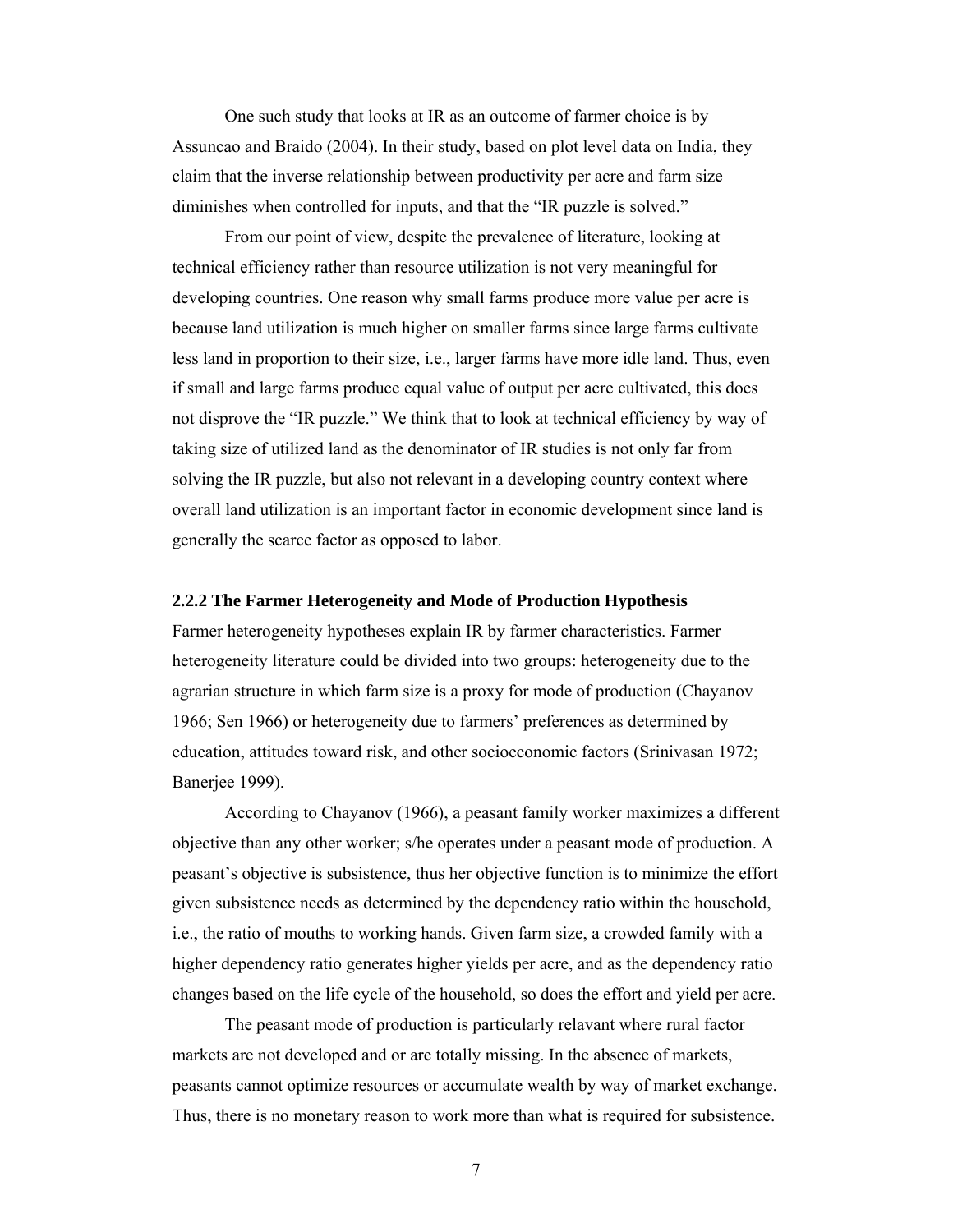Hence, given the objective of subsistence combined with missing rural markets, neoclassical tools would be meaningless in analyzing peasant behavior.

Despite its strength in delineating a separate mode of production for peasants based on strong empirical evidence and paving the road for labor-based theories of IR, Chayanov's (1966) pioneering work in explaining productivity per acre, founded on household demographics and life cycle, is inadequate. It does not provide much insight into why, given size and dependency ratio, some farms stay large and keep the unused land after fulfilling the household's need. In addition, it is not completely true that there are no labor markets in traditional agriculture; even among the very small farms, hiring labor during harvest is a common practice to avoid crop losses. A Chayanovian explanation for IR also ignores macroeconomic, social, and cultural determinants of labor supply such as unemployment, social norms against female laborers, and/or sociopolitical structure of the province within which the household operates (Agarwal 1994; Sen 1981; Mazumdar 1965; Cornia 1985).

The second strand of literature on farmer heterogeneity focuses on small farmers' behavioral differences compared to large ones with a particular focus on education. Education increases productivity because farmers can read the instructions on machines and thus are more able to apply productivity-enhancing techniques (Sen 1999). Furthermore, having the know-how regarding fertilizer and pesticide use could make a positive impact on productivity. Even though technology and education are important in productivity improvements, it does not explain IR since small farms are more likely to lack access to such machines and/or modern inputs such as fertilizers and pesticides, yet are still more productive than larger farms.

Risk is another feature that creates differential behavior among different farmers based on size. One explanation regarding farmers' behavior in the face of uncertainty in agriculture is put forth by Srinivasan (1972). Given two choices of income source—self cultivation (which is more uncertain) versus wage labor (which is certain). Srinivasan (1972) claims that since smaller farms are self-cultivated they are more productive because smaller farmers are more risk averse.<sup>4</sup> Bardhan (1973) offers a good critique, arguing that in agriculture, uncertainty due to weather or natural disasters is not only confined to small, owner-cultivated farms, but also affects

<sup>&</sup>lt;sup>4</sup> The argument assumes that the farmer is an Arrow-type risk averse person, i.e., as her wealth gets smaller she will become more risk averse, hence she will devote most of her time on her land to maximize farm income.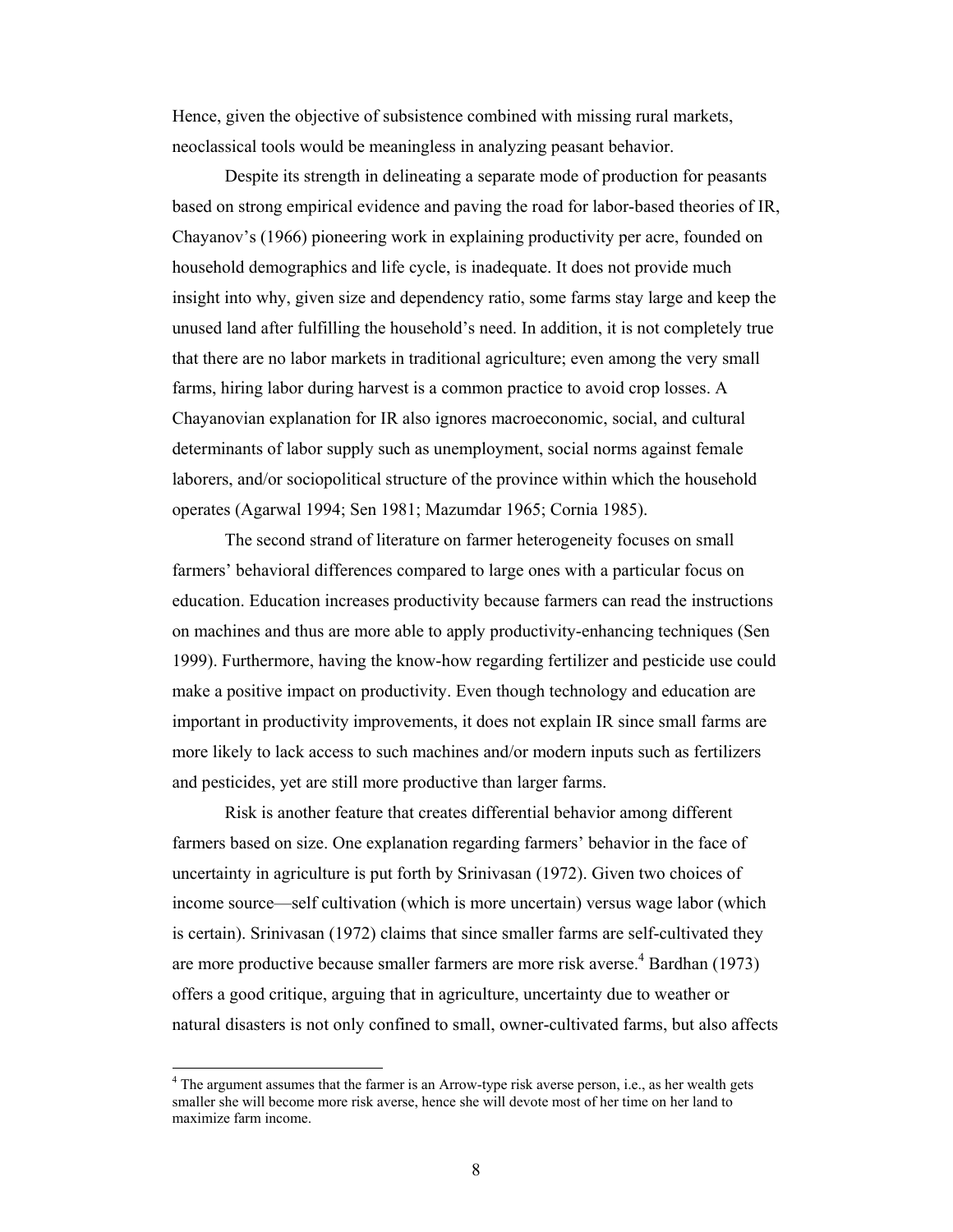large farms that use wage laborers. Thus, in the case of agriculture, wages are not independent of uncertainty. Hence, differentials in risk that are contingent upon size is not a convincing explanation for IR.

Banerjee (1999) indicates that farmer characteristics matter in the sense that they are related to farm size: tenants with larger land plots are more efficient because the degree of freedom attached to large land ownership enhances productivity.

Other farmer characteristics, such as gender, also play a role in productivity differences for different size farms, as women farmers tend to have smaller plots. Being a female farmer may result in different access to economic opportunities which, in turn, results in different crop choice and, subsequently, differences in output per acre (Agarwal 1994; Alderman et al. 1995; Deere and Leon 2001; Masterson 2005).

#### **2.3 The Factor-Market Imperfections Hypothesis**

The most common explanation in the IR literature is the hypothesis of imperfect factor markets. Mainstream theory suggests that through perfectly competitive markets all factors of production are fully utilized and receive their marginal contribution, and resources are allocated efficiently across alternative uses (Schultz 1964; Conning 2000). At this point, assuming all farms operate under the same production function with constant returns to scale, a really interesting question is then how come markets do not *distribute land* towards small farms where *land is relatively more productive than labor* and distribute labor towards large farms *where labor is relatively more productive than land?* A Pareto improvement, and also an increase in technical efficiency of the system as a whole, could occur when small farmers trade in labor for land with large ones up to a point where marginal *rates of technical substitution are equal* in each and every farm, and this will eliminate IR. The obvious answer is because markets are imperfect and do not allocate resources efficiently, hence IR prevails. What is less obvious is which factor market is the culprit and which factor causes IR.

On the topic of inverse size-yield relationship, the main theme in the factor market imperfection hypothesis is that small and large farms use different proportions of inputs due to different factor prices, which then give different incentives to farmers operating on different scales (Mazumdar 1965; Sen 1966; Berry and Cline 1979; Sen 1981; Cornia 1985; Eswaran and Kotwal 1986; Griffin et al. 2002; Benjamin and Brandt 2002). As argued by Cornia (1985), the prices of land and capital are generally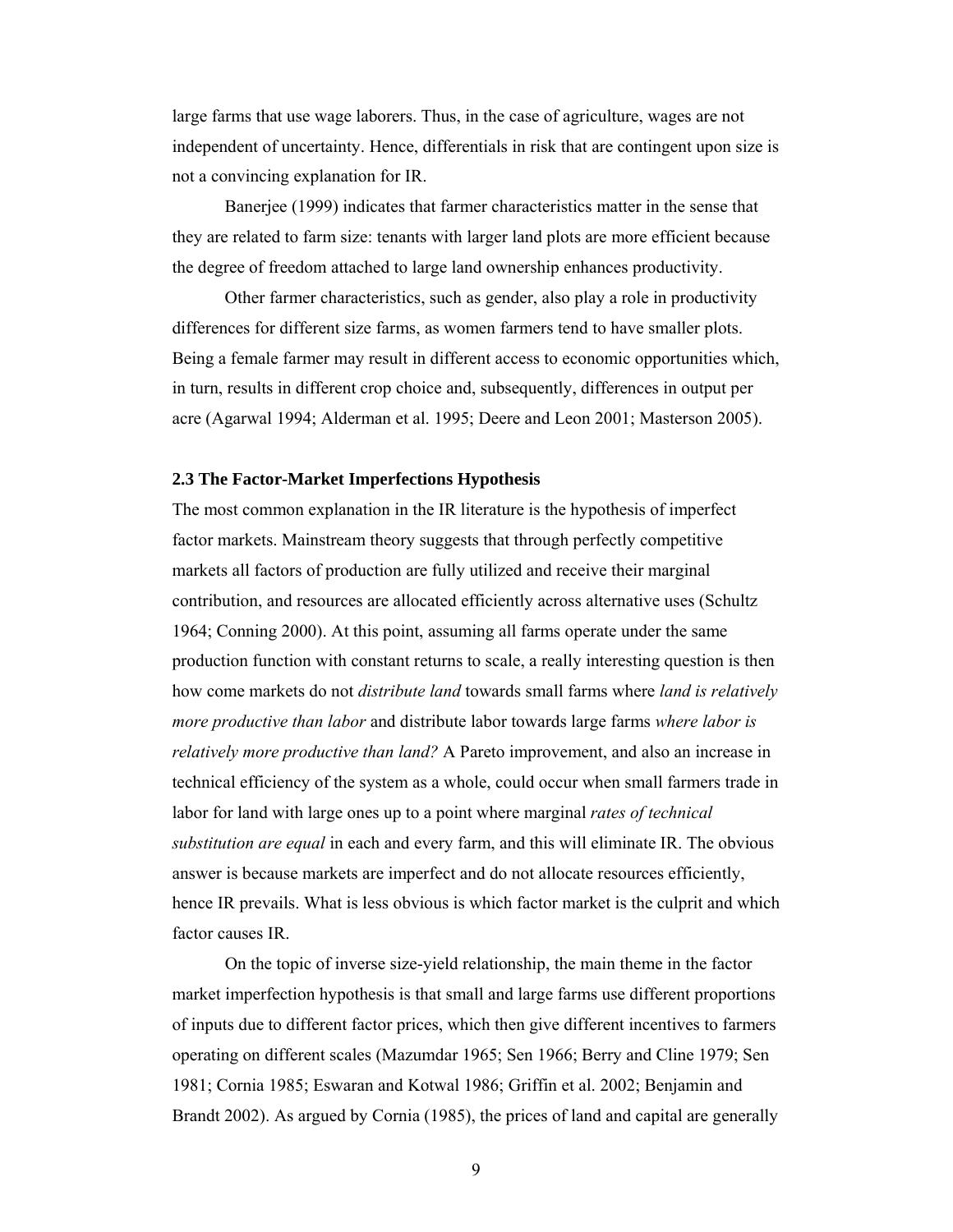higher for small farmers whereas the price of labor is higher for large farmers, resulting in usage of different proportions of inputs by farms according to their resource position (access to and the cost of production factors).

According to Cornia (1985), small farmers apply more labor per unit of land than large ones in several ways. First, small farmers engage in more intensive use of labor in each crop activity. Second, they cultivate a larger portion of their land. Third, they use land more intensively by employing such techniques as multi-cropping or multi-harvesting. In addition, small farmers are more apt to undertake land improvement practices such as land terracing, canalization, and other land infrastructure projects, which require more input of labor per acre.

As pointed out by Bardhan (1973), what may be the more interesting question about IR is why smaller farms use more input per acre (and hence produce higher yields per acre). Addressing this question entails assessing the institutional framework of traditional agriculture in developing countries and examining market imperfections more closely.

A detailed analysis of the reasons for factor market imperfections in developing countries is beyond the scope of this paper, however it is useful to mention a few. To start with, no market is scale neutral. Input and output prices differ based on scale. In addition, land markets may exhibit imperfections because land is more than just a productive factor. It is an asset of insurance, bondage, prestige, power, and wealth. Land is a portfolio asset, particularly in countries with undeveloped capital markets to hedge against inflation (Cornia 1985; Kaldjian 2001). It is a source of political power which, in turn, produces economic benefits (Binswanger et al. 1995; Karaomerlioglu 2000). Last but not least, it is the place of ancestral home and has nonmonetary value to people who live on or off of it. In short, the price of land is almost always above its expected economic returns.

Capital markets may be imperfect since formal credit requires collateral. Thus, capital markets favor haves over have nots. In addition, large farmers have greater access to machinery due to scale effects and/or government contacts which may provide access to cheaper capital (Cornia 1985).

Labor markets may exhibit imperfections for a variety of reasons. The first of these is transactions costs. Despite willingness to hire in or out labor, farmers may not partake in the labor market simply because they cannot afford job or worker search costs. Second, large farmers incur higher costs than the market wage rate because of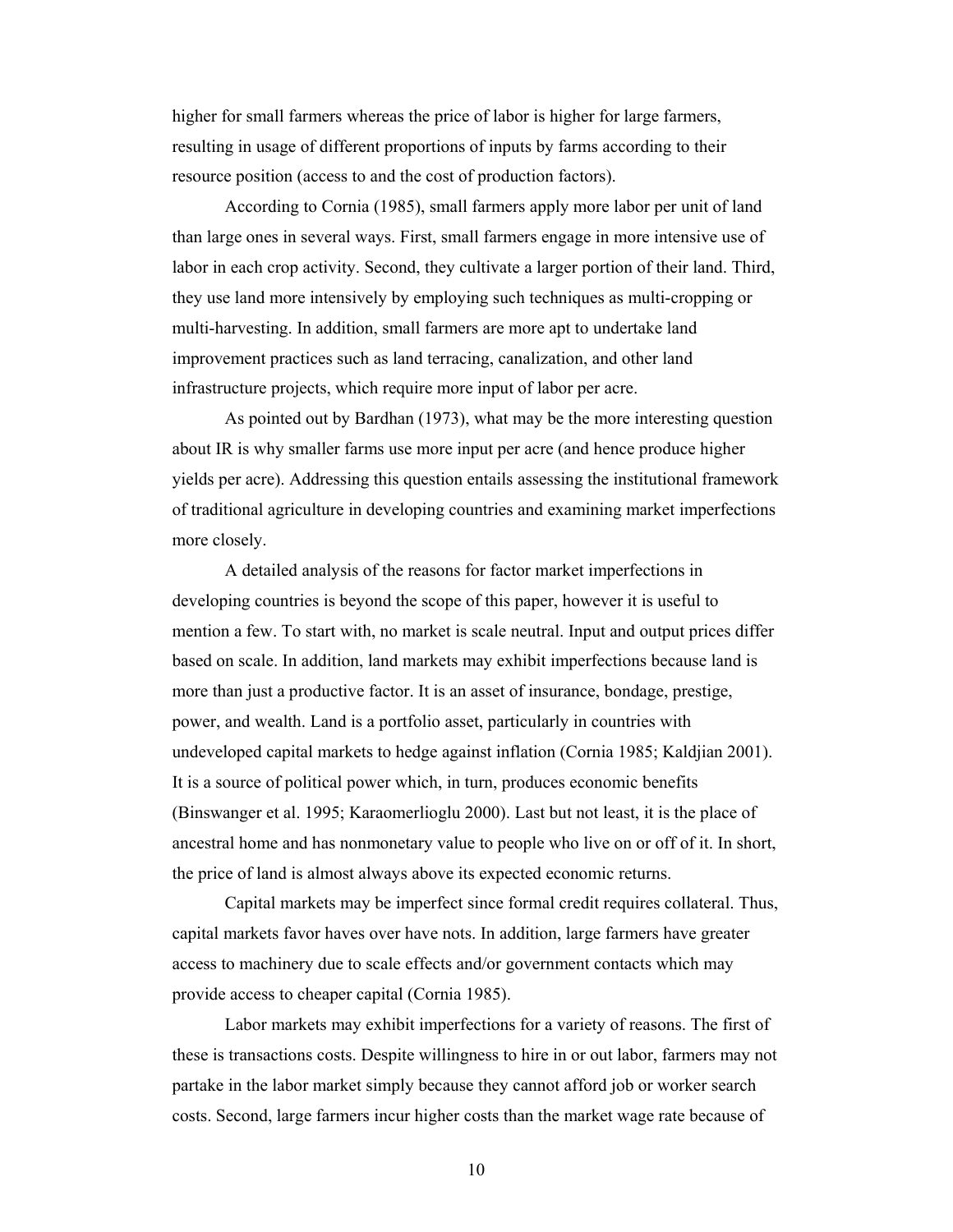the supervision required in agriculture and therefore do not hire labor as much, even in the absence of search costs.

In short, labor is generally cheaper for small farmers, and land and capital are cheaper for large farmers. Factor market imperfections that produce different prices for large and small producers may reinforce and be reinforced by the exercise of market power. Both land and capital tend to be priced higher for smaller producers in developing countries because it is much easier to form a monopoly in land and capital markets than it is in labor markets. This is not only because labor is the relatively abundant factor, but also because unemployed land and capital can survive if left idle, but unemployed labor cannot survive without food. This leaves laborers with a weaker bargaining position vis-a-vis land and capital, thus favoring large farmers.

Most researchers who identify rural market imperfections as the culprit for the inverse size-yield relationship recognize that it is the combination of imperfections in all markets that results in IR. However, Sen (1981) claims that only one factor labor—takes the brunt of the burden of all factor market imperfections. Peasants compensate for the lack of land and credit markets by putting more labor into production, thereby resulting in higher yields per acre, i.e., IR.

#### **2.3.1 Labor-Based Hypothesis**

 $\overline{a}$ 

The first labor-based explanation in the IR debate emerged from Arthur Lewis' (1954) seminal article, *Economic Development with Unlimited Supplies of Labor*, in which he assumes zero marginal productivity or, in other words, zero marginal cost of labor in agriculture, and introduces disguised unemployment in agriculture.<sup>5</sup> Picking up the concept of zero marginal productivity from Lewis (1954) and applying the intersectoral duality between industry and agriculture to intrasectoral duality between large and small farms, many agricultural economists have tried to explain the existence of IR as a result of the intense use of labor in agriculture, i.e., the cheapness of labor in smaller farms leads to the intense use of it, thereby resulting in higher

 $<sup>5</sup>$  However, the zero marginal productivity assumption—along with the existence of surplus labor in</sup> agriculture—was later discredited by Viner (1967) by referring to the impossibility of such an assumption given the nature of agricultural work; an additional worker always adds something positive which wouldn't be there in the absence of the worker, such as better weeding, better soil preparation, etc. The solution to the bottleneck of positive marginal productivity of labor is offered by Sen (1962, 1966) who proposed that labor effort, not labor of an individual worker, should be included in calculations of marginal productivity of labor (MPL). None of the studies in this paper refer to zero MPL.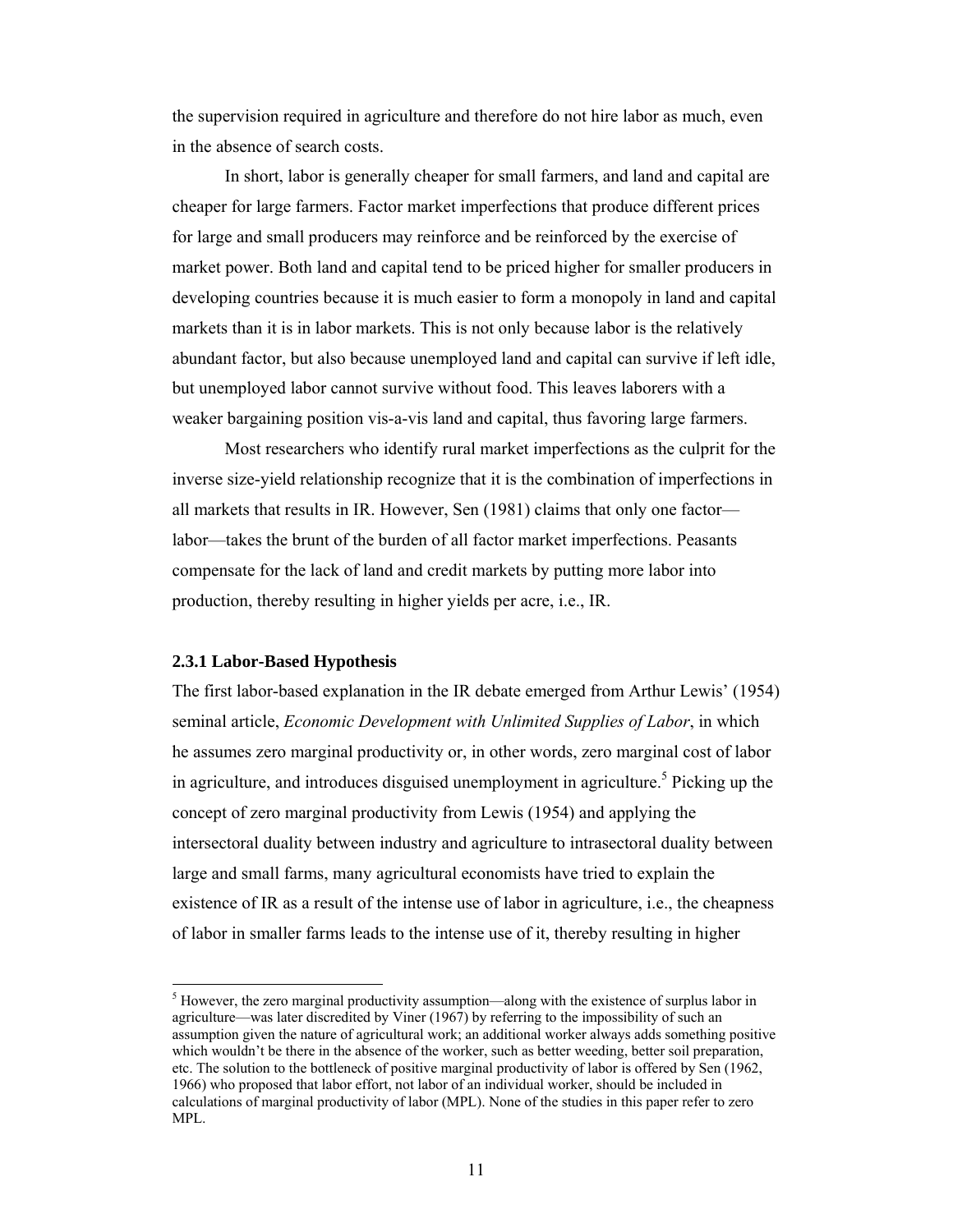yields per acre (Sen 1966; Bhalla 1979; Bardhan 1973; Sen 1981; Carter 1984; Cornia 1985; Heltberg 1998; Benjamin and Brandt 2002).

This intrasectoral duality of wages between large and small farmers is explained through different mechanisms by different economists. Sen (1966) explains it in terms of subjective real costs of labor. Marginal disutility of labor for peasants on family farms is smaller than the marginal disutility of workers on commercialized, larger farms because there is surplus labor on small farms, which then results in fewer hours or less effort for the family worker, hence a lower real cost of labor.

Mazumdar (1965) explains the duality of wages by pointing to the lower opportunity cost of labor on small farms due to unemployment. The opportunity cost of family labor may be less than the wage rate because an outside job is not guaranteed, i.e., the wage rate on a small farm is discounted by the unemployment rate and, thus, cheaper.

Other explanations of the duality of wages are related to supervision. Labor supervision has been among the most common explanations of IR (Rudra and Bandapadhyaya 1973; Sen 1981; Feder 1985; Eswaran and Kotwal 1986; Banerjee 1999). Labor supervision in agriculture is costly since workers keep moving in a large open field, unlike industry where both the worker and the machine are confined to a relatively small area. The main argument is that labor supervision, provided mostly by the family members, is a "transactions cost" and, hence, part of the imperfect labor markets story (Feder 1985). Consequently, labor is hired on large farms to the extent that it can be supervised by family members. This puts family labor at the center of the labor-based hypotheses.

As argued by Sen (1981), two issues require special attention in IR observations; first, different tenure types and second, technology. Different tenure types have different labor dynamics. For example, in the literature, it is argued that sharecropper tenants provide less effort since they do not have full claim to the output. The reasons for the inefficiency in sharecropping range from Marshallian disincentive <sup>6</sup> to lower crop intensity per acre.<sup>7</sup> Thus, treating farms as if they have identical modes of production might result in biased results.

<sup>&</sup>lt;sup>6</sup>The Marshallian disincentive argument is the following: there is less incentive on the side of the tenant due to the nature of sharecropping contracts; landlords and tenants share the output and, since the tenant's marginal returns to effort and input supply are much less than the relevant marginal products, the tenant has less incentive to supply inputs (including labor and intermediate inputs) than if he were the owner.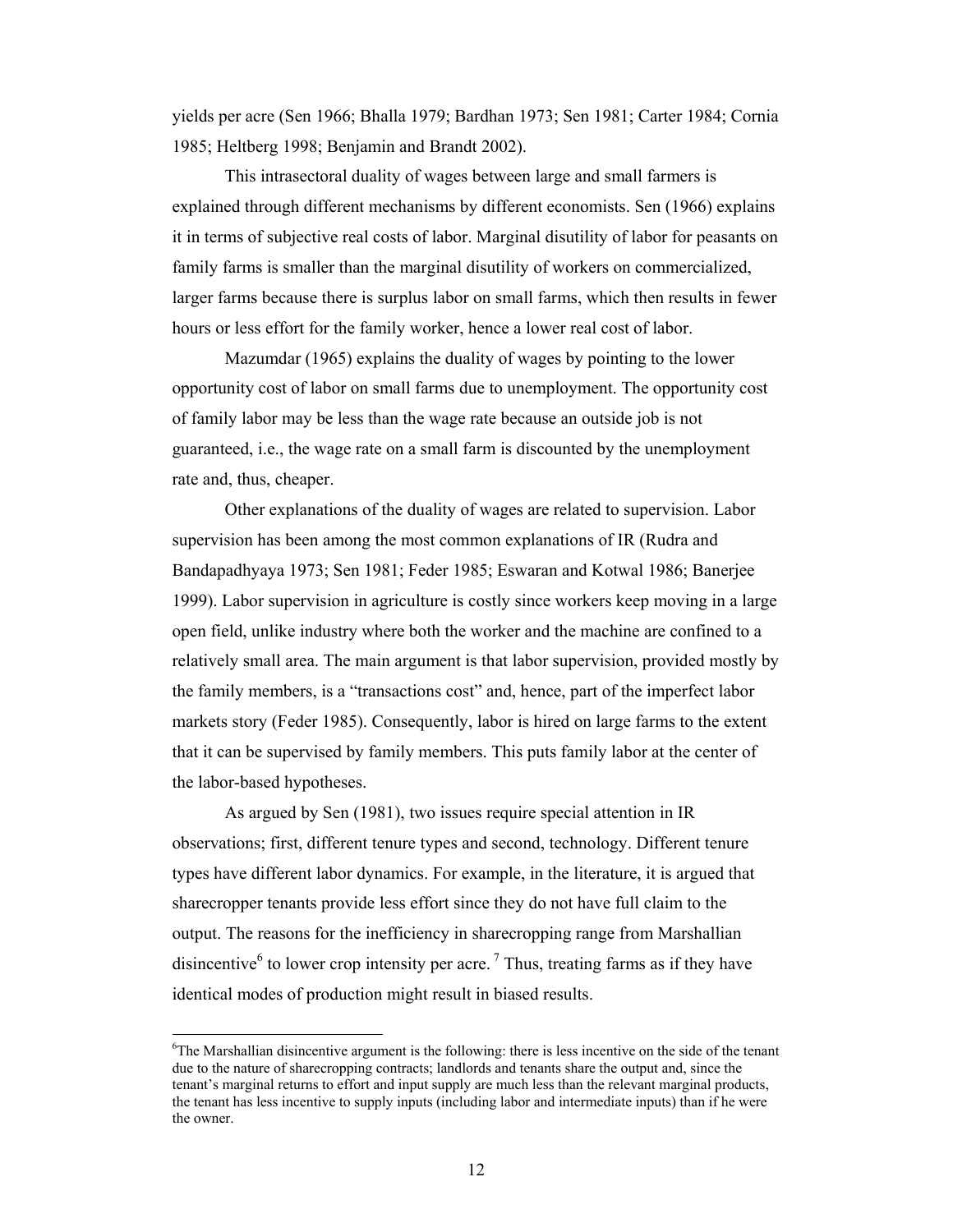Second, technology is important, as given family worker per acre, landaugmenting technology (such as irrigation and use of fertilizer) increases labor input per acre, resulting in a lower ratio of family labor to total labor (assuming labor is hired to compensate for the need to increase labor input). Labor-augmenting technology, such as tractorization, would reduce labor input per acre and increase the ratio of family to total labor. Hence, if one does not control for technology, even though the family labor input is the major factor behind IR, the relationship cannot be captured statistically.

Once IR is established by equation (1)-type regressions, another way to test the validity of labor-based explanations is to analyze whether labor input has an inverse relationship with farm size using the following equation (Berry and Cline 1979; Benjamin 1995; Barret 1996; Lamb 2003):

$$
Log (labor per decade) = \alpha + \beta Log (size) + u \tag{2}
$$

Equation (2) can also be used to test the relation between other intermediary inputs such as fertilizers, pesticides, and other non-labor, non-land inputs as dependent variables to observe if there is a systematic variation of such inputs with farm size.

After reviewing the literature on IR, our conclusion is that in the context of developing country agriculture, given empirical analysis, labor-based theories are better able to explain IR. According to Sen (1981), the crux of the debate on IR, as well as the possible solution, is not about scale advantages or unemployment. IR reflects intensive labor use on small farms and the inability to solve this through land and credit markets. Hence IR evidence is an indicator of two things: allocative inefficiency and connectedness between the ownership of assets and the distribution of resources through markets. The reason for market imperfection—the failure of markets to allocate resources efficiently—cannot be corrected through rural markets because markets function connected to existing inequalities. That is, the ownership of productive assets is connected to the distribution of productive assets. "The most important effect of credit and land market imperfections seems to be that, although the IR relations exist and would seem to reflect a very low opportunity cost of labor on

<sup>-&</sup>lt;br>7  $\alpha$  Another argument for inefficient sharecropping contracts is the lesser variety of crops cultivated that increase the yield per acre. It is argued that lower intensity of crop cultivation is chosen by the landlord. For a more detailed discussion, see Sen (1981).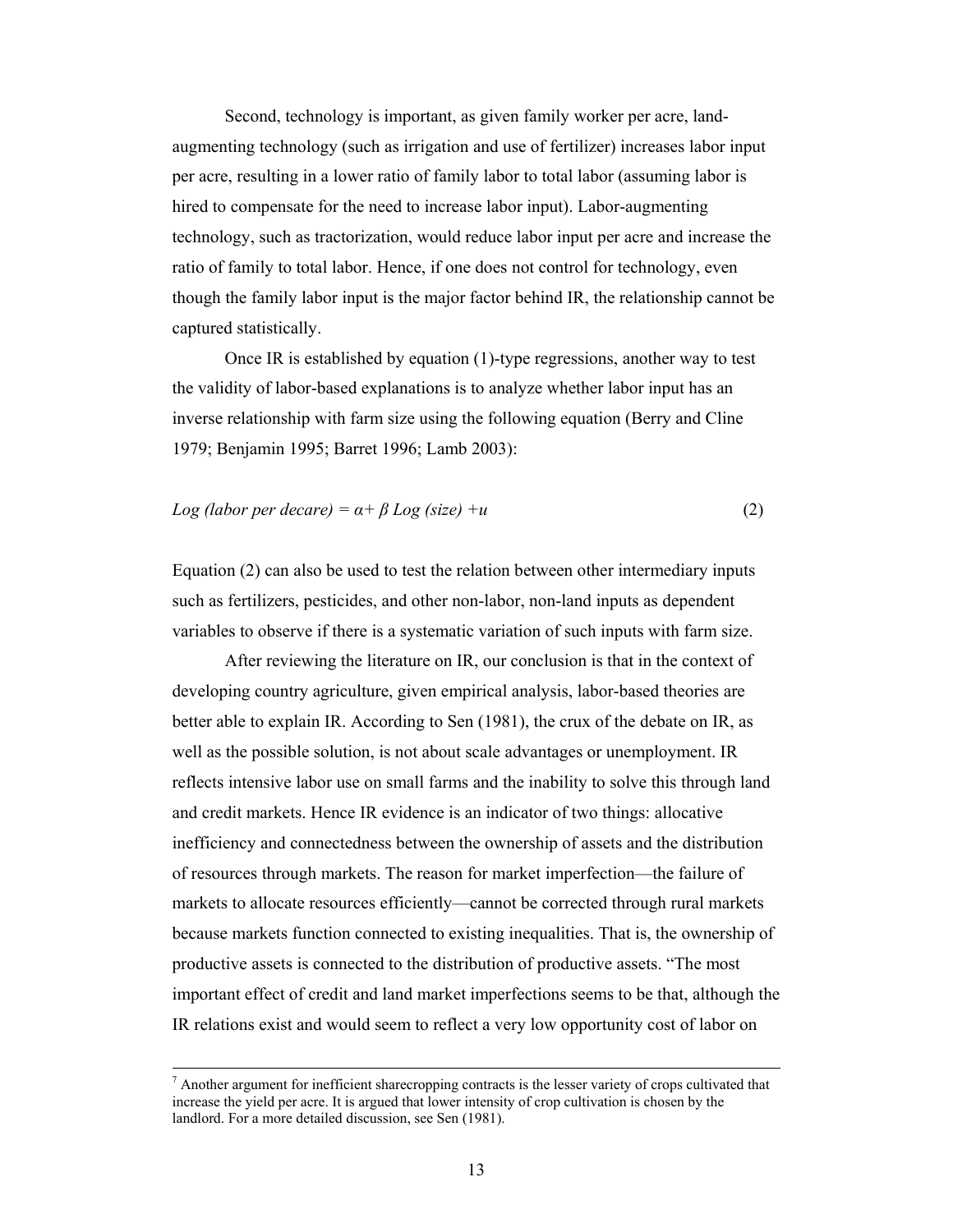small farms, the degree to which land and credit is leased and let out to small farmers seems very limited" (Sen 1981). It is because of this connectedness that those who are poor in land but rich in labor (and thus can reap higher yields from their land) fail to lease-in more land to utilize their labor. In other words, it is due to connectedness that markets fail allocative efficiency, which demonstrates itself by the existence of IR. Labor-based theories point to this failure more than any other existing explanation for IR.

The following empirical investigation of IR for the case of Turkey employs a labor-based hypothesis. The set up used to test for the existence of IR in rural Turkey is a modification of classical equation (1). We used village fixed-effects regressions to control for unobservable village heterogeneity. We also employed type (2) regressions to analyze the relationship between labor and other non-labor, non-land intermediate input use intensity and farm size.

#### **3. EMPIRICAL INVESTIGATION**

#### **3.1 Agroclimatic Features of Turkey and Descriptive Statistics of the Dataset**

#### *3.1.1 Turkey's agroclimatic features*

Turkey is a major agricultural producer by international standards, with 35% of all lands in use for agricultural production, excluding pastures. With nearly 25% of the Middle East and North Africa's arable land and abundant water resources, Turkey ranks in the top five producers for chickpeas, chillies and peppers, cotton, cucumber, eggplants, green beans, lentils, nuts (pistachios, chestnuts, and walnuts), onions, sugarbeets, tomatoes, watermelons and melons, stone fruit, olives, and sheep's milk. Turkey is the world's largest producer of apricots, hazelnuts, and figs (Kaldjian 2001; Longworth 2005).

Regions in Turkey are divided geographically and climatically, hence there is substantial homogeneity within a region in terms of agroclimatic features (Aresvik 1975; Longworth 2005). South East Anatolia and Central Anatolia are the most arid regions, with a minimum rainfall of between 40mm–600mm per year. The Black Sea and Mediterranean get the highest precipitation with 2500mm to 3000mm. Most of the soils have a high pH structure of 7.5 to 8.5 and high lime content, which is considered good for agriculture. The salt content is relatively high and irrigated land is frequently saline. The soils are almost universally deficient in phosphate and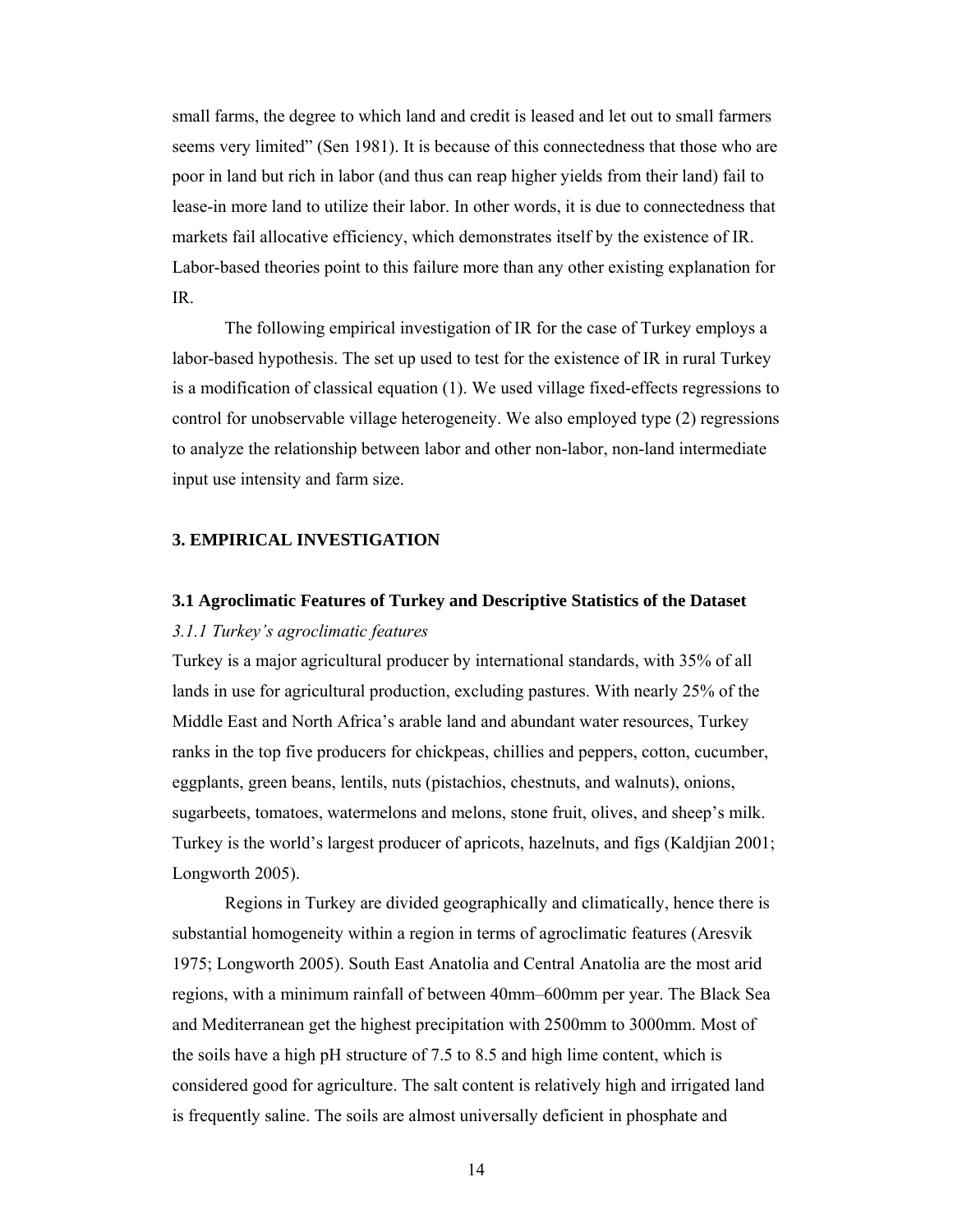nitrogen across the country.<sup>8</sup> Based on agroclimatic homogeneity within regions, regional analysis provides a good control mechanism for agroclimatic heterogeneity.

As pointed out by Kaldjian (2001), productivity problems in Turkish agriculture are ascribed to a number of intertwined causes, ranging from "an illdefined 'backwardness' among farmers and peasants, the variability and vagaries of nature, declining soil fertility, and the legacy of Ottoman-era practices to a variety of much more contemporary administrative, technical, social, and operational inadequacies." Notably, FAO (1999) and Cakmak (2004) claim that due to small size "[…] farm output […] remains low in comparison to the country's enormous potential."<sup>9</sup> Further, in a recent OECD (2006) country report on Turkey, it is stated that "stopping land fragmentation and consolidating the highly fragmented land is indispensable for raising agricultural productivity" (OCED 2006: 186).

However, no existing study examines the size-productivity nexus in Turkish agriculture. In almost all of the works on agriculture in which size is one of the variables, it appears as a proxy for mode of production as it relates to surplus creation. The connection between size and productivity is left unexamined. Farm size is evaluated according to the potential for surplus creation and, hence, as the tool for capitalist development. The Turkish agricultural debates revolve around identifying and choosing the optimal path for agrarian transformation as a means to modern economic development (Keyder 1984; Bazoglu 1986; Aydin 1987; Akcay 1987; Aksit 1999; Boratav 2000, 1987; Toprak 1999).

Among the literature on Turkish agriculture, perhaps the only one that underlines the importance of smallholder agriculture is by Kaldjian (2001). Kaldjian views the small farm as a strategic response to the path of economic development in Turkey. In this view, the small holder is a production unit in which the knowledge and skill base is gathered locally through experience, transferred from generation to generation, and designed to reduce risk, as well as to protect food and household security. Accordingly, small farms should be seen as rational responses to the economic realities of unemployment and food insecurity in the context of Turkey.

Using a 2002 World Bank Survey, our work is the first of its kind on Turkey that looks at the size-productivity nexus.

 $8$  For more detailed discussion on agricultural land features, see Aresvik (1975) and Gozenc (2006).

<sup>9</sup> FAO, Turkey (1999); Available online at: http://www.new-agri.co.uk/00-3/countryp.html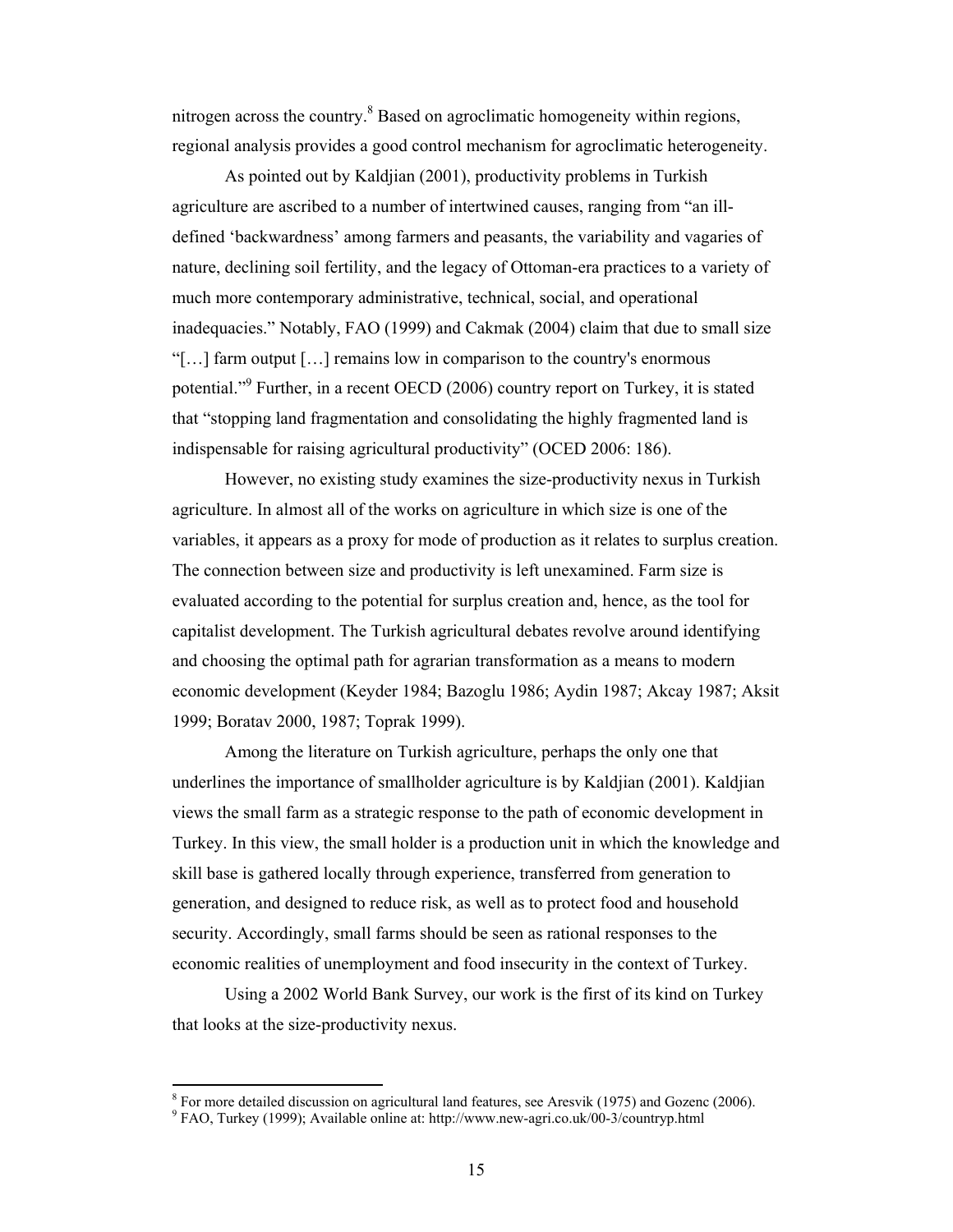*3.1.2 Descriptive statistics of the regression variables and the discussion of the model*  The data we are using is the Quantitative Household Survey for the year 2002  $(OHS)$ ,<sup>10</sup> which includes 5,302 rural households from 7 regions, 73 provinces, 389 towns, and 517 villages in rural Turkey.

Eighty-nine percent of all the farms in Turkey are in the small or medium category (table 1). Small refers to an amount of land between 1 and 19.99 decares,  $^{11}$ medium refers to 20 to 199.99 decares, large refers to 200 to 499.99 decares, and very large refers to an amount of land that is in excess of 500 decares.

Turkish peasants work on a farm that is, on average, 93 decares (table 1). The three Anatolian regions—the Central, the East, and the South East—have much larger farms with 168, 135, and 128 decares per household, respectively (table 1).

Farms are fragmented in rural Turkey. The highest fragmentation is found on very large farms with an average of twenty-one different plots of land and the smallest fragmentation is on the small farms with three plots on the average per farm (table 2).

On average, small farmers irrigate 25% of their land holdings, whereas very large farmers irrigate 24% (table 3). The highest ratio for irrigated land to total land belongs to very large landlords in the Mediterranean region with 67%, followed by small landlords in the East Anatolia with 50%.

The sharecropping ratio is low in Turkey in general (4%). It is highest in South East Anatolia with 7% and lowest in the East Anatolia region with only 1% (table 4).

Farms in all regions are operated mostly with family labor and depict a declining pattern as land ownership gets larger. On average, 81% of all labor input is from family members for small farmers (table 5); for farms larger than 200 decares family labor ratio is around 68%. The remainder of labor input is obtained through labor markets, communal labor, institutional labor (such as government help), or a mixture of family and hired labor (QHS 2002).

<sup>&</sup>lt;sup>10</sup> The sampling method employed was cluster sampling, prepared according to eight project crops: wheat, tobacco, hazelnut, sugarbeet, maize, cotton, olives, and tea. Four hundred and ninety-nine villages were selected by random sampling from the lists of State Institute of Statistics (SIS) that are divided according to regions where crops are grown. The sample has 71 provinces: 11 in the Marmara region, 13 in Central Anatolia, 6 in the Aegean, 12 in the Mediterranean, 6 in Southeast Anatolia, 10 in East Anatolia, and 13 in the Black Sea region. Random selection of the farm holders was based on a "village list" generated after an interview with the *muhtar* (village headman). After completion of the village *muhtar* questionnaire*,* eleven households were selected for interviewing. Agricultural-business households were randomly selected from the village household list with a systematic sampling method while implementing the survey (World Bank Turkey Report 2004).

<sup>&</sup>lt;sup>11</sup> One decare=  $0.2474$  acres.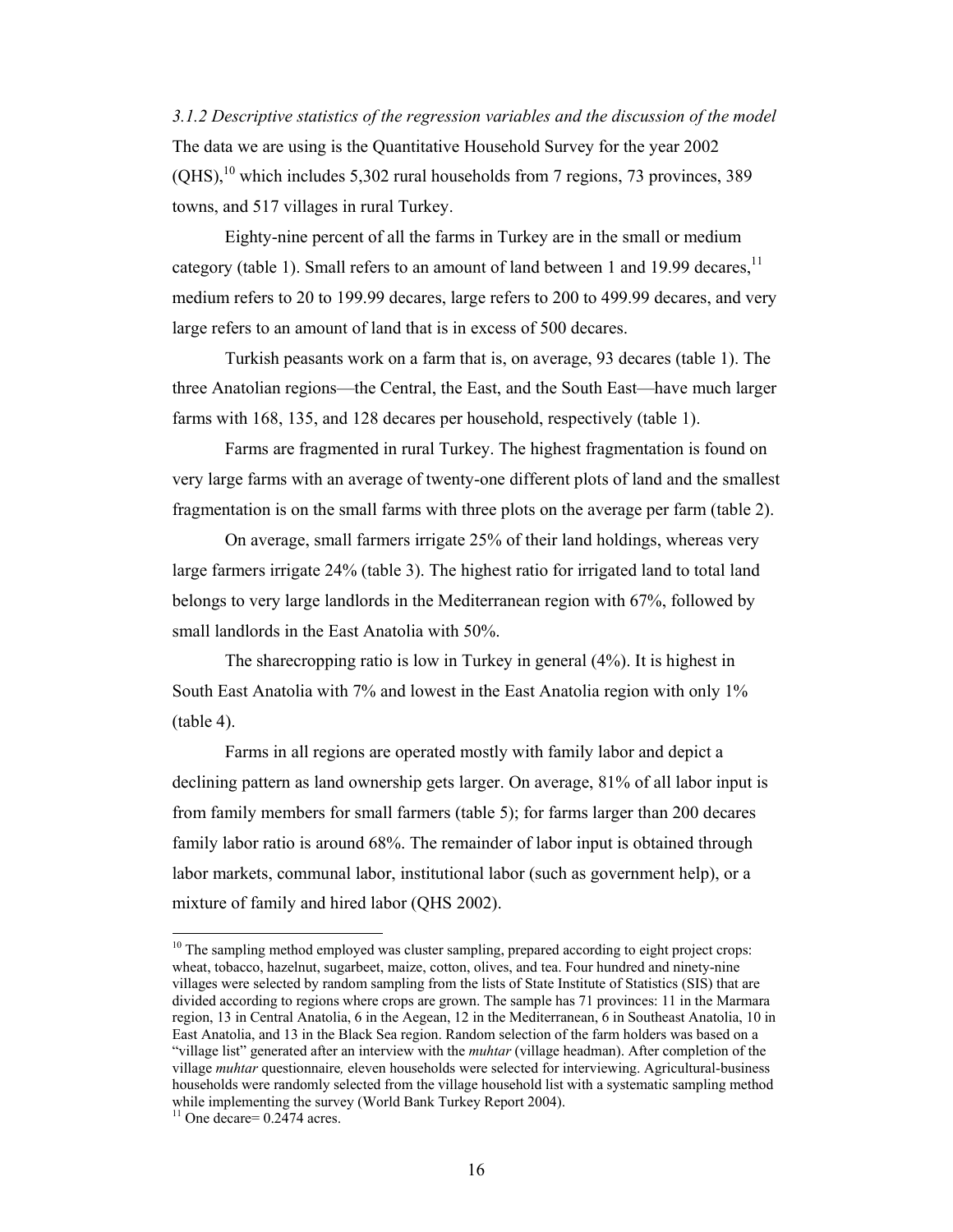Educational attainment of household heads in rural Turkey seems to show an interesting pattern based on farm size. Small farmers, interestingly, are not the group that is least educated. Seventy-two percent of small farmers have a household head with a primary school degree, which is 2% more than the national average and 14% more than the average of the largest farmers. This difference is especially pronounced in Central Anatolia with 86% of the small farmers having primary school degrees, whereas this number is only 64% for largest farmers (table 6).

The average age of the head of household is fifty. Heads of small-farmer households are one year younger on the average (table 7). A typical household has 5.7 members in Turkey; however the larger the farm, the more populated the household is, with 7.7 for very large farms. In some regions, households have a lot more members, such as 12.7 in South East Anatolia. The least populated households are the small farmers in Marmara and the Aegean with four members (table 8).

The dependency ratio is 1.45 mouths per a pair of hands, on average, nationally. It is highest among small farmers in South East Anatolia with 2.16 mouths for a pair of hands and lowest in Marmara with 1.16 for very large farms (table 9).

As can be seen from table 10, productivity per acre for small farms is substantially higher compared to large farms in all regions of Turkey. On the average, small farms are nine times more productive per decare than the very large ones. This is very pronounced in the Black Sea region (279 times more) and in the South East Anatolia (22 times).

The same inverse trend is also observed in labor and non-labor input per decare (table 11). Small farms are putting 44 times more labor input per decare compared to the largest ones, on average, in Turkey. In the Black Sea region this ratio is strikingly high, with 170 times more mandays per decare. In addition, nationally, small farms spend six times more than the largest farms. In the Black Sea region this difference becomes striking, with smaller farms spending 88 times more on non-labor inputs than the largest ones (table 12).

Small farmers also use more credit per decare than large ones (table 13). The national average for small farms is 16 New Turkish Lira (YTL) per decare as opposed to YTL 6 for the very large ones. This is particularly pronounced in the Mediterranean, with YTL 40 for small farmers as opposed to YTL 5 for very large farms. Only in the Aegean region do farms larger than 200 but smaller than 500 decares use more credit per decare than smaller ones (a difference of YTL 3 more).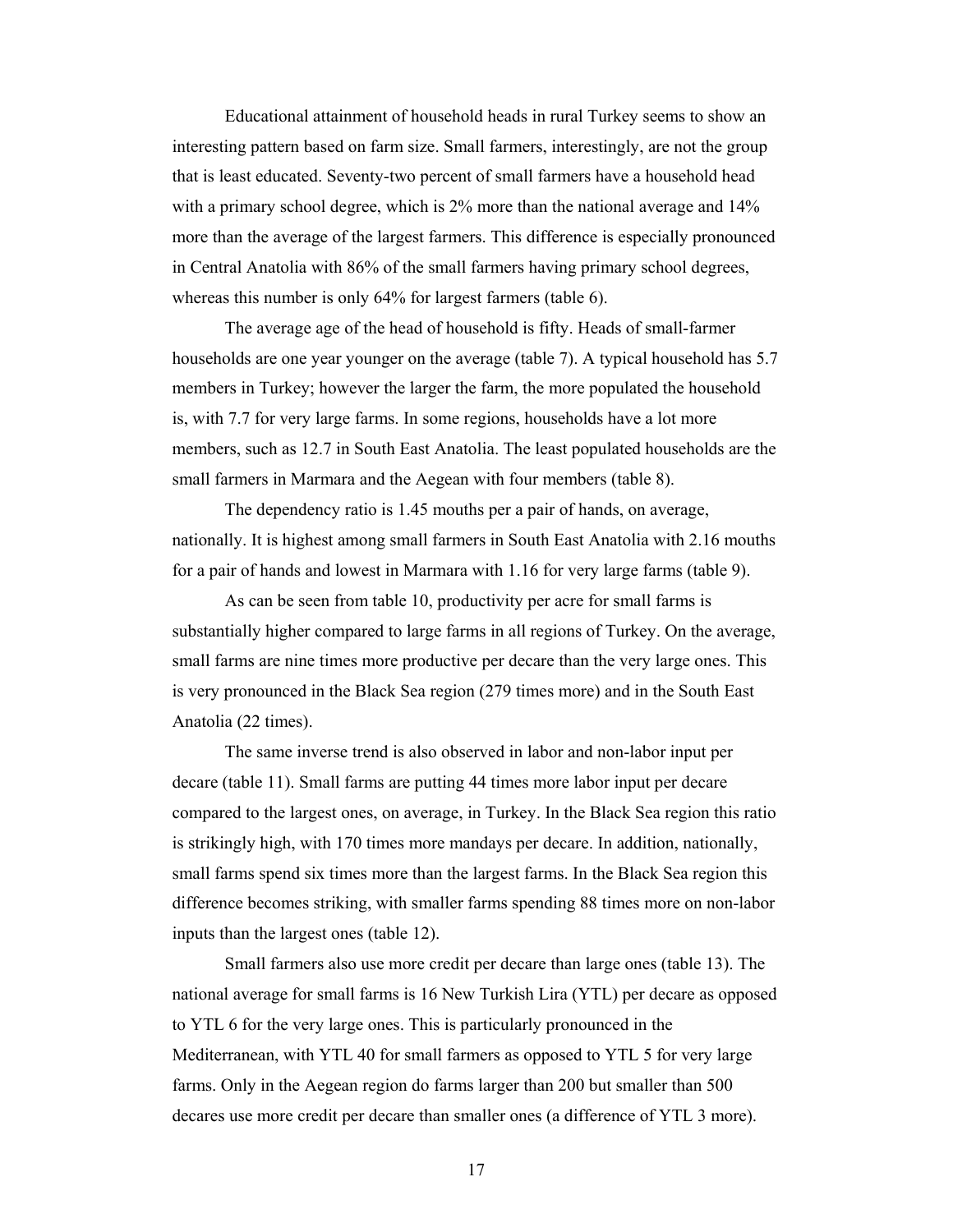One could say that the general demographic picture depicted by the dataset is a typical one for developing countries: middle aged, male,<sup>12</sup> uneducated household heads managing small family farms.

From this initial analysis of the descriptive statistics of the regression variables a clear pattern emerges—there is an inverse relationship between farm size and productivity, size and labor input, and size and non-labor input.

#### **3.2 Regression Model**

Based on the observed patterns in the dataset and to test if IR exists in Turkey, we undertook a village fixed-effect OLS estimation of the form similar to the classical form (1). We test for pooled data (Turkey) and for each region: Mediterranean, Aegean, Marmara, Central Anatolia, East Anatolia, Southeast Anatolia, and Black Sea.<sup>13</sup> The model is as follows:

$$
Log q = \alpha + log (H) + \beta log (X) + u \tag{3}
$$

where q is output per decare;  $\alpha$  is the intercept; H is farm size; X is a matrix consisting of household head's age, household head's educational attainment, household size, provincial land ownership inequality, dependency ratio, dependency ratio squared, share of sharecropped land to total land holdings, share of family labor and its square, and land fragmentation; and *u* is the error term.

Auxiliary to the main regression (3), to further analyze the role of labor input, we will test to see if an inverse relationship exists between labor input per decare and farm size utilizing the following log-log equation, which is a modification of type (2) equations:

$$
Log l = \alpha + log (H) + \beta log (Y) + u \tag{4}
$$

where  $\alpha$  is the intercept; *l* is total labor input per decare in man-days; *H* is farm size; matrix *Y* consists of household head's age, household head's educational attainment, household size, dependency ratio, dependency ratio squared, share of sharecropped

 $12$  Only 1.59% of the household heads are female.

<sup>&</sup>lt;sup>13</sup> We further tested this relationship after disaggregating the data into nine agricultural regions and will discuss the findings in the following sections.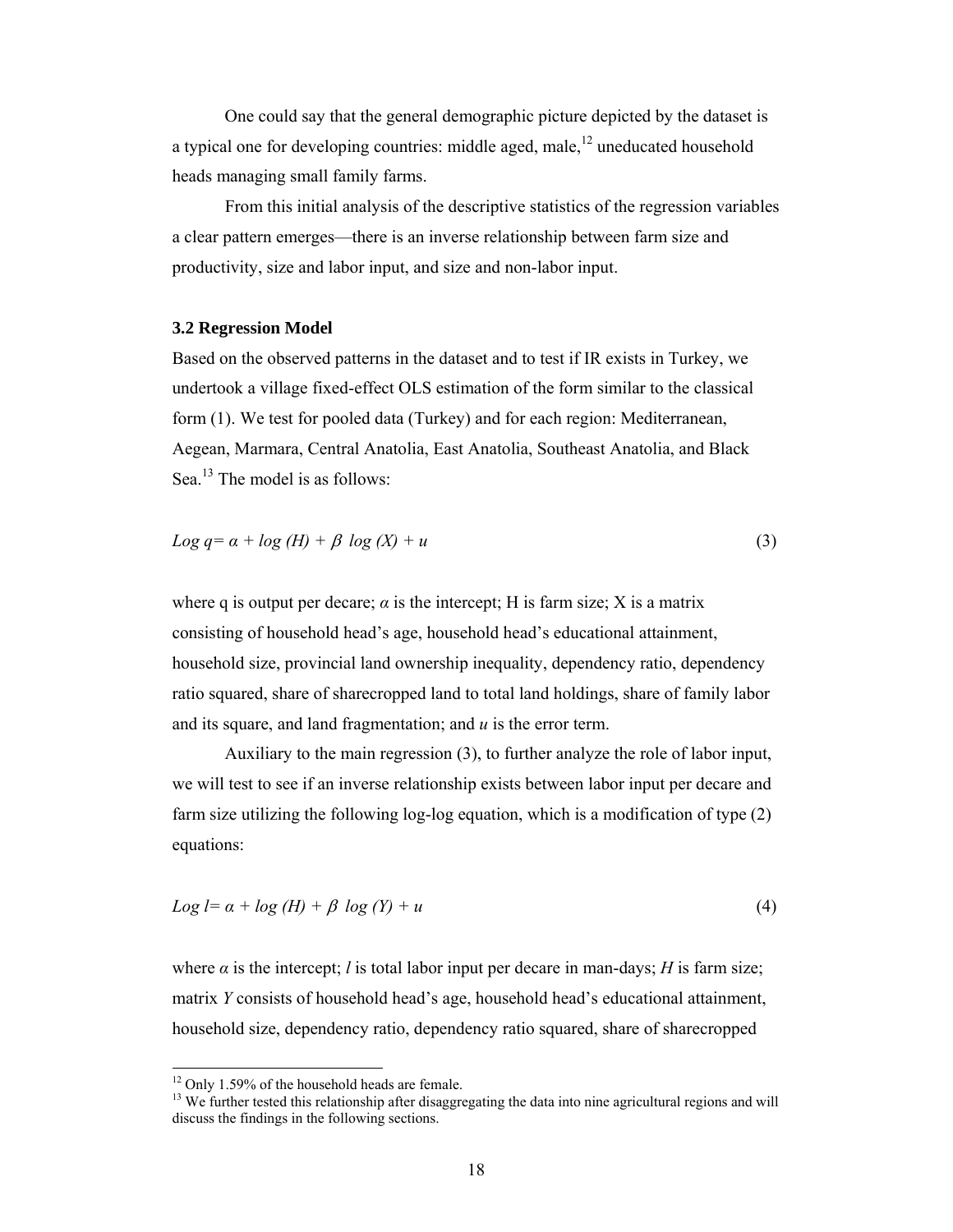land to cultivated land, regional average for agricultural wage rate, and land fragmentation; and *u* is the error term.

To test whether other non-labor inputs also exhibit an inverse-size relationship we will test the following:

$$
Log\ k = \alpha + log\ (H) + \beta log\ (W) + u \tag{5}
$$

where *k* is the monetary value of costs for non-labor, non-land input costs (such as fertilizer and pesticide use, irrigation, veterinary costs, as well as other infrastructure related spending such as electricity and gas for the agricultural production); *α* is the intercept; *H* is farm size; the matrix *W* consists of household head's age, household head's educational attainment, household size, share of sharecropped land to cultivated land, credit per decare, and land fragmentation; and *u* is the error term.

We expect *k* to have a negative relationship with farm size if markets are imperfect. If small farmers cannot buy land to utilize their labor and produce more, they might choose to spend more money on intermediary inputs to utilize their land and labor more, consequently resulting in IR. Regressions (3), (4), and (5) are tested for each region and for Turkey as a whole.

It is necessary to elaborate on each variable that is utilized in regressions (3), (4), and (5). The variable q is the total monetary value of farm production per decare. It includes the value of total crops, animal sales, and secondary products produced on the farm, such as diary products or processed grains.<sup>14</sup> To overcome the problem of different valuation of the same products in different regions we calculated a national average price for each crop, each secondary product item, and for animals by way of utilizing the dataset and employed these imputed prices to come up with the total value of farm output.<sup>15</sup> Farm size is the size of operational holdings, i.e., the total area of land that is owned and leased-in (-out) by the household and not the net area under cultivation.

<sup>&</sup>lt;sup>14</sup> Output can be measured in two units: physical weight or volume, or in money units, i.e., in terms of "value." Measuring output in terms of weight or volume could only be plausible for highly specialized monocrop or monoproduct farms. Most farms produce multicrops and dairy products, therefore this is not a convenient method to be used for the developing country agrarian context, definitely not for the Turkish context.

<sup>&</sup>lt;sup>15</sup> We also ran the regressions with given prices; discussion on this will be in the following sections.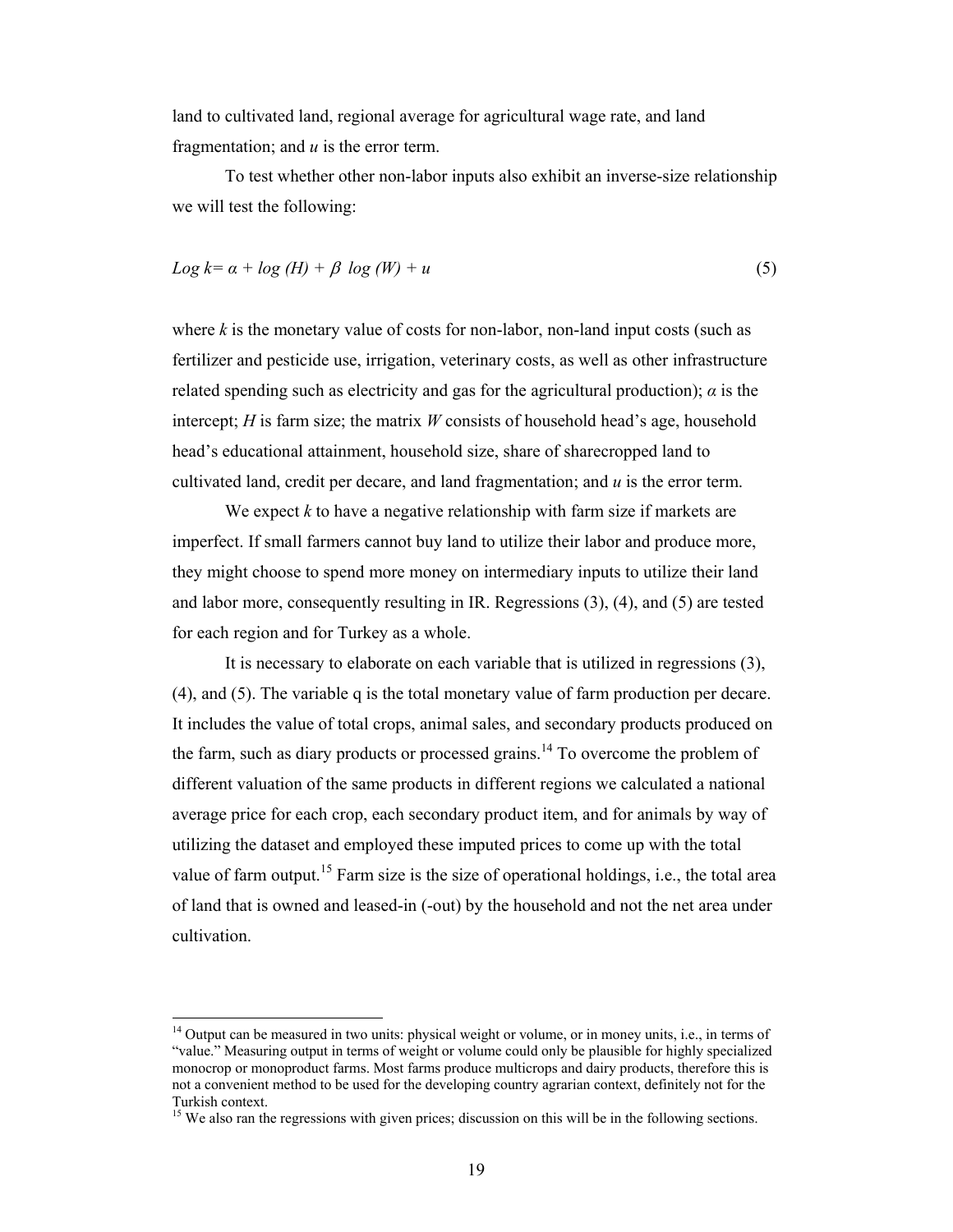Household head's age and educational attainment are introduced to control for farmer heterogeneity. We expect the education level of the household head to be positively related to productivity per decare since better educated farmers may have improved access to knowledge and tools that enhance productivity. We expect age to have a positive relationship since age is used as a proxy for experience. However, old age might pose disadvantages in agriculture because most of the work is physically demanding and also because older household heads might be too conservative to try new, more efficient techniques. Given these two possible effects, depending on which one is dominant, the sign of age variable may be positive or negative.

The dependency ratio is the ratio of the total number of household members to workers in the household.<sup>16</sup> To test Chayanovian arguments regarding the peasant mode of production, we introduce the dependency ratio and its square to test if the dependency ratio within a household makes a difference in the productivity per decare by adding extra stress and, hence, motivation to work. The square term is introduced because we suspect a nonlinear, diminishing relationship between the dependency ratio and yield per decare, since too many mouths to too few hands might create a negative effect on output per decare if household labor is devoted mostly to reproduction of labor power and not for production of agricultural output. It is also important to note that women are very active participants to agricultural production in Turkey and caring for the elderly/sick/children is strictly women's job. Therefore, when the dependency ratio is high, availability of female labor might be limited, which would impact labor input and, hence, productivity, negatively.

The variable, "family labor ratio" is the share of family labor in total labor input. Labor supervision is an important factor in hiring decisions in agriculture; the more family members work as supervisors, the more labor will be hired. Given the fact that agriculture is a labor intensive production in countries such as Turkey, more labor input would increase productivity. Hence, we expect a positive relationship between family labor ratio and productivity per decare.

The ratio of sharecropped land to total cultivated land is included to control for land tenure type. Following the Marshallian disincentive argument, we expect a

<sup>&</sup>lt;sup>16</sup> We calculated the number of workers in the household counting members younger than 15 but older than 11 as half workers. The same method was applied to people who are older than 65, but younger than 75. People who are on the two extremes of these ranges are considered full dependents.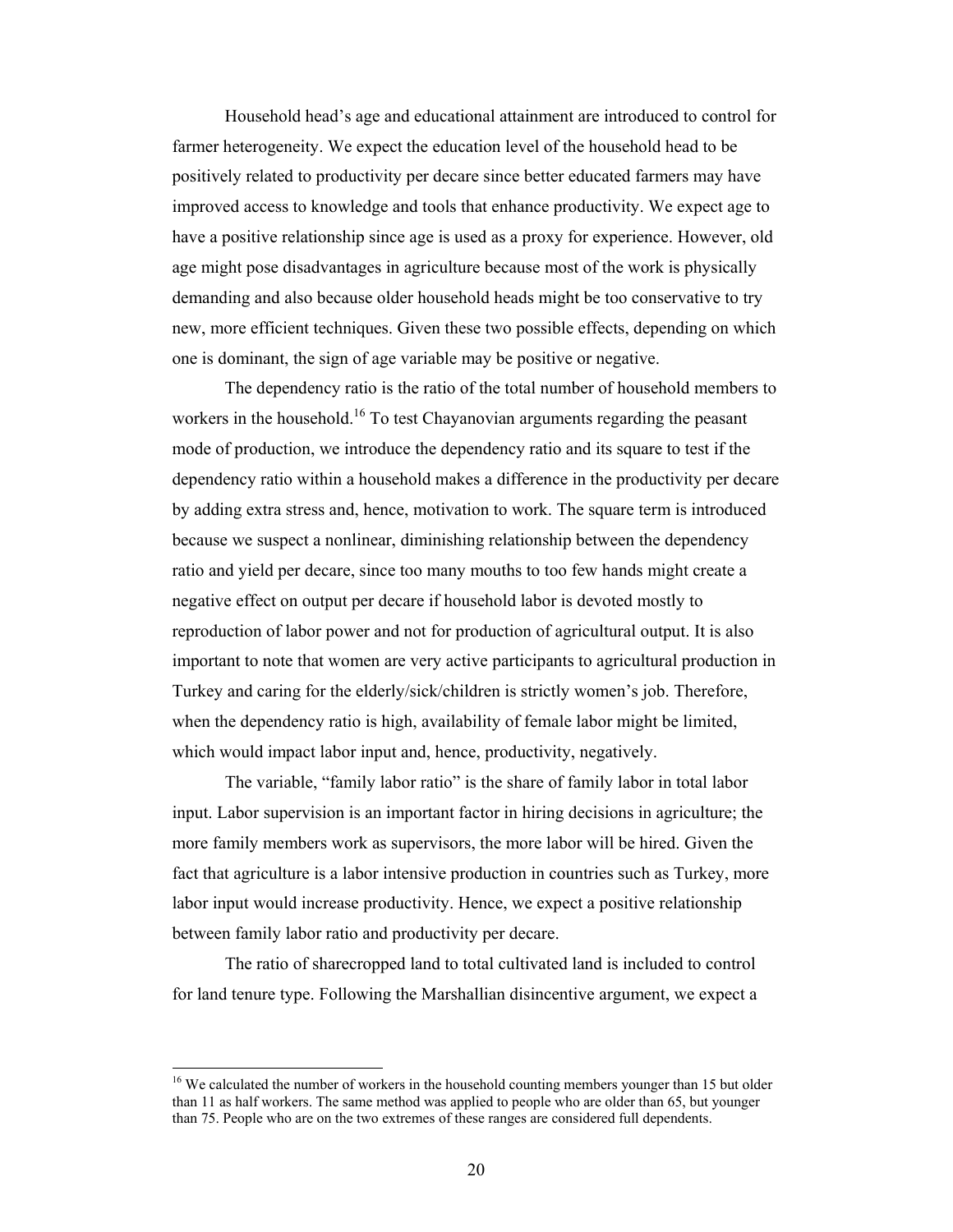negative relationship between the ratio of sharecropped land and productivity per decare.

Credit per decare is the total amount of credit divided by the farm size and is used in regression (5). Credit access allows for better and more intermediary inputs (i.e., non-labor, non-land) such as fertilizers, pesticides, and also more land access, therefore we expect a positive relationship between credit per decare and intermediary input per decare. However, if credit is used for land access, then intermediary input per decare might fall since the farmer may not need to cultivate the land as intensively. In this case, the relationship would reverse.

Finally, fragmentation is claimed to reduce yield per decare not only because labor, fuel, and time is spent moving in between plots rather than on them, but also larger farm size is more convenient for application of farm machinery (FAO 1999; OECD 2006). However, it is also argued that land fragmentation benefits farmers because it reduces the risks of drought, frost, floods, pests, and other uncertainties as a result of separated plots (Kaldjian 2001). Helburn<sup>17</sup> claims that for Central Anatolia, fragmentation benefits small farmers in terms of decreasing risk, since "having all one's land in a single soil type, in a single location, and single exposure is considered risky." We introduce land fragmentation in our regression analysis to test which of these claims holds for Turkey.

#### **4. REGRESSION RESULTS AND DISCUSSION**

The results suggest a very strong inverse size-yield relationship (IR) in rural Turkey. The summary results of the regressions for Turkey and for each region are illustrated in table 14. The relationship prevails and is significant even after disaggregation of the data and controlling for village fixed effects. Doubling the farm size results in a 51% decrease in productivity per decare nationally. The IR is most pronounced in the Black Sea region with -0.68 elasticity and least pronounced in the Marmara with  $-0.27$ <sup>18</sup>

 $17$  Discussion in Kaldiian (2001).

<sup>&</sup>lt;sup>18</sup> Even though this paper focuses on the broader question of resource utilization, we further tested the inverse relationship based on different definitions of farm size, such as area cultivated rather than hold. We also tested IR using two other definitions of farm output, and tested for 7 regions and 9 agricultural regions. First we have defined farm output by total monetary value of crop production and did not include any other farm proceeds from animal production or from secondary farm production. Second, we have defined output as the total monetary value of crop and animal production and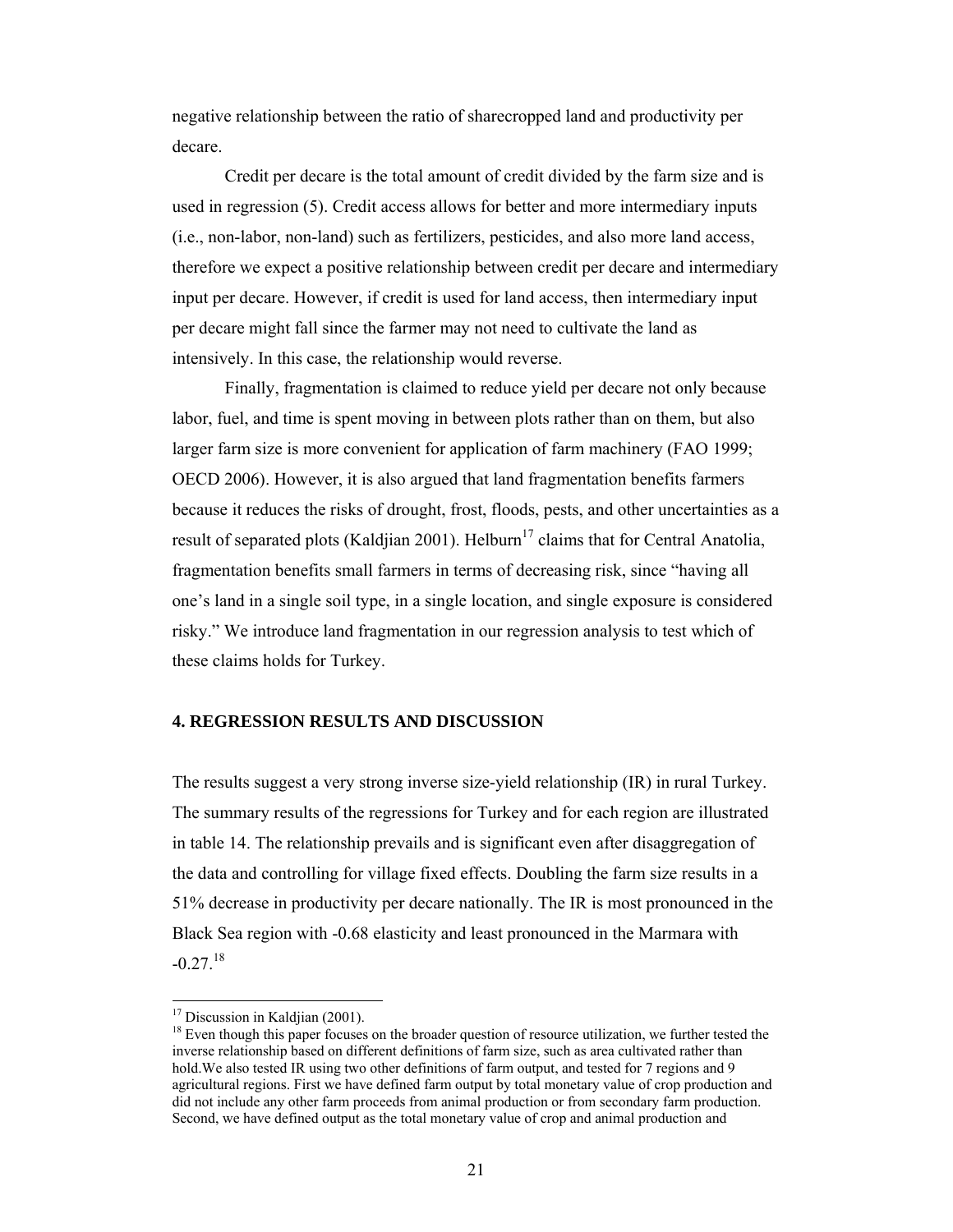Contrary to the claims of the Organization for Economic Cooperation and Development (OECD 2006) and the Food and Agriculture Organization of the United Nations (FAO 1999) reports on Turkey, land fragmentation is positively and significantly correlated to productivity. Doubling the number of parcels results in an approximately 24% increase in output per decare at the 1% level of significance. Furthermore, when data is disaggregated based on geographical regions, significance still remains for the Aegean (5%), the Mediterranean (1%), Central Anatolia (5%), and the Black Sea (1%). In all other regions the coefficient is not significant; however, it stays positive, indicating a positive correlation between land fragmentation and productivity per decare. Our study confirms Helburn's claims [in Kaldjian (2001)] regarding his observation that fragmentation affects productivity in Central Anatolia positively.

In addition to the findings discussed above, other interesting findings emerge from the analysis. The Chayanovian argument of a life-cycle hypothesis which is captured by the dependency ratio in the regressions is not significant nationally, but shows dramatic regional variation. In the Mediterranean and Central Anatolia the relationship is negative and significant; in the Black Sea and East Anatolia it is positive and significant; and in all others it is positive, but not significant. There is a diminishing relation between the dependency ratio and IR nationally, which suggests that after a certain point, the presence of too few hands to work for too many mouths limits the hours for farm production, impacting productivity negatively.<sup>19</sup>

excluded secondary production. Furthermore, we have calculated both definitions of farm output by using two different assumptions about prices: first with varying, farm-gate prices for each household and second with national average prices. In the model which we calculated the crop value only using national average prices and disaggregated the data by agricultural regions, we observed that farm size lost its significance in the 3<sup>rd</sup> agricultural region, i.e., Marmara. In addition, in Marmara, the sign of the farm size has turned positive when the denominator of the dependent variable was area cultivated and the numerator was value of crop production or crop and animal production only. In all other agricultural regions IR relationship prevails and significant at the 1% level. When we used farm-gate prices, IR relationship prevailed at the 1% significance in all regions and in Turkey, except one; in the  $3<sup>rd</sup>$  agricultural region. In this region, i.e., Marmara, farm size's significance is reduced to 10% level. In the Marmara region, when the denominator was cultivated area, (and not area hold) and when the numerator excluded secondary production, IR relationship stayed significant at the 5% level. We also tested IR using physical output and not monetary value for specific crops using area cultivated for all seven regions and observed that IR relationship prevails and it is significant for all the crop types except corn. For corn, the sign was reversed but it was not statistically significant. The specific crops we ran regressions for are: wheat, alfalfa, barley, tea, tobacco, sugar beet, corn, hazelnut, sun flower, raw cotton, and lint cotton. All the results on these aforementioned regressions can be provided upon request.

 $19$  Results of the square of dependency ratio is not reported in the Tables and can be provided upon request.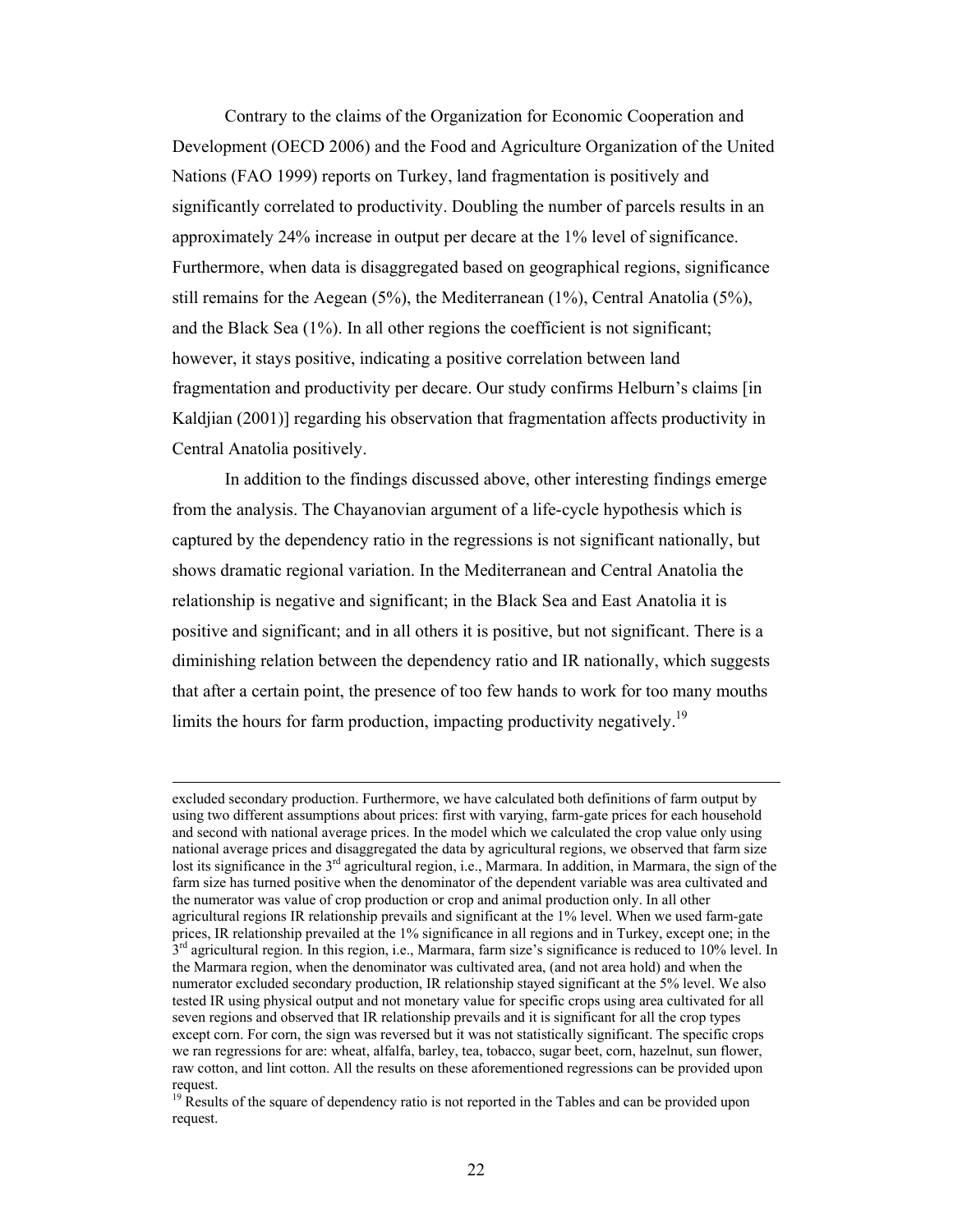Other demographic variables are significant as well. Household size and the household head's educational attainment are positively related to productivity, whereas the household head's age is negatively related both nationally and regionally.

The ratio of family labor is significant at 10% for farm productivity. A 1% increase in the ratio results in 0.6% increase in productivity for Turkey. When we disaggregate the data regionally, the coefficient stays positive except for the Black Sea, however it is not significant in any of the regions. To our surprise, there is also a nonlinear relationship between the family labor ratio and productivity per decare, both nationally and regionally. Up to a threshold point  $(> 95)$ , family labor has a positive impact on productivity. This relationship inverts as the family labor ratio gets closer to one. The nonlinearity of the relationship may point to the fact that when farmers cannot employ hired labor during extremely busy times such as harvest, they might be losing a large portion of their output since harvesting crops is an extremely time sensitive process and hence, the negative relationship.

The estimate of the relationship between the ratio of sharecropped land and per-decare productivity confirms our expectations. It is negative and significant at the 10% level nationally, with some regional variation. It is only significant in Central Anatolia at the 10% level and not significant in other regions. However, the relationship is negative in five out of seven regions. Using type (4) regressions, we explore possible causes of the sharecropping-productivity relationship.

Examining the determinants of labor input per decare using regression (4) suggests that labor input per decare does not present a significant and consistent relationship based on the tenure type (table 15). All else equal, the ratio of sharecropping is not significant anywhere with the exception of Marmara. Our results make a case against the Marshallian disincentive explanation of inefficiency in sharecropping. On the contrary, when one studies the regression results for (5) in table 16, the ratio of sharecropping is significantly negative for determining variations in non-labor, non-land input expenditures per decare  $^{20}$  in South East Anatolia, where land inequality is among the highest and feudal relations are prevalent (Yakin 1981). These findings are in support of arguments made by Sen (1981), Cornia (1985), and

 $20$  In calculating the value of k, we were not able to apply the same price rule as we did in estimating farm output due to data related issues. We believe this does not create a problem, since prices for electricity, oil, fertilizers, and pesticide do not fluctuate as much. Fertilizers and pesticides are provided by six major producers who command 70% of the market and electricity is a state monopoly in Turkey. Oil prices also do not fluctuate among geographical regions and it could be said that law of one price holds for oil in Turkey.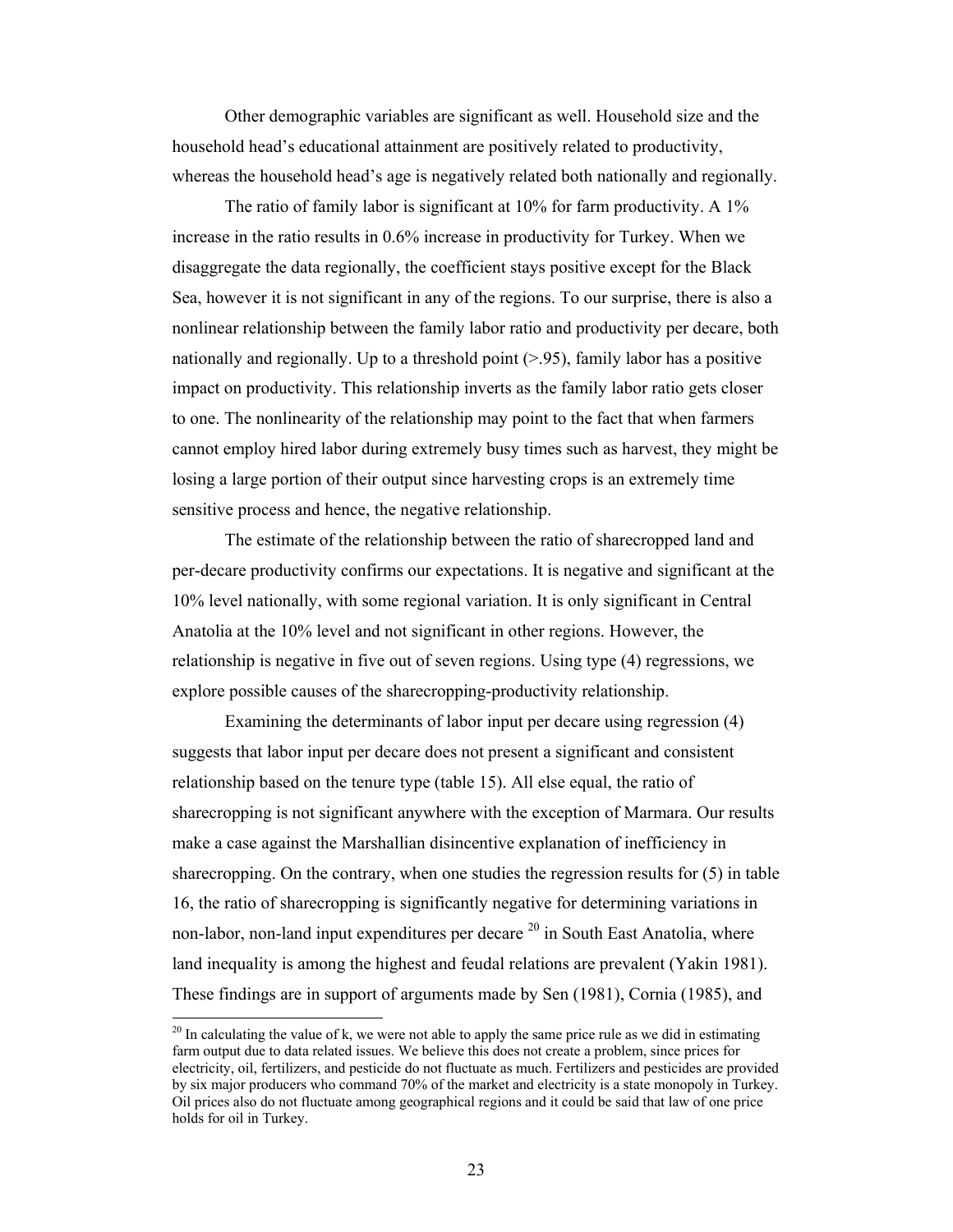Rao (2005) that the landlords' choice of input and crop type, not the tenant's choice of labor input, is the explanation for lower productivity on sharecropped land.

Another important finding pertains to land fragmentation. All else equal, for Turkey, a 1% increase in land fragmentation results in a 0.19% increase in labor input per decare. This relationship is significant at the 1% level. The relation stays positive across all regions and stays significant in all but Marmara. In all other regions except Southeast Anatolia the relationship is significant at the 1% level; in Southeast Anatolia it is significant at the 5% level.

It is clear that the culprit of IR is the intensive labor use per decare as farm size gets smaller, as indicated by regression results for equation (4) (table 15). On average, a 1% rise in farm size results in a 0.75% decline in labor input per decare. The inverse relation and its magnitude seem to be similar across all regions, ranging between 0.81 (Black Sea) and 0.65 (Marmara) at the 1% level of significance.

One further finding of regression (4) is that nationally the wage rate in agriculture has a negative impact on labor input per decare, i.e., as the wage rate increases by 1%, labor input per decare decreases by 0.61%. This negative relation could be the result of farms hiring fewer hands because price is higher.

There is also a consistent and widely observed negative and significant relationship between farm size and intermediary input, as illustrated by the results of regression (5) (table 16). For Turkey, a 1% increase in farm size results in a 0.47% decrease in non-labor input usage per decare. The relationship is significant at the 1% level for all regions, between the ranges of -0.56 (Black Sea) and -0.29 (South East Anatolia). This finding is in agreement with Berry and Cline (1979) and Cornea (1985), where both studies find a significant inverse relationship between per acre non-labor input and farm size for different developing countries.

#### **5. CONCLUSION AND POLICY IMPLICATIONS**

Several interesting conclusions came out of this study. First, this paper's main contribution to the continuing debate over inverse size-yield relationship is an affirmation of a very strong inverse relationship in the case of Turkey. Clearly, our findings do not confirm the claims by FAO (1999), Cakmak (2004), and OECD (2006) on the need to consolidate land to reach higher productivity in agriculture.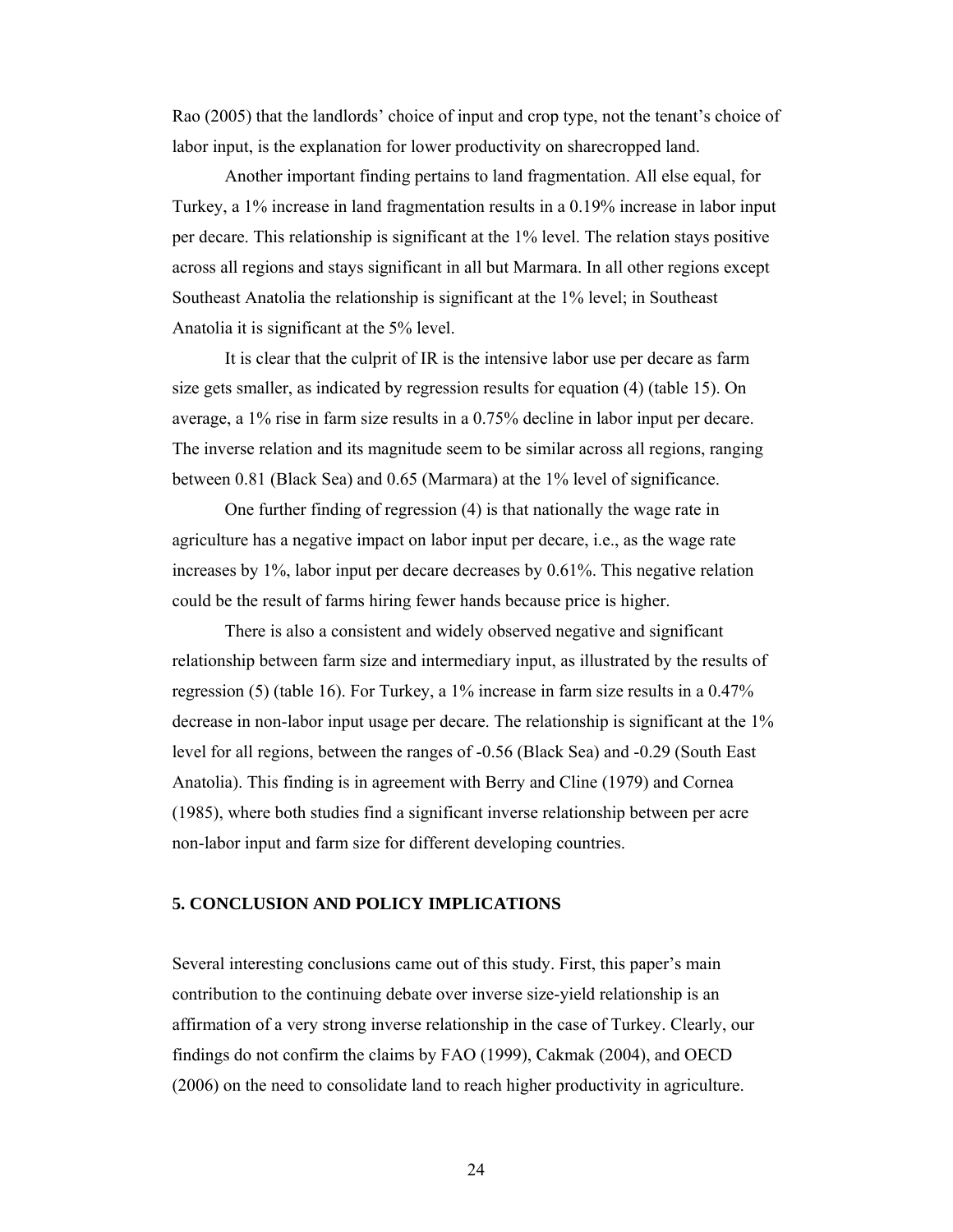Second, this study suggests that labor-based hypotheses conform well to the Turkish data. Labor input per decare seems to be driving the inverse size-yield relationship. Third, the Chayanovian argument of peasant mode of production and farmer heterogeneity are small parts of the IR puzzle for Turkey; both educational attainment and dependency ratio are significant nationally, but not for each region. Fourth, even though land heterogeneity explains part of the inverse size-yield relationship, IR is still very robust and significant despite controlled land heterogeneity. Fifth, land fragmentation seems to be impacting land productivity positively for the country in general. At the very least, our regional analysis does not support OECD (2006) and FAO (1999) claims regarding this relationship.

The findings in this study raise some important questions about the most recent reforms in the agriculture sector in Turkey. The Agricultural Reform Implementation Program (ARIP) has been in effect since 2001 with the purpose of transforming agriculture via "market-friendly" policies (Aysu 2002; Cakmak 2004).<sup>21</sup> Turkey faces the potential for major socioeconomic change with possible accession to the European Union (EU). With a large proportion (30%) of the population living in rural areas, agriculture has become the most "hotly" debated issue surrounding this development due to the sector's low productivity. Currently, agricultural production accounts for only 11.5% of the gross domestic product (GDP), while employing 30% of the labor force (State Statistics Institute 2006). Suggesting land consolidation and concentration as a solution to low productivity in agriculture seems to be an illadvised policy for Turkish agriculture.

Given the inverse productivity-size relationship in agriculture, what is needed for increased productivity in agriculture and overall growth doesn't seem to be socalled "market-friendly reforms," but land redistribution supported by technical and financial assistance for farmers. Given current macroeconomic policy on agriculture, in our point of view, Turkey will experience rising inequality and poverty in the years to come. Indeed, the most recent poverty study conducted by the State Institute of

<sup>&</sup>lt;sup>21</sup> "By the end of 2003, the reform program reduced the fiscal outlays on agricultural subsidies by about US\$5.4 billion to US\$0.7 billion annually. Roughly 70% of the subsidy cuts were associated with measures aimed at reducing agricultural commodity price subsidies. The changes to agricultural output subsidization took the form of greater market deregulation through the phasing out of state-set prices and reduced intervention purchases financed by the budget. Reforms also imposed hard budget constraints on state marketing and processing enterprises and the quasi-state Agriculture Sales Cooperative Unions. The remaining 30% of the cuts were aimed at reducing agricultural input subsidies, notably for credit and fertilizer." Agricultural Reform Implementation Project (Loan 4631 - TU) Proposed Amendment of the Loan Agreement., p.1 (World Bank 2005).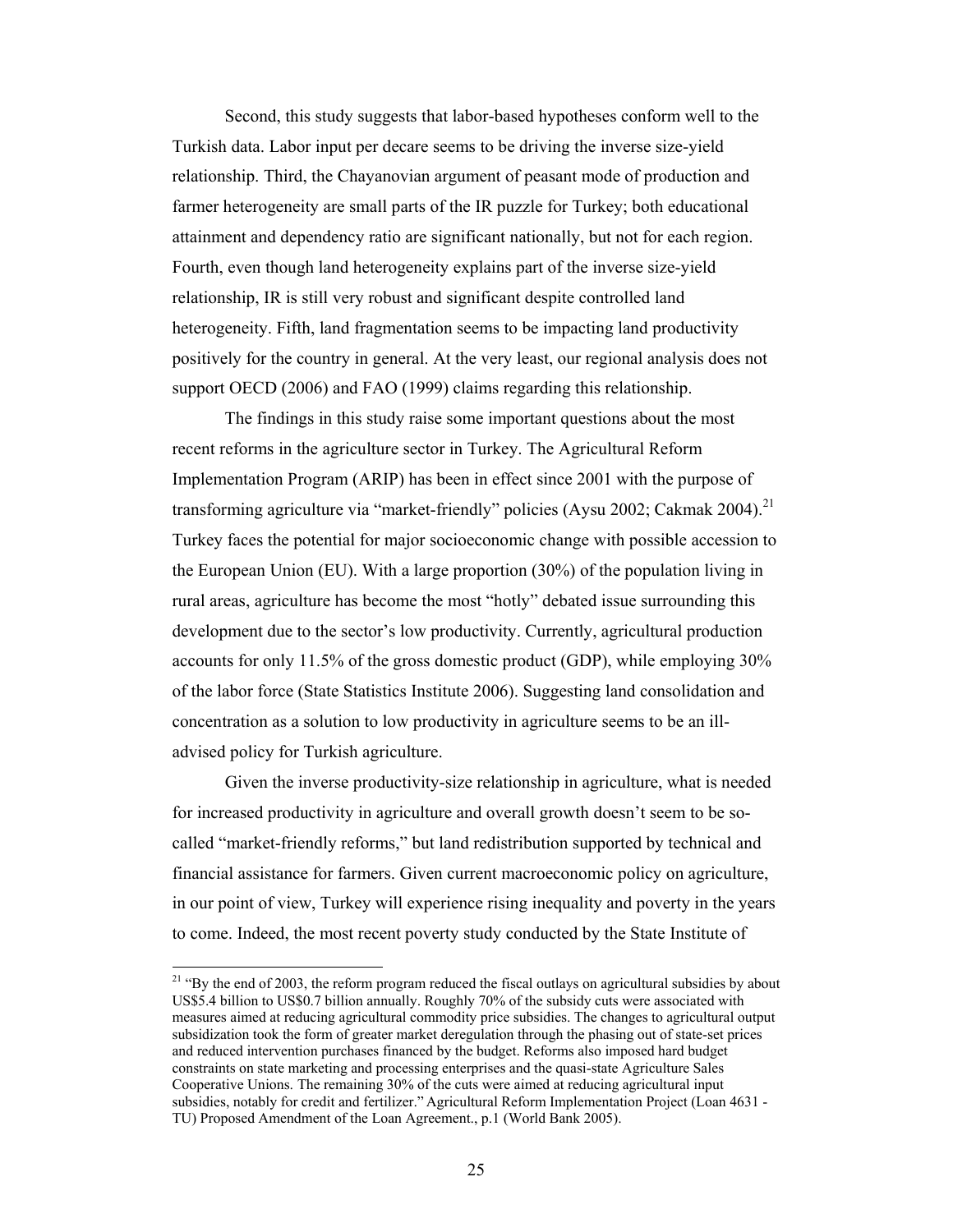Statistics in 2005 indicates that this might already be the case. Agrarian transformation initiated by implementation of ARIP may be occurring, but at the expense of a great majority of the people. Transformation ought not and need not be accompanied by the crippling of agriculture. As we argue, there is little economic justification to pursue development policies that inflict economic crisis on the vast numbers of people who depend on this crucial sector. This is exactly what marketfriendly reforms seem to be doing despite evidence of market failures in the form of an inverse relationship between farm size and yield per acre.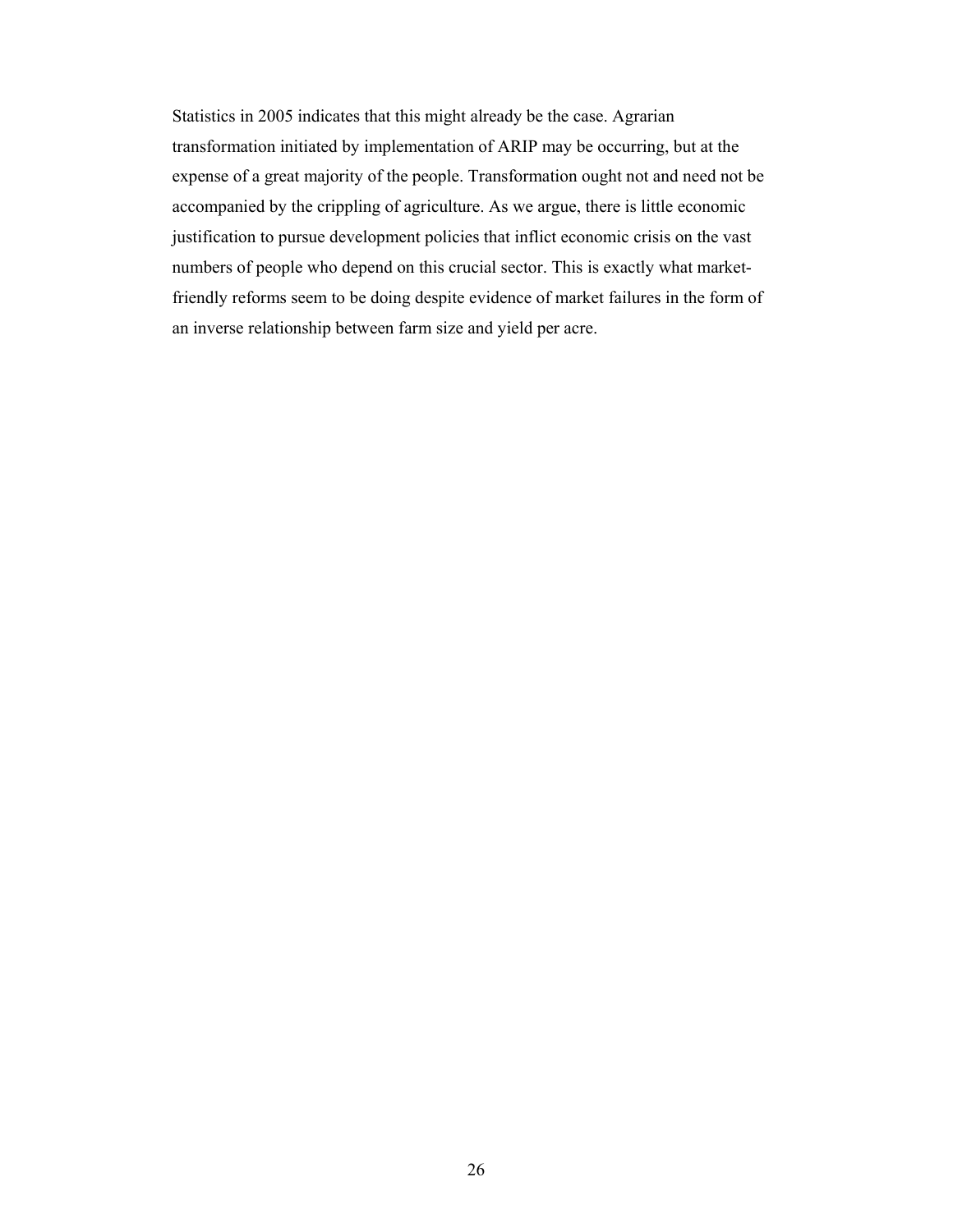#### **APPENDIX A**

# **TABLE 1. Farm Size by Region, 2002 (in decares)**

|                         | <b>FARM TYPE</b> |                              |                      |           |                      |           |                              |           |               |           |
|-------------------------|------------------|------------------------------|----------------------|-----------|----------------------|-----------|------------------------------|-----------|---------------|-----------|
|                         |                  | <b>Small:</b><br>$1 - 19.99$ | Medium:<br>20-199.99 |           | Large:<br>200-499.99 |           | <b>Very Large:</b><br>$500+$ |           | <b>TURKEY</b> |           |
| <b>REGIONS</b>          | $\frac{0}{0}$    | Avg. Size                    | $\frac{6}{6}$        | Avg. Size | $\frac{0}{0}$        | Avg. Size | $\frac{6}{10}$               | Avg. Size | <b>Total</b>  | Avg. Size |
| <b>Mediterranean</b>    | 24%              | 10                           | 68%                  | 63        | 7%                   | 267       | $2\%$                        | 837       | 633           | 79        |
| Aegean                  | 26%              | 11                           | 71%                  | 56        | $2\%$                | 272       | $1\%$                        | 2,403     | 852           | 62        |
| <b>SE</b> Anatolia      | 12%              | 11                           | 71%                  | 71        | 14%                  | 301       | 4%                           | 962       | 459           | 128       |
| <b>Marmara</b>          | 18%              | 10                           | 73%                  | 73        | 7%                   | 275       | $1\%$                        | 808       | 758           | 118       |
| <b>Central Anatolia</b> | $4\%$            | 10                           | 67%                  | 90        | 23%                  | 292       | 6%                           | 718       | 836           | 168       |
| E. Anatolia             | 15%              | 12                           | 62%                  | 79        | 18%                  | 271       | 5%                           | 686       | 308           | 135       |
| <b>Black Sea</b>        | 35%              | 10                           | 63%                  | 53        | $1\%$                | 283       | $1\%$                        | 1,654     | 1157          | 51        |
| <b>TURKEY</b>           | 21%              | 10                           | 68%                  | 67        | 9%                   | 285       | 2%                           | 902       | 5003          | 93        |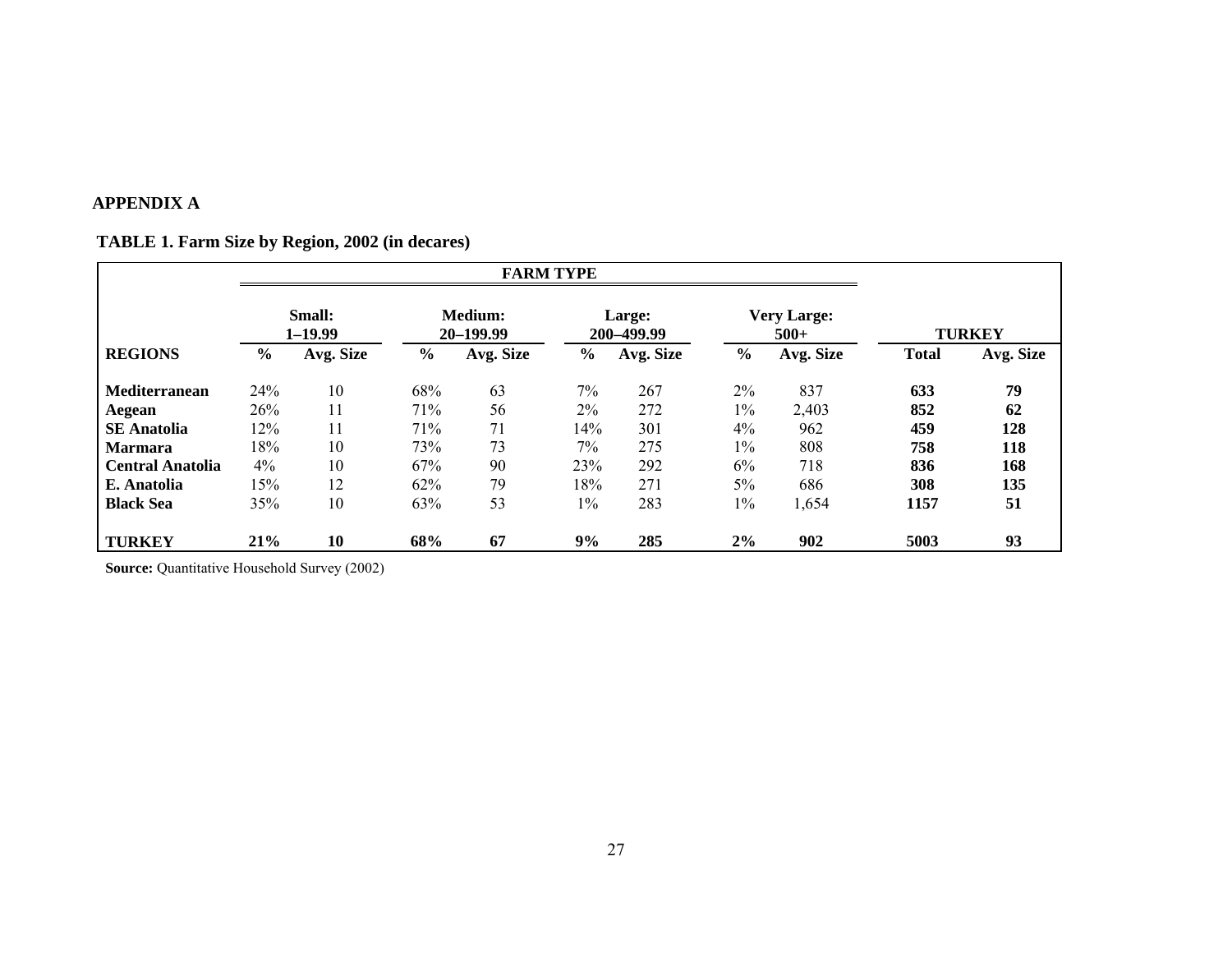# **TABLE 2. Farm Fragmentation by Region, 2002**

|                         |                          |                         |                             | <b>FARM TYPE</b>            |                                 |       |      |
|-------------------------|--------------------------|-------------------------|-----------------------------|-----------------------------|---------------------------------|-------|------|
|                         |                          | Small:<br>$1-$<br>19.99 | Medium:<br>$20 -$<br>199.99 | Large:<br>$200 -$<br>499.99 | <b>Very</b><br>Large:<br>$500+$ | AVG.  | N    |
| <b>REGIONS</b>          |                          |                         |                             |                             |                                 |       |      |
| <b>Mediterranean</b>    | <b>OTS</b>               | 2.40                    | 5.98                        | 9.76                        | 15.4                            | 5.56  | 633  |
| Aegean                  |                          | 3.00                    | 7.81                        | 19.64                       | 7.80                            | 6.77  | 852  |
| <b>SE</b> Anatolia      | $\mathbf{E}$             | 1.96                    | 3.41                        | 6.40                        | 13.11                           | 4.00  | 459  |
| <b>Marmara</b>          | NUMBER                   | 3.07                    | 9.72                        | 19.15                       | 17.77                           | 9.32  | 758  |
| <b>Central Anatolia</b> | AND<br>Š.                | 3.05                    | 8.13                        | 18.28                       | 30.61                           | 11.50 | 836  |
| E. Anatolia             | $\overline{\phantom{a}}$ | 2.93                    | 5.30                        | 10.53                       | 13.94                           | 6.33  | 308  |
| <b>Black Sea</b>        | $\overline{\mathbf{C}}$  | 4.20                    | 9.16                        | 20.31                       | 16.57                           | 7.62  | 1157 |
| <b>TURKEY</b>           |                          | 3.33                    | 7.67                        | 15.07                       | 21.11                           | 7.71  | 5003 |

**Source:** Quantitative Household Survey (2002)

### **TABLE 3. Ratio of Irrigated Land to Total Farm Size by Region, 2002**

|                         |                          |                         |                                    | <b>FARM TYPE</b>            |                                 |      |      |
|-------------------------|--------------------------|-------------------------|------------------------------------|-----------------------------|---------------------------------|------|------|
|                         |                          | Small:<br>$1-$<br>19.99 | <b>Medium:</b><br>$20 -$<br>199.99 | Large:<br>$200 -$<br>499.99 | <b>Very</b><br>Large:<br>$500+$ | AVG. | N    |
| <b>REGIONS</b>          |                          |                         |                                    |                             |                                 |      |      |
| Mediterranean           |                          | 47%                     | 40%                                | 41%                         | 67%                             | 42%  | 633  |
| Aegean                  | ð<br>TED                 | 38%                     | 34%                                | 41%                         | $1\%$                           | 35%  | 852  |
| <b>SE Anatolia</b>      |                          | 41%                     | 27%                                | 31%                         | 27%                             | 29%  | 459  |
| <b>Marmara</b>          | $\mathbf{g}_{\parallel}$ | 16%                     | 13%                                | 10%                         | $0\%$                           | 13%  | 758  |
| <b>Central Anatolia</b> |                          | 38%                     | 20%                                | 17%                         | 19%                             | 20%  | 836  |
| E. Anatolia             | PERCENT<br>IRRIGA        | 50%                     | 33%                                | 21%                         | 29%                             | 33%  | 308  |
| <b>Black Sea</b>        |                          | 8%                      | 12%                                | 22%                         | $1\%$                           | 10%  | 1157 |
| <b>TURKEY</b>           |                          | 25%                     | 23%                                | 22%                         | 24%                             | 24%  | 5003 |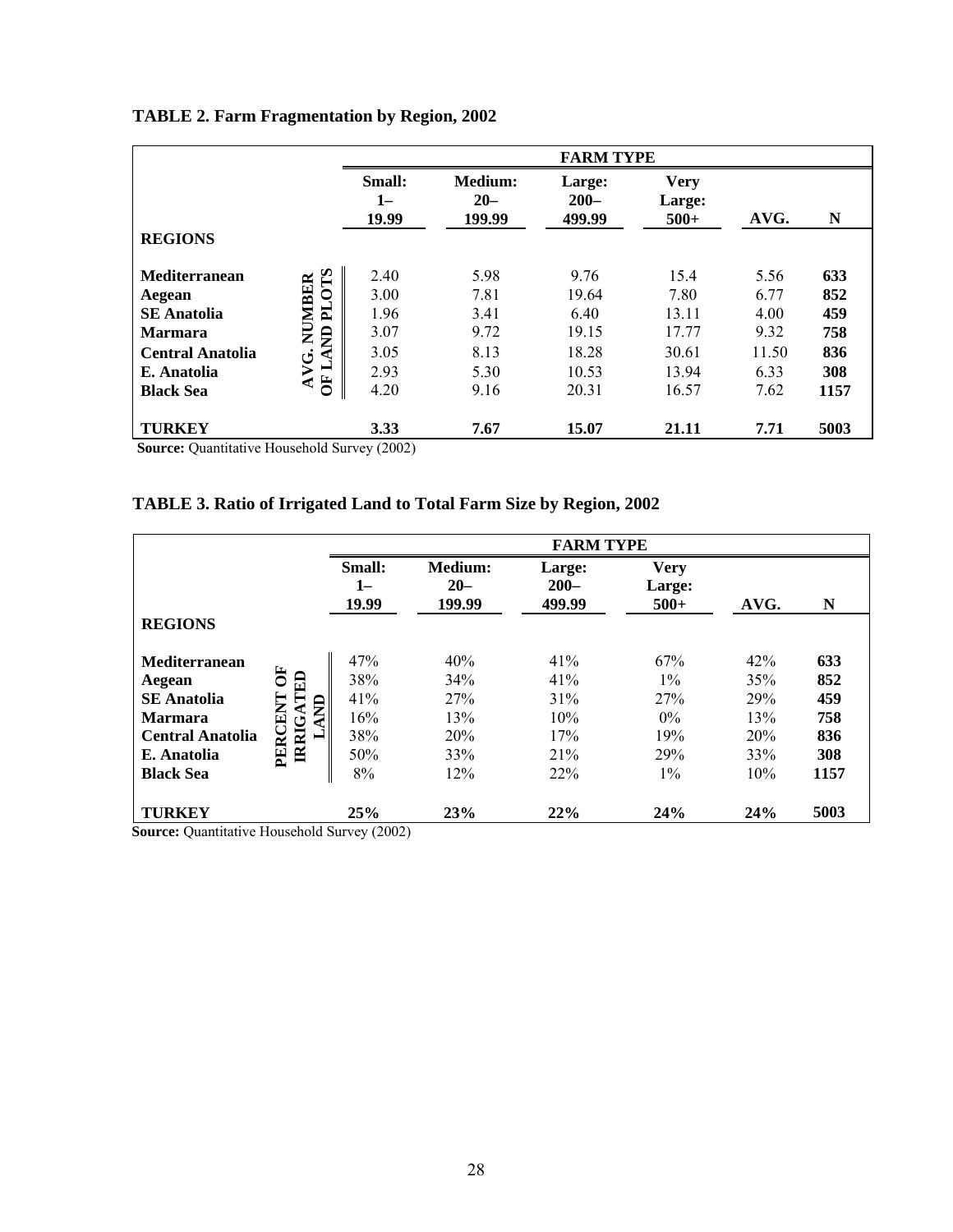|                                                                                                                                                                                                                                                                                                                                                                                                                                           |                                |                             | <b>FARM TYPE</b>            |                                 |       |      |
|-------------------------------------------------------------------------------------------------------------------------------------------------------------------------------------------------------------------------------------------------------------------------------------------------------------------------------------------------------------------------------------------------------------------------------------------|--------------------------------|-----------------------------|-----------------------------|---------------------------------|-------|------|
|                                                                                                                                                                                                                                                                                                                                                                                                                                           | <b>Small:</b><br>$1-$<br>19.99 | Medium:<br>$20 -$<br>199.99 | Large:<br>$200 -$<br>499.99 | <b>Very</b><br>Large:<br>$500+$ | AVG.  | N    |
| <b>REGIONS</b>                                                                                                                                                                                                                                                                                                                                                                                                                            |                                |                             |                             |                                 |       |      |
| Mediterranean                                                                                                                                                                                                                                                                                                                                                                                                                             | 3%                             | $1\%$                       | $6\%$                       | $4\%$                           | $2\%$ | 633  |
| Aegean                                                                                                                                                                                                                                                                                                                                                                                                                                    | 6%                             | 4%                          | 2%                          | $0\%$                           | $4\%$ | 852  |
| ð<br><b>SE</b> Anatolia                                                                                                                                                                                                                                                                                                                                                                                                                   | 4%                             | 8%                          | 7%                          | 5%                              | $7\%$ | 459  |
| <b>AND</b><br><b>Marmara</b>                                                                                                                                                                                                                                                                                                                                                                                                              | 3%                             | $1\%$                       | 3%                          | 3%                              | 2%    | 758  |
| SHARECROPPED<br>RATIO<br>一<br><b>Central Anatolia</b>                                                                                                                                                                                                                                                                                                                                                                                     | $0\%$                          | 3%                          | 10%                         | 16%                             | $5\%$ | 836  |
| E. Anatolia                                                                                                                                                                                                                                                                                                                                                                                                                               | $0\%$                          | 2%                          | $0\%$                       | $1\%$                           | $1\%$ | 308  |
| <b>Black Sea</b>                                                                                                                                                                                                                                                                                                                                                                                                                          | 4%                             | 3%                          | $0\%$                       | $0\%$                           | 4%    | 1157 |
| <b>TURKEY</b><br>$C_1, \ldots, C_n, \ldots, C_n, \ldots, C_n, \ldots, C_n, \ldots, C_n, \ldots, C_n, \ldots, C_n, \ldots, C_n, \ldots, C_n, \ldots, C_n, \ldots, C_n, \ldots, C_n, \ldots, C_n, \ldots, C_n, \ldots, C_n, \ldots, C_n, \ldots, C_n, \ldots, C_n, \ldots, C_n, \ldots, C_n, \ldots, C_n, \ldots, C_n, \ldots, C_n, \ldots, C_n, \ldots, C_n, \ldots, C_n, \ldots, C_n, \ldots, C_n, \ldots, C_n, \ldots, C_n, \ldots, C_n$ | 4%                             | 3%                          | 7%                          | 8%                              | 4%    | 5003 |

### **TABLE 4. Percent of Sharecropped Land on the Farm by Region, 2002**

**Source:** Quantitative Household Survey (2002)

# **TABLE 5. Ratio of Family Labor in Total Labor by Region, 2002**

|                                                                                                                                                  |                        |                         |                             | <b>FARM TYPE</b>            |                                 |      |      |
|--------------------------------------------------------------------------------------------------------------------------------------------------|------------------------|-------------------------|-----------------------------|-----------------------------|---------------------------------|------|------|
|                                                                                                                                                  |                        | Small:<br>$1-$<br>19.99 | Medium:<br>$20 -$<br>199.99 | Large:<br>$200 -$<br>499.99 | <b>Very</b><br>Large:<br>$500+$ | AVG. | N    |
| <b>REGIONS</b>                                                                                                                                   |                        |                         |                             |                             |                                 |      |      |
| <b>Mediterranean</b>                                                                                                                             | <b>BOR</b>             | 75%                     | 68%                         | 53%                         | 40%                             | 69%  | 633  |
| Aegean                                                                                                                                           | ð                      | 80%                     | 77%                         | 68%                         | 89%                             | 77%  | 852  |
| <b>SE Anatolia</b>                                                                                                                               |                        | 94%                     | 74%                         | 53%                         | 48%                             | 72%  | 459  |
| <b>Marmara</b>                                                                                                                                   | ⊣                      | 83%                     | 83%                         | 76%                         | 74%                             | 83%  | 758  |
| <b>Central Anatolia</b>                                                                                                                          | RATIO<br><b>FAMILY</b> | 81%                     | 76%                         | 72%                         | 79%                             | 76%  | 836  |
| E. Anatolia                                                                                                                                      |                        | 76%                     | 70%                         | 74%                         | 62%                             | 71%  | 308  |
| <b>Black Sea</b>                                                                                                                                 |                        | 81%                     | 79%                         | 55%                         | 90%                             | 79%  | 1157 |
| <b>TURKEY</b><br>$\mathbf{r}$ , $\mathbf{r}$ , $\mathbf{r}$ , $\mathbf{r}$ , $\mathbf{r}$ , $\mathbf{r}$ , $\mathbf{r}$ , $\mathbf{r}$<br>$\sim$ | 1.1.0                  | 81%<br>(0.002)          | 77%                         | 68%                         | 68%                             | 76%  | 5003 |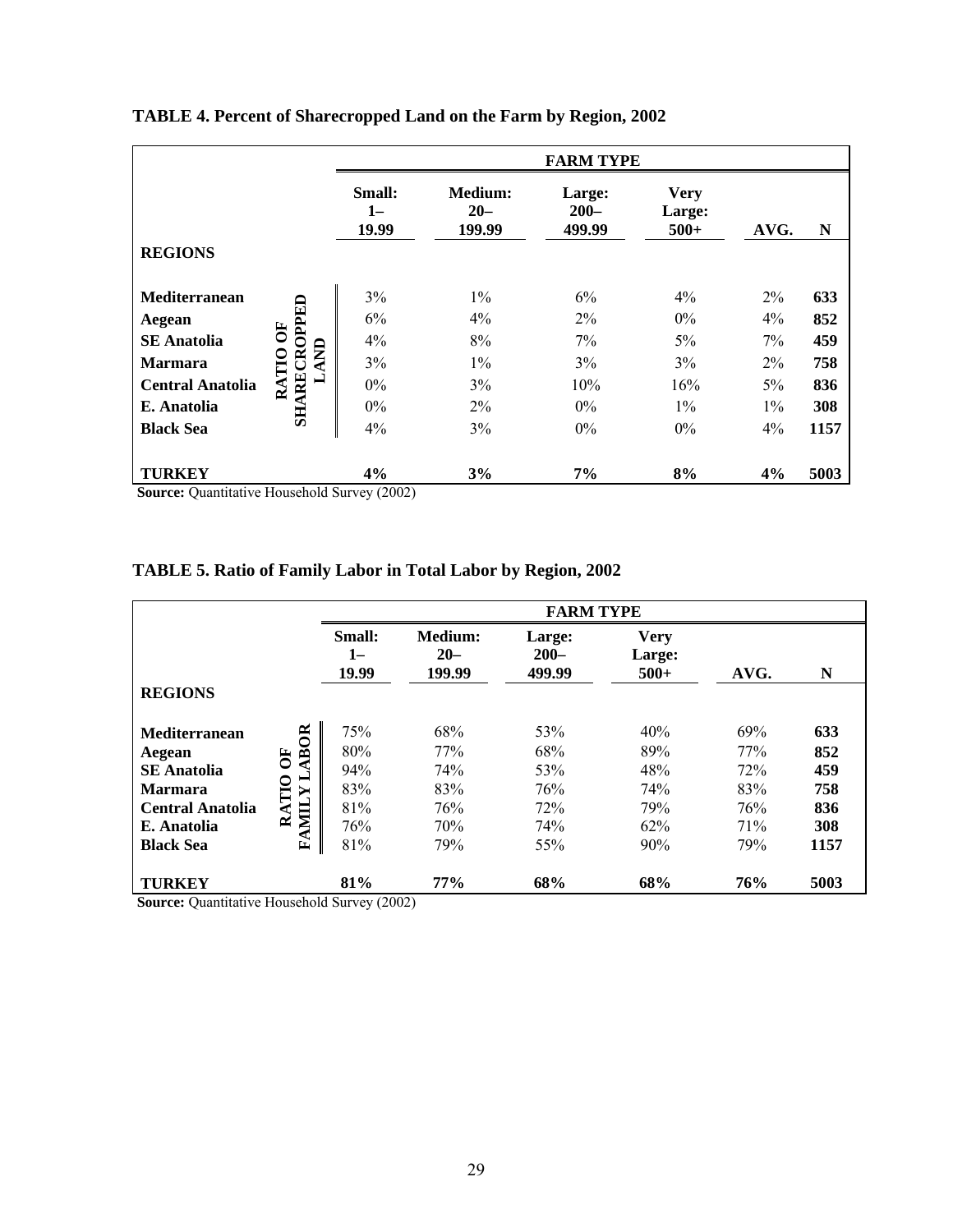|                         |                   |                       |                              |                   | <b>FARM SIZE</b> (in decares) |                       |                   |                   |                       |
|-------------------------|-------------------|-----------------------|------------------------------|-------------------|-------------------------------|-----------------------|-------------------|-------------------|-----------------------|
|                         |                   | <b>Small: 1-19.99</b> |                              |                   | Medium: 20-199.99             |                       |                   | Large: 200-499.99 |                       |
|                         | <b>Illiterate</b> | <b>Primary</b>        | High<br><b>School</b>        | <b>Illiterate</b> | Primary                       | High<br><b>School</b> | <b>Illiterate</b> | <b>Primary</b>    | High<br><b>School</b> |
| <b>REGIONS</b>          |                   |                       |                              |                   |                               |                       |                   |                   |                       |
| Mediterranean           | 10%               | 70%                   | 3%                           | 8%                | 68%                           | 8%                    | $5\%$             | 52%               | 19%                   |
| Aegean                  | 5%                | 80%                   | $1\%$                        | 6%                | 77%                           | 4%                    | $0\%$             | 47%               | 29%                   |
| <b>SE Anatolia</b>      | 17%               | 74%                   | 2%                           | 20%               | 61%                           | 3%                    | 13%               | 55%               | $8\%$                 |
| <b>Marmara</b>          | 7%                | 72%                   | 4%                           | 5%                | 75%                           | 4%                    | $2\%$             | 61%               | 19%                   |
| <b>Central Anatolia</b> | 5%                | 86%                   | 3%                           | $8\%$             | 74%                           | 5%                    | 6%                | 72%               | 7%                    |
| E. Anatolia             | 17%               | 59%                   | $0\%$                        | 10%               | 65%                           | 5%                    | 11%               | 73%               | $2\%$                 |
| <b>Black Sea</b>        | 8%                | 69%                   | 7%                           | 9%                | 64%                           | 5%                    | 13%               | 63%               | $0\%$                 |
| <b>TURKEY</b>           | 8%                | 72%                   | 4%                           | 9%                | 70%                           | 5%                    | 7%                | 65%               | 10%                   |
|                         |                   | Very Large: 500+      |                              |                   | <b>TURKEY</b>                 |                       |                   |                   |                       |
|                         | <b>Illiterate</b> | <b>Primary</b>        | <b>High</b><br><b>School</b> | <b>Illiterate</b> | <b>Primary</b>                | High<br><b>School</b> |                   |                   |                       |
| <b>REGIONS</b>          |                   |                       |                              |                   |                               |                       |                   |                   |                       |
| Mediterranean           | $0\%$             | 42%                   | 33%                          | $8\%$             | 67%                           | 8%                    |                   |                   |                       |
| Aegean                  | $0\%$             | 80%                   | $0\%$                        | 5%                | 77%                           | 4%                    |                   |                   |                       |
| <b>SE</b> Anatolia      | 6%                | 53%                   | 12%                          | $5\%$             | 77%                           | 4%                    |                   |                   |                       |
| <b>Marmara</b>          | $0\%$             | 44%                   | 11%                          | 5%                | 73%                           | 5%                    |                   |                   |                       |
| <b>Central Anatolia</b> | $0\%$             | 64%                   | 9%                           | 7%                | 73%                           | 6%                    |                   |                   |                       |
| E. Anatolia             | 6%                | 50%                   | 25%                          | 11%               | 65%                           | 5%                    |                   |                   |                       |
| <b>Black Sea</b>        | $0\%$             | 71%                   | $0\%$                        | 9%                | 66%                           | 5%                    |                   |                   |                       |
| <b>TURKEY</b>           | 2%                | 58%                   | 13%                          | 8%                | 70%                           | 5%                    |                   |                   |                       |

# **TABLE 6. Educational Attainment of Household Heads by Region, 2002**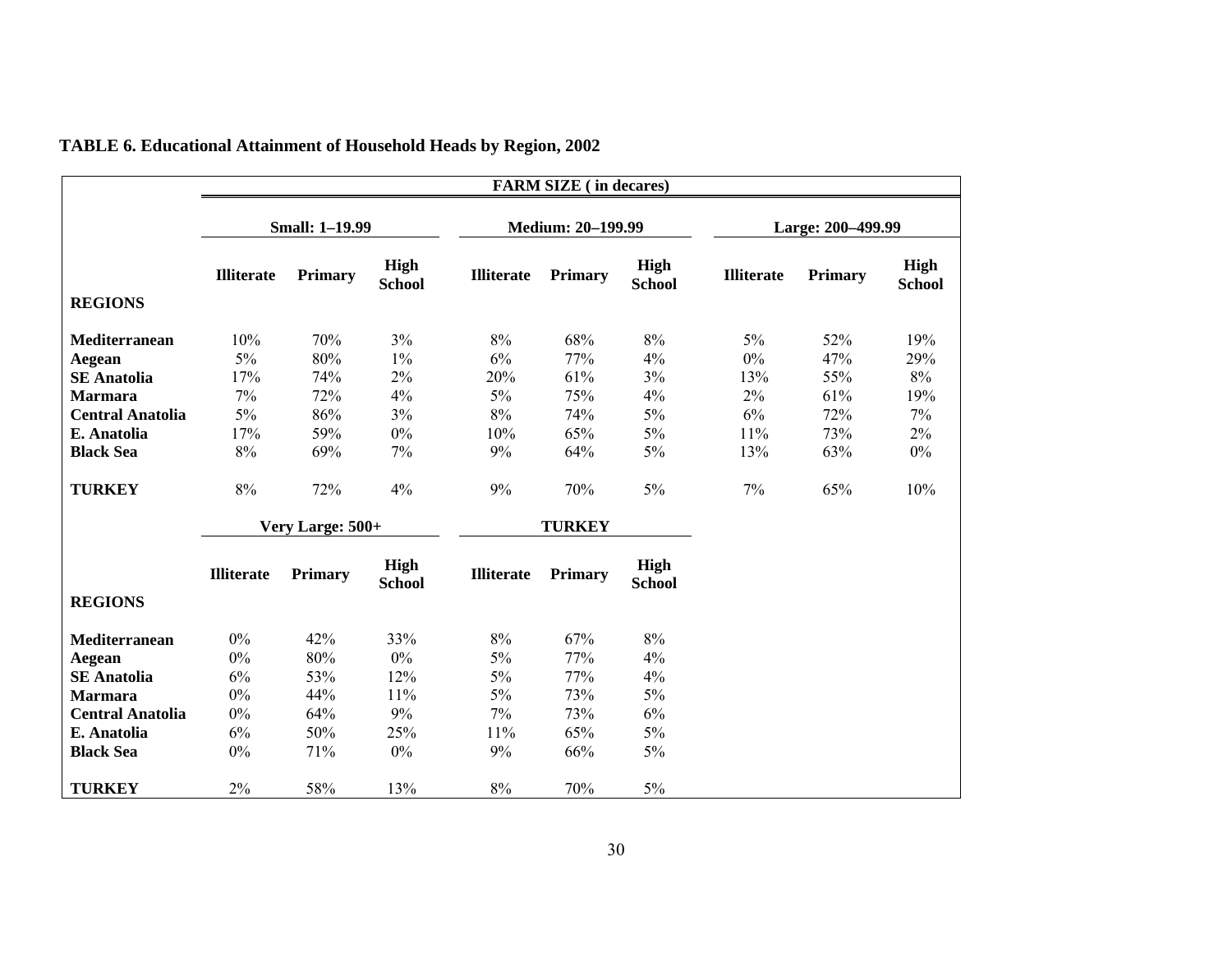### **TABLE 7. Age Composition of Household Heads by Region, 2002**

|                                           |                           |                         |                                    | <b>FARM TYPE</b>            |                                 |          |             |
|-------------------------------------------|---------------------------|-------------------------|------------------------------------|-----------------------------|---------------------------------|----------|-------------|
|                                           |                           | Small:<br>$1-$<br>19.99 | <b>Medium:</b><br>$20 -$<br>199.99 | Large:<br>$200 -$<br>499.99 | <b>Very</b><br>Large:<br>$500+$ | AVG.     | N           |
| <b>REGIONS</b>                            |                           |                         |                                    |                             |                                 |          |             |
| Mediterranean                             | 岊                         | 49<br>46                | 51<br>49                           | 52<br>47                    | 46<br>47                        | 50<br>48 | 633<br>852  |
| Aegean<br><b>SE</b> Anatolia              | EHOLD<br>THE<br>5         | 47                      | 47                                 | 45                          | 47                              | 47       | 459         |
| <b>Marmara</b><br><b>Central Anatolia</b> | HEAD<br>HOUS<br>VERA<br>5 | 51<br>49                | 52<br>49                           | 50<br>49                    | 57<br>45                        | 52<br>49 | 758<br>836  |
| E. Anatolia<br><b>Black Sea</b>           | ⋜                         | 47<br>51                | 47<br>53                           | 48<br>53                    | 48<br>48                        | 47<br>52 | 308<br>1157 |
| <b>TURKEY</b>                             |                           | 49                      | 50                                 | 49                          | 47                              | 50       | 5003        |

 **Source:** Quantitative Household Survey (2002)

# **TABLE 8. Household Size by Region, 2002**

|                                                                                                           |                          |                                        |                                        | <b>FARM TYPE</b>                       |                                          |                                        |                                        |
|-----------------------------------------------------------------------------------------------------------|--------------------------|----------------------------------------|----------------------------------------|----------------------------------------|------------------------------------------|----------------------------------------|----------------------------------------|
|                                                                                                           |                          | Small:<br>$1-$<br>19.99                | <b>Medium:</b><br>$20 -$<br>199.99     | Large:<br>$200 -$<br>499.99            | <b>Very</b><br>Large:<br>$500+$          | AVG.                                   | N                                      |
| <b>REGIONS</b>                                                                                            |                          |                                        |                                        |                                        |                                          |                                        |                                        |
| Mediterranean<br>Aegean<br><b>SE</b> Anatolia<br><b>Marmara</b><br><b>Central Anatolia</b><br>E. Anatolia | HOUSEHOLD<br><b>SIZE</b> | 5.4<br>4.0<br>6.9<br>4.0<br>4.7<br>6.9 | 5.7<br>5.0<br>8.1<br>4.6<br>5.6<br>7.6 | 6.3<br>4.7<br>9.6<br>5.5<br>6.6<br>9.7 | 6.5<br>2.8<br>12.7<br>6.6<br>6.5<br>10.2 | 5.7<br>4.7<br>8.3<br>4.6<br>5.8<br>8.0 | 633<br>852<br>459<br>758<br>836<br>308 |
| <b>Black Sea</b>                                                                                          |                          | 4.8                                    | 5.8                                    | 7.2                                    | 7.7                                      | 5.7                                    | 1157                                   |
| <b>TURKEY</b><br>Source: Quantitative Household Survey (2002)                                             |                          | 4.8                                    | 5.8                                    | 7.2                                    | 7.7                                      | 5.7                                    | 5003                                   |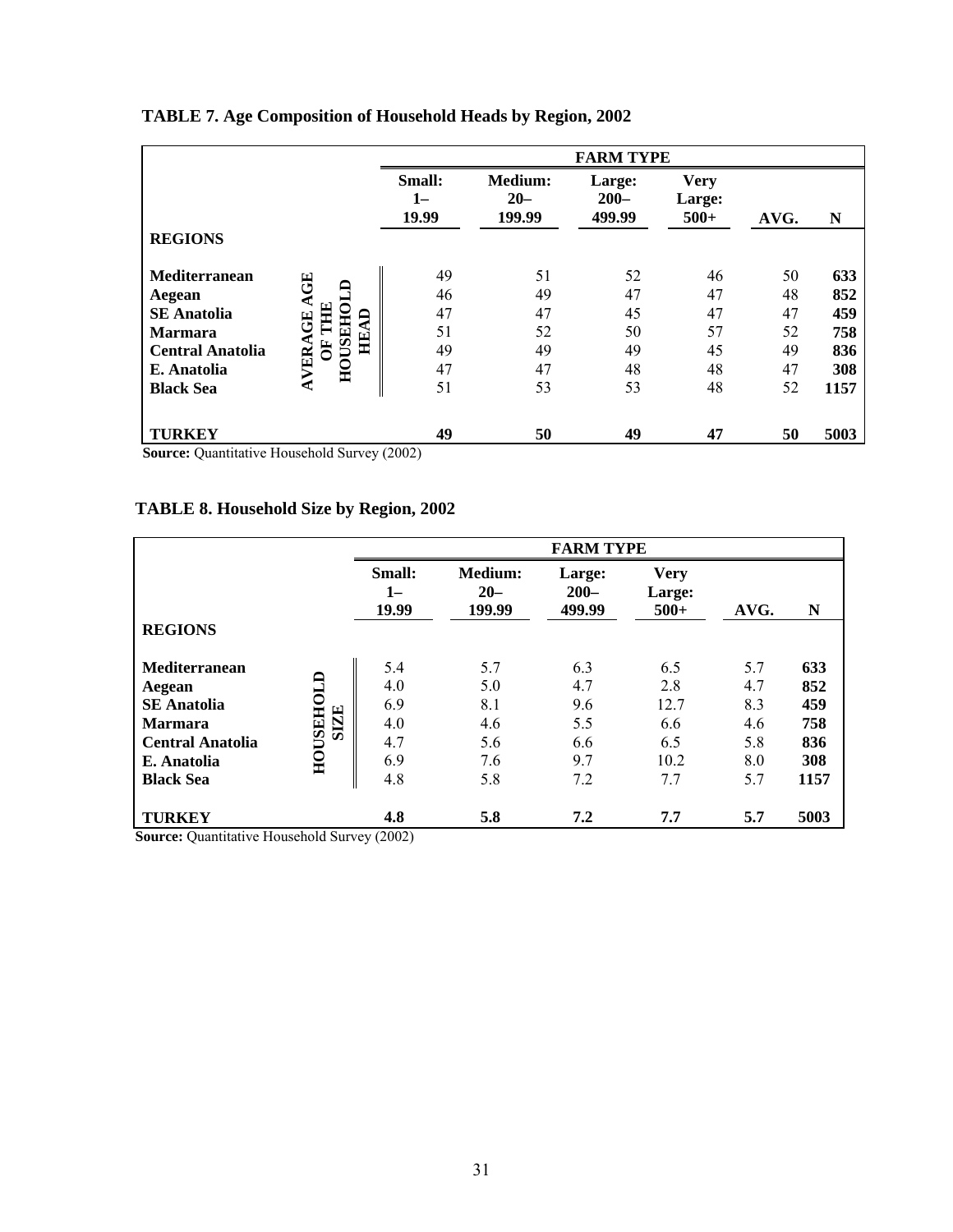### **TABLE 9. Dependency Ratio by Region, 2002**

|                         |               |                                            |                                    | <b>FARM TYPE</b>            |                                 |      |      |
|-------------------------|---------------|--------------------------------------------|------------------------------------|-----------------------------|---------------------------------|------|------|
|                         |               | Small:<br>$1-$<br>19.99                    | <b>Medium:</b><br>$20 -$<br>199.99 | Large:<br>$200 -$<br>499.99 | <b>Very</b><br>Large:<br>$500+$ | AVG. | N    |
| <b>REGIONS</b>          |               |                                            |                                    |                             |                                 |      |      |
| <b>Mediterranean</b>    |               | 1.50                                       | 1.38                               | 1.40                        | 1.70                            | 1.41 | 633  |
| Aegean                  |               | 1.36                                       | 1.36                               | 1.37                        | 1.24                            | 1.36 | 852  |
| <b>SE</b> Anatolia      |               | 2.16                                       | 1.77                               | 1.78                        | 1.62                            | 1.81 | 459  |
| <b>Marmara</b>          | RATIO         | 1.31                                       | 1.31                               | 1.31                        | 1.18                            | 1.31 | 758  |
| <b>Central Anatolia</b> | DEPENDEN      | 1.48                                       | 1.45                               | 1.46                        | 1.47                            | 1.45 | 836  |
| E. Anatolia             |               | 1.67                                       | 1.72                               | 1.94                        | 1.47                            | 1.74 | 308  |
| <b>Black Sea</b>        |               | 1.38                                       | 1.41                               | 1.70                        | 1.23                            | 1.40 | 1157 |
| <b>TURKEY</b><br>$\sim$ | $\sim$ $\sim$ | 1.44<br>$\sim$ $\sim$ $\sim$ $\sim$ $\sim$ | 1.44                               | 1.54                        | 1.47                            | 1.45 | 5003 |

**Source:** Quantitative Household Survey (2002)

# **TABLE 10. Productivity per Decare by Region, 2002 (in YTL)**

|                                                              |               |                         |                             | <b>FARM TYPE</b>            |                                 |      |      |
|--------------------------------------------------------------|---------------|-------------------------|-----------------------------|-----------------------------|---------------------------------|------|------|
|                                                              |               | Small:<br>$1-$<br>19.99 | Medium:<br>$20 -$<br>199.99 | Large:<br>$200 -$<br>499.99 | <b>Very</b><br>Large:<br>$500+$ | AVG. | N    |
| <b>REGIONS</b>                                               |               |                         |                             |                             |                                 |      |      |
| Mediterranean                                                |               | 753                     | 211                         | 162                         | 106                             | 334  | 633  |
| Aegean                                                       |               | 405                     | 220                         | 102                         | 34                              | 265  | 852  |
| <b>SE</b> Anatolia                                           | <b>DUTPUT</b> | 1,231                   | 146                         | 59                          | 55                              | 259  | 459  |
| <b>Marmara</b>                                               | <b>DECARE</b> | 389                     | 275                         | 367                         | 196                             | 302  | 758  |
| <b>Central Anatolia</b>                                      |               | 547                     | 119                         | 61                          | 45                              | 121  | 836  |
| E. Anatolia                                                  | TOTAL<br>PER  | 225                     | 59                          | 19                          | 45                              | 121  | 308  |
| <b>Black Sea</b>                                             |               | 499                     | 156                         | 103                         | $\overline{2}$                  | 275  | 1157 |
| <b>TURKEY</b><br>Course Quentitative Household Curvey (2002) |               | 528                     | 181                         | 108                         | 59                              | 245  | 5003 |

**Source:** Quantitative Household Survey (2002)

.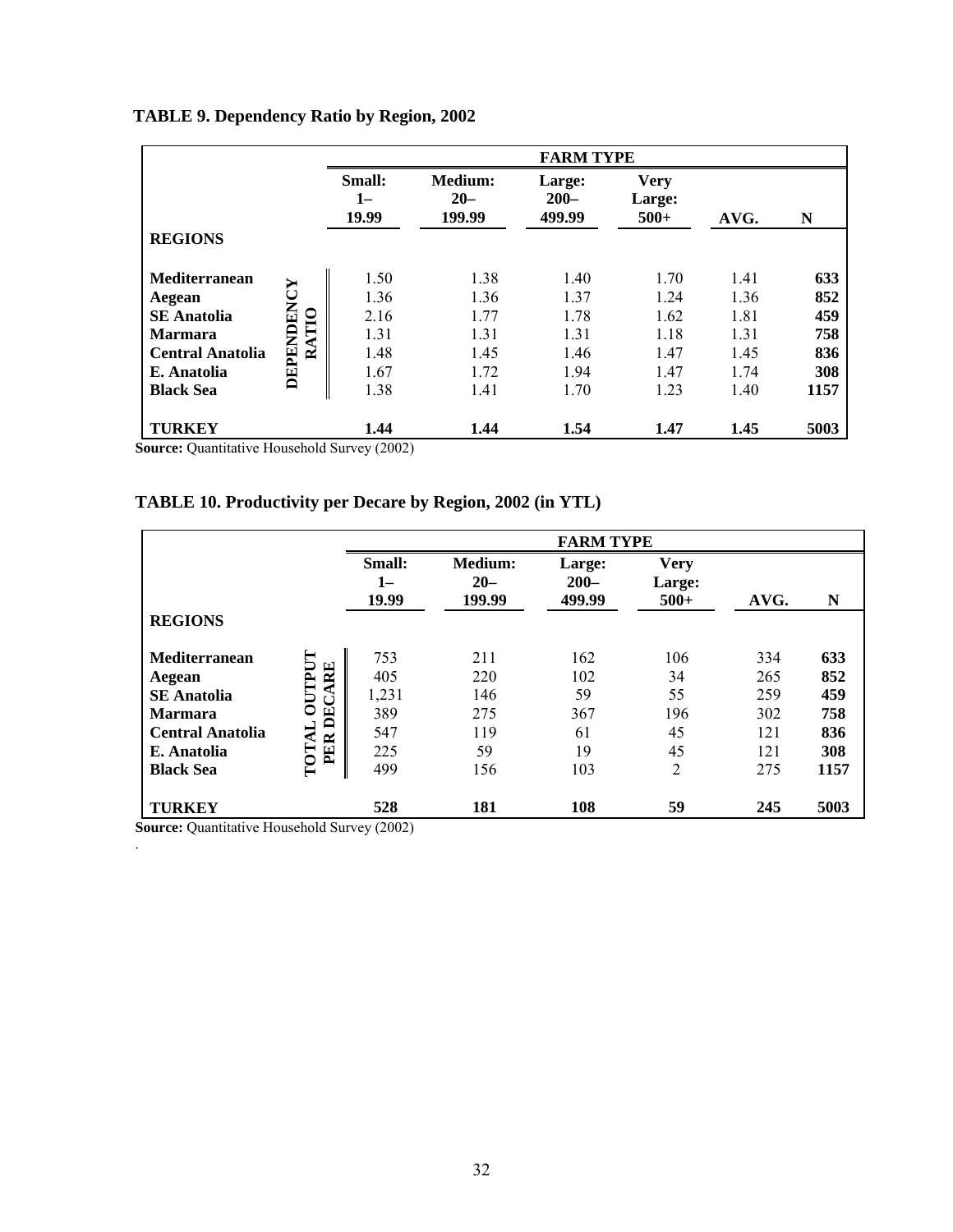|                                                      |                         |                             | <b>FARM TYPE</b>            |                                 |      |      |
|------------------------------------------------------|-------------------------|-----------------------------|-----------------------------|---------------------------------|------|------|
|                                                      | Small:<br>$1-$<br>19.99 | Medium:<br>$20 -$<br>199.99 | Large:<br>$200 -$<br>499.99 | <b>Very</b><br>Large:<br>$500+$ | AVG. | N    |
| <b>REGIONS</b>                                       |                         |                             |                             |                                 |      |      |
| Mediterranean                                        | 23.0                    | 3.2                         | 1.1                         | 0.9                             | 7.7  | 633  |
| $\mathbf{z}$<br>Aegean<br>$\boldsymbol{\omega}$      | 22.5                    | 5.9                         | 1.3                         | 0.4                             | 10.2 | 852  |
| $\mathbf{A} \mathbf{Y}$<br>CR.<br><b>SE</b> Anatolia | 8.6                     | 2.2                         | 0.6                         | 0.5                             | 2.7  | 459  |
| <b>Marmara</b>                                       | 14.0                    | 2.8                         | 0.8                         | 0.5                             | 4.7  | 758  |
| MAND<br><b>Central Anatolia</b>                      | 12.3                    | 1.6                         | 0.5                         | 0.3                             | 1.8  | 836  |
| <b>LABOR INPUT</b><br>PER DE<br>E. Anatolia          | 8.4                     | 2.0                         | 0.4                         | 0.3                             | 2.6  | 308  |
| <b>Black Sea</b>                                     | 17.0                    | 3.8                         | 0.6                         | 0.1                             | 8.4  | 1157 |
| <b>TURKEY</b>                                        | 17.7                    | 3.3                         | 0.7                         | 0.4                             | 6.4  | 5003 |

### **TABLE 11. Labor Input per Decare by Region, 2002**

 **Source:** Quantitative Household Survey (2002)

### **TABLE 12. Non-Labor Input per Decare by Region, 2002 (in million YTL)**

|                                                              |                         |                             | <b>FARM TYPE</b>            |                                 |      |      |
|--------------------------------------------------------------|-------------------------|-----------------------------|-----------------------------|---------------------------------|------|------|
|                                                              | Small:<br>$1-$<br>19.99 | Medium:<br>$20 -$<br>199.99 | Large:<br>$200 -$<br>499.99 | <b>Very</b><br>Large:<br>$500+$ | AVG. | N    |
| <b>REGIONS</b>                                               |                         |                             |                             |                                 |      |      |
| Mediterranean<br>RE                                          | 266                     | 77                          | 56                          | 51                              | 120  | 633  |
| Aegean<br>₽                                                  | 185                     | 67                          | 56                          | 6                               | 98   | 852  |
| <b>SE Anatolia</b>                                           | 64                      | 38                          | 21                          | 32                              | 38   | 459  |
| <b>Marmara</b><br>╤                                          | 167                     | 63                          | 40                          | 35                              | 80   | 758  |
| Š<br>囙<br><b>Central Anatolia</b>                            | 364                     | 52                          | 25                          | 20                              | 57   | 836  |
| NON-LABOR<br>≏<br>E. Anatolia                                | 80                      | 34                          | 14                          | 10                              | 36   | 308  |
| $\mathbf{K}$<br><b>Black Sea</b>                             | 88                      | 35                          | 27                          |                                 | 53   | 1157 |
| <b>TURKEY</b><br>Course Quentitative Household Survey (2002) | 153                     | 54                          | 28                          | 23                              | 72   | 5003 |

**Source:** Quantitative Household Survey (2002)

**.**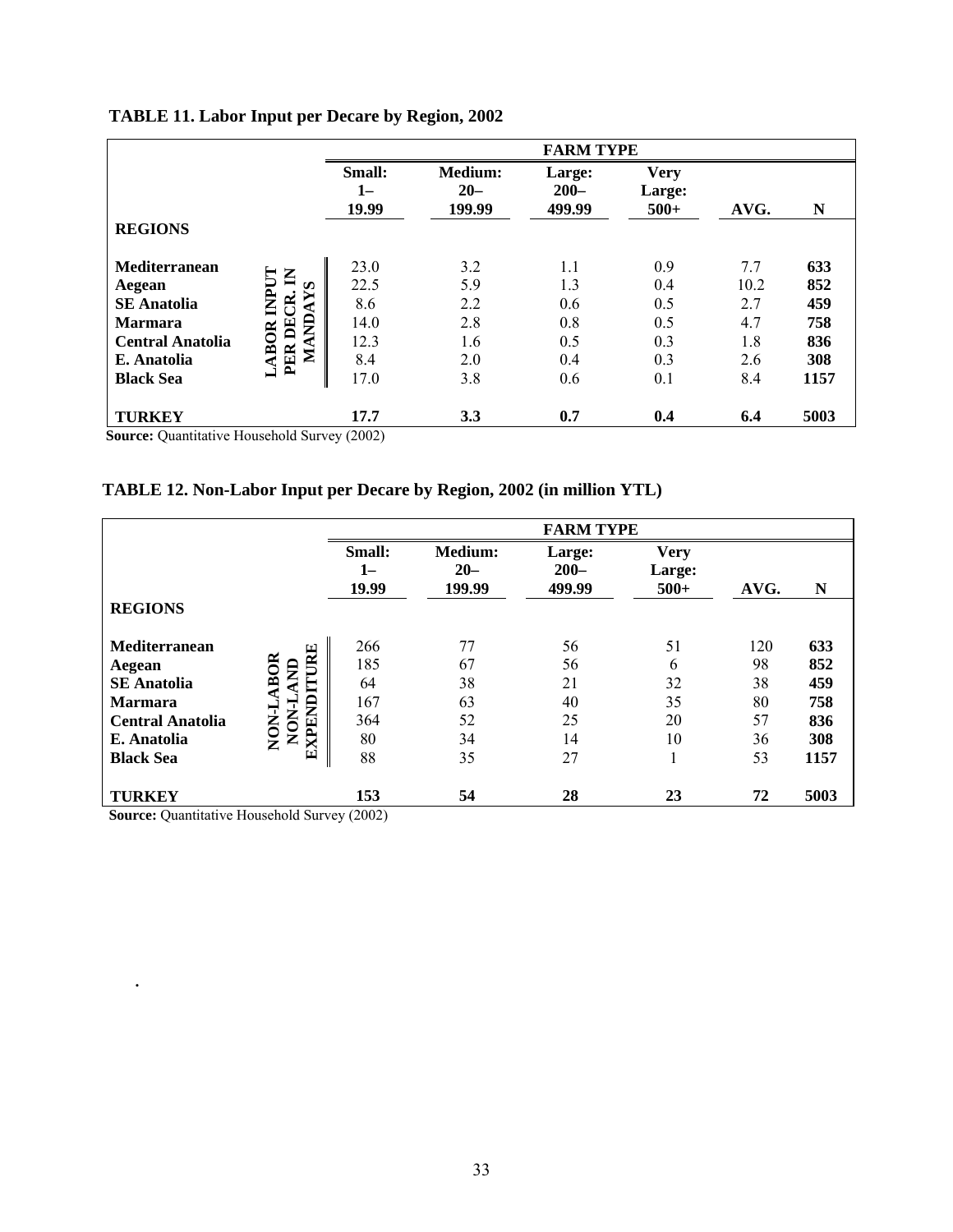|                         |                      | <b>FARM TYPE</b>        |                             |                             |                                 |                |      |  |  |  |  |  |
|-------------------------|----------------------|-------------------------|-----------------------------|-----------------------------|---------------------------------|----------------|------|--|--|--|--|--|
|                         |                      | Small:<br>$1-$<br>19.99 | Medium:<br>$20 -$<br>199.99 | Large:<br>$200 -$<br>499.99 | <b>Very</b><br>Large:<br>$500+$ | AVG.           | N    |  |  |  |  |  |
| <b>REGIONS</b>          |                      |                         |                             |                             |                                 |                |      |  |  |  |  |  |
| <b>Mediterranean</b>    |                      | 40                      | 6                           | 3                           | 5                               | 14             | 633  |  |  |  |  |  |
| Aegean                  | PER                  |                         |                             | 10                          | 0.02                            |                | 852  |  |  |  |  |  |
| <b>SE</b> Anatolia      | <b>ARE</b>           |                         |                             |                             | 0.2                             | $\mathfrak{D}$ | 459  |  |  |  |  |  |
| <b>Marmara</b>          |                      | 21                      |                             |                             | 4                               | 6              | 758  |  |  |  |  |  |
| <b>Central Anatolia</b> | <b>TIGRET</b><br>DEC | 0                       |                             |                             |                                 |                | 836  |  |  |  |  |  |
| E. Anatolia             |                      | 0                       |                             |                             |                                 |                | 308  |  |  |  |  |  |
| <b>Black Sea</b>        |                      | 16                      |                             |                             | 0                               | 8              | 1157 |  |  |  |  |  |
| <b>TURKEY</b>           |                      | 16                      |                             |                             |                                 | 6              | 5003 |  |  |  |  |  |

# **TABLE 13. Credit per Decare by Region, 2002 (in million YTL)**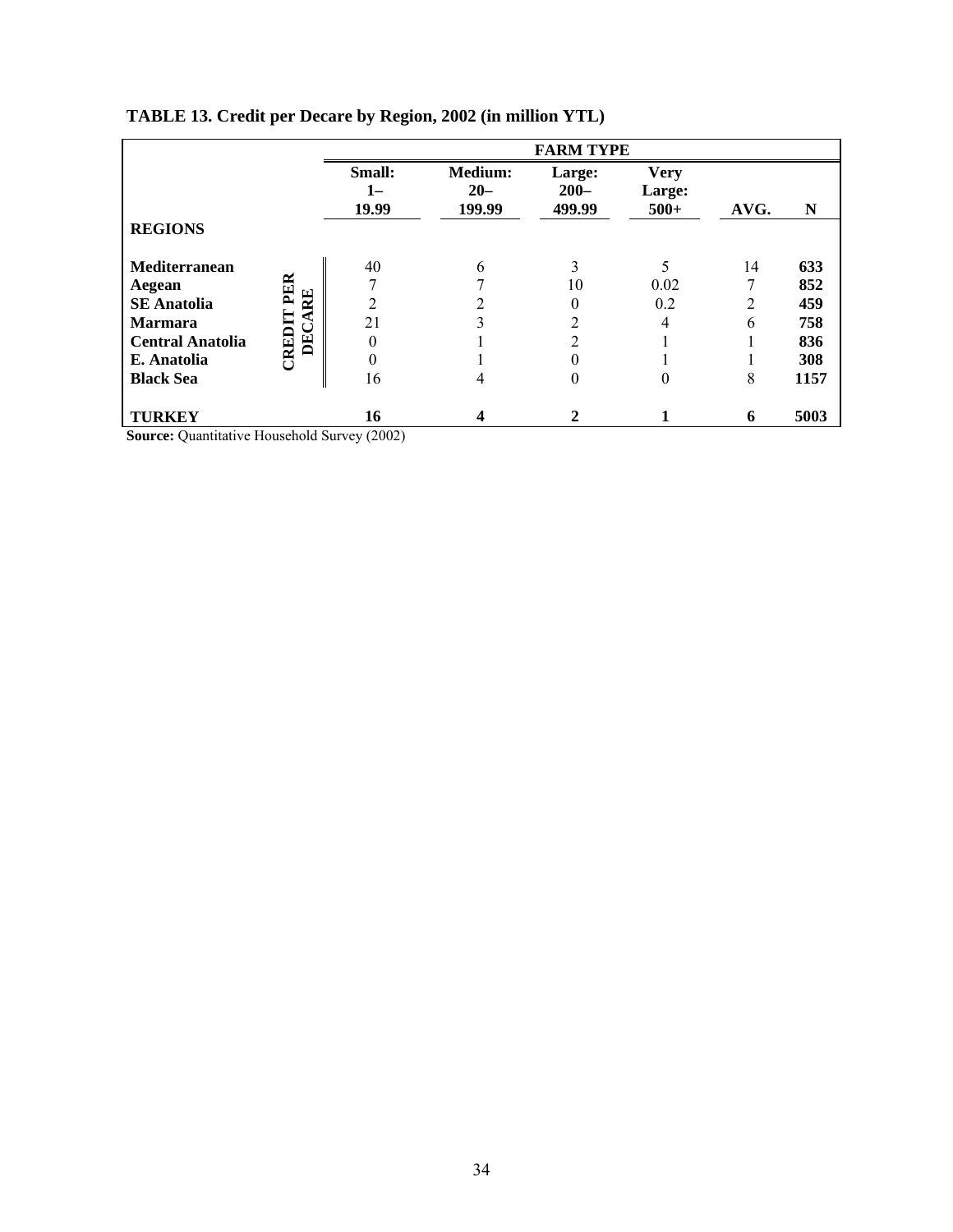|  |  | TABLE 14. Summary Results for Regression (3), 2002 |  |
|--|--|----------------------------------------------------|--|
|  |  |                                                    |  |

| SUMMARY RESULTS FOR REGRESSION (3) DEPENDENT VARIABLE: GROSS FARM OUTPUT PER DECARE |            |                |               |                      |               |                                  |                                |                              |                     |               |       |
|-------------------------------------------------------------------------------------|------------|----------------|---------------|----------------------|---------------|----------------------------------|--------------------------------|------------------------------|---------------------|---------------|-------|
| Region                                                                              | Constant   | In<br>farmsize | In hh<br>size | In hhhh<br>education | In hhh<br>age | <b>In</b><br>dependency<br>ratio | In<br>share<br>family<br>labor | In<br>ratio<br><b>shrcrp</b> | In<br>fragmentation | Adj.<br>$R^2$ | N     |
|                                                                                     |            |                |               |                      |               |                                  |                                |                              |                     |               |       |
| <b>Turkey</b>                                                                       | 19.52***   | $-0.51***$     | $0.34***$     | $0.13***$            | $-0.24***$    | 1.41                             | $0.60*$                        | $-0.41*$                     | $0.24***$           | 0.46          | 5,003 |
| Mediterranean                                                                       | 28.09***   | $-0.43***$     | $0.46***$     | 0.18                 | $-0.38*$      | $-22.15*$                        | 0.47                           | $-0.44$                      | $0.29***$           | 0.38          | 633   |
| Aegean                                                                              | 17.95**    | $-0.49***$     | $0.29***$     | 0.09                 | $-0.25*$      | 4.45                             | 1.11                           | 0.22                         | $0.17***$           | 0.43          | 852   |
| <b>SE Anatolia</b>                                                                  | $16.24***$ | $-0.47***$     | $0.26*$       | $-0.09$              | $-0.42*$      | 10.65                            | 1.21                           | $-0.19$                      | 0.21                | 0.38          | 459   |
| <b>Marmara</b>                                                                      | 14.99***   | $-0.27***$     | 0.11          | 0.08                 | $-0.27$       | 11.2                             | 0.99                           | 0.16                         | 0.15                | 0.36          | 758   |
| <b>Central</b><br>Anatolia                                                          | 27.49***   | $-0.48***$     | $0.43***$     | 0.30                 | $-0.42**$     | $-18.52*$                        | 0.50                           | $-1.87*$                     | $0.23**$            | 0.33          | 836   |
| <b>East Anatolia</b>                                                                | $10.27***$ | $-0.60***$     | $0.40**$      | $0.41***$            | $-0.30$       | $18.31*$                         | 1.38                           | $-0.74$                      | 0.31                | 0.49          | 308   |
| <b>Black Sea</b>                                                                    | $16.13**$  | $-0.68***$     | $0.36***$     | 0.11                 | $-0.11$       | 12.63*                           | $0.23**$                       | $-0.23$                      | $0.26**$            | 0.45          | 1,157 |

**Notes:** \*Significant at the 10 % level.

\*\* Significant at the 5 % level.

\*\*\* Significant at the 1 % level.

Robust standard errors, controlled for village fixed effects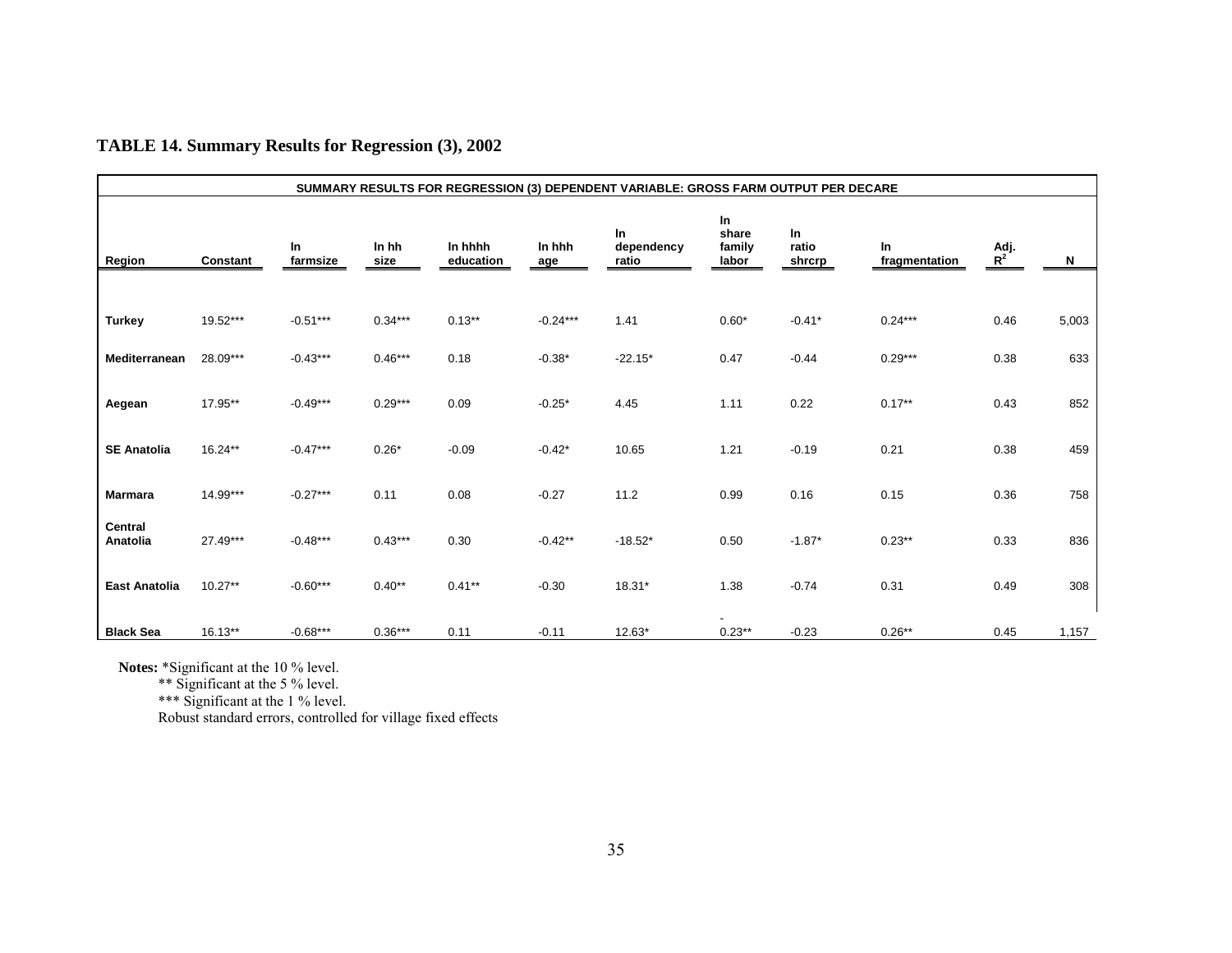### **TABLE 15. Summary Results for Regression (4)**

| SUMMARY RESULTS FOR REGRESSION (4) DEPENDENT VARIABLE: LABOR INPUT PER DECARE |                 |            |                      |                      |               |                       |                    |                    |                 |               |       |
|-------------------------------------------------------------------------------|-----------------|------------|----------------------|----------------------|---------------|-----------------------|--------------------|--------------------|-----------------|---------------|-------|
| Region                                                                        | <b>Constant</b> | Infarmsize | In hh<br><u>size</u> | In hhhh<br>education | In hhh<br>age | Independency<br>ratio | In<br>wage<br>rate | In ratio<br>shrcrp | In<br>fragment. | Adj.<br>$R^2$ | N     |
| <b>Turkey</b>                                                                 | 17.97***        | $-0.75***$ | $0.24***$            | $0.16***$            | $-0.06$       | $-7.83***$            | $-0.61***$         | 0.04               | $0.19***$       | 0.69          | 5,003 |
| Mediterranean                                                                 | $9.94***$       | $-0.66***$ | $0.25***$            | 0.16                 | $-0.19$       | $6.41**$              | $-0.06$            | $-0.03$            | $0.22***$       | 0.50          | 633   |
| Aegean                                                                        | 15.26***        | $-0.80***$ | $0.32***$            | 0.17                 | $-0.15$       | $-3.49$               | $-0.53***$         | 0.04               | $0.19***$       | 0.61          | 852   |
| <b>SE Anatolia</b>                                                            | 5.05            | $-0.71***$ | $0.24***$            | 0.16                 | $-0.02$       | $-2.13$               | $-0.11$            | 0.09               | $0.21*$         | 0.55          | 459   |
| <b>Marmara</b>                                                                | $-3.06$         | $-0.65***$ | $0.25***$            | $0.35***$            | 0.18          | 3.53                  | 0.33               | $0.73*$            | 0.01            | 0.66          | 758   |
| <b>Central</b><br>Anatolia                                                    | 14.03***        | $-0.77***$ | $0.24***$            | 0.09                 | $-0.18$       | $-20.03***$           | $-0.17$            | $-0.13$            | $0.23***$       | 0.55          | 836   |
| <b>East Anatolia</b>                                                          | $-1.10$         | $-0.74***$ | 0.13                 | 0.06                 | 0.01          | $-4.14$               | $0.32**$           | $-1.17$            | $0.33***$       | 0.76          | 308   |
| <b>Black Sea</b>                                                              | $11.25***$      | $-0.81***$ | $0.23***$            | $0.15***$            | 0.07          | $5.48**$              | $-0.16$            | 0.04               | $0.17***$       | 0.64          | 1,157 |

**Notes:** \*Significant at the 10 % level.

\*\* Significant at the 5 % level.

\*\*\* Significant at the 1 % level.

Robust standard errors, Controlled for Village Fixed Effects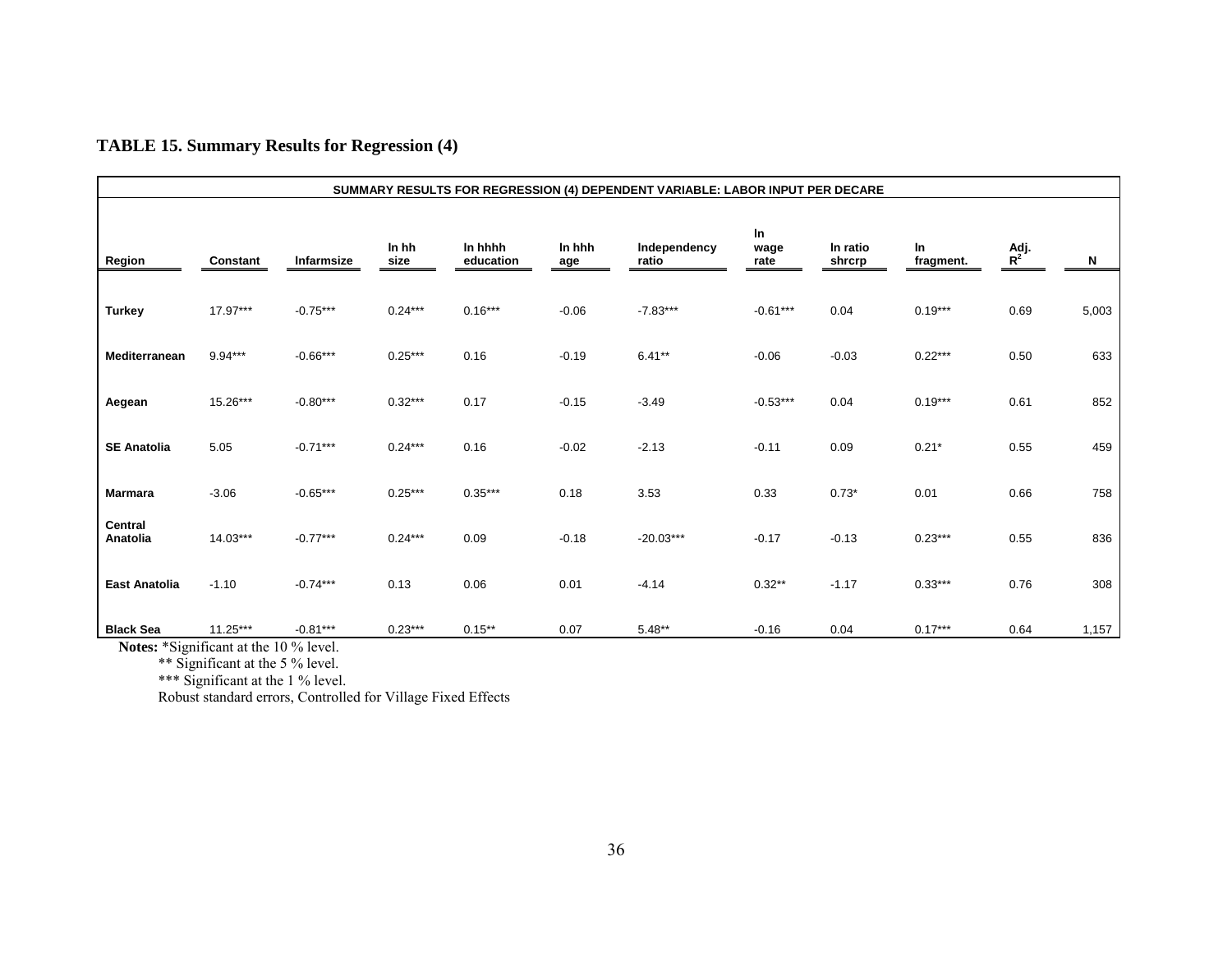### **TABLE 16. Summary Results for Regression (5)**

|                            | SUMMARY RESULTS FOR REGRESSION (5) DEPENDENT VARIABLE: NON-LABOR INPUT EXPENDITURE PER DECARE |             |            |                      |               |                    |                    |                     |                        |       |  |
|----------------------------|-----------------------------------------------------------------------------------------------|-------------|------------|----------------------|---------------|--------------------|--------------------|---------------------|------------------------|-------|--|
| Region                     | Constant                                                                                      | Infarmsize  | In hh size | In hhhh<br>education | In hhh<br>age | credit<br>per acre | In ratio<br>shrcrp | In<br>fragmentation | Adj.<br>R <sup>2</sup> | N     |  |
| <b>Turkey</b>              | 4.84***                                                                                       | $-0.47***$  | $0.27***$  | $0.18***$            | $-0.12**$     | $0.01***$          | $-0.07$            | $0.16***$           | 0.46                   | 5,003 |  |
| Mediterranean              | 4.93**                                                                                        | $-0.49***$  | $0.21***$  | 0.1                  | $-0.32**$     | $-0.003$           | 0.10               | $0.28***$           | 0.42                   | 633   |  |
| Aegean                     | $4.40***$                                                                                     | $-0.49***$  | $0.40***$  | $0.25***$            | $-0.002$      | $0.01***$          | 0.12               | $0.18***$           | 0.44                   | 852   |  |
| <b>SE Anatolia</b>         | $3.85***$                                                                                     | $-0.29***$  | 0.14       | $0.21***$            | 0.06          | $0.02*$            | $-0.74**$          | 0.06                | 0.35                   | 459   |  |
| <b>Marmara</b>             | $5.11***$                                                                                     | $-0.352***$ | $0.31***$  | 0.18                 | $-0.24$       | 0.01               | 0.46               | $-0.003$            | 0.32                   | 758   |  |
| <b>Central</b><br>Anatolia | 4.81***                                                                                       | $-0.43***$  | $0.25***$  | 0.1                  | $-0.22**$     | 0.01               | 0.12               | 0.12                | 0.41                   | 836   |  |
| <b>East Anatolia</b>       | $2.81***$                                                                                     | $-0.55***$  | 0.19       | $0.36**$             | $0.44**$      | $-0.01$            | $-1.19**$          | 0.17                | 0.41                   | 308   |  |
| <b>Black Sea</b>           | $5.37***$                                                                                     | $-0.56***$  | $0.25***$  | $0.14*$              | $-0.15$       | $0.01***$          | $-0.01$            | $0.18***$           | 0.44                   | 1,157 |  |

**Notes:** \*Significant at the 10 % level.

\*\* Significant at the 5 % level.

\*\*\* Significant at the 1 % level.

Robust standard errors, Controlled for Village Fixed Effects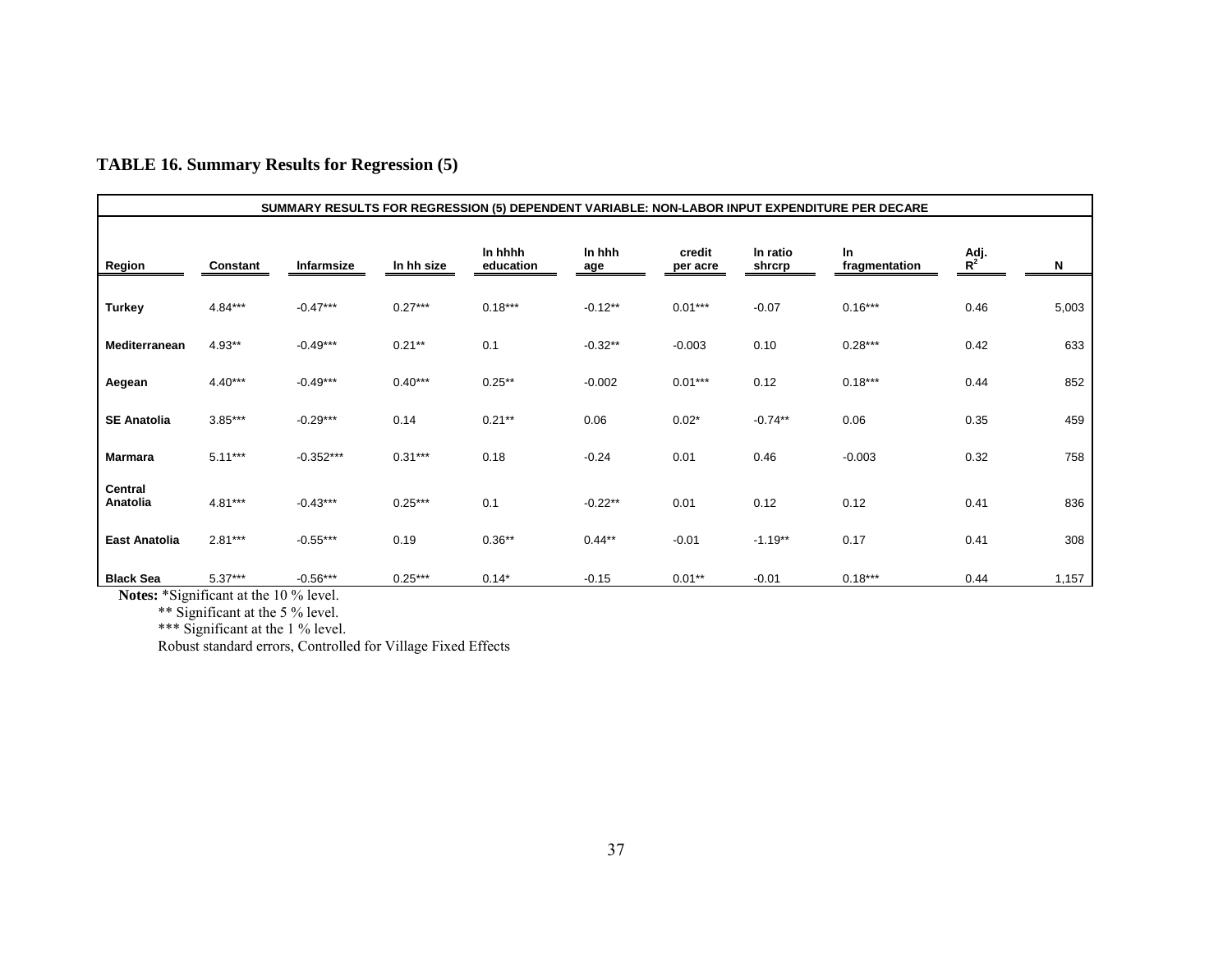#### **REFERENCES**

- Agarwal, B. 1994. *A Field of One's Own: Gender and Land Rights in South Asia*. Cambridge: Cambridge University Press.
- Akcay, A. 1987. "Turkiye Tariminda Buyuk Toprakli Isletmelerin Olusum Surecleri Uzerine Notlar." *11. Tez Kitap Dizisi: Turkiye'de Tarim Sorunu*: 47–58.
- Aksit, B. 1999. *Kirsal Donusum Ve Koy Arastirmalari: (1960–1980)*. in *Turkiye'de Tarimsal Yapilar*, S. Pamuk and Z. Toprak (eds.). Istanbul: Yurt Yayinlari Dergisi.
- Alvarez, A., and C. Arias. 2004. "Technical Efficiency and Farm Size: A Conditional Analysis." *Agricultural Economics* 30(3): 241–250.
- Alderman, H., J. Hoddinott, L. Haddad, and C. Urdy. 1995. "Gender Differentials in Farm Productivity: Implications for Household Efficiency and Agricultural Policy." Discussion Paper Series, No. 6. Washington, D.C.: Food Consumption Nutrition Division (FCND), International Food Policy Research Institute.
- Assuncao, J.J., and L.H.B. Braido. 2004. **"**Testing among competing explanations for the inverse productivity puzzle." Available at: http://www.econ.pucrio.br/PDF/seminario/2004/inverse.pdf
- Aresvik, O. 1975. *The Agricultural Development of Turkey.* New York, Washington, and London: Praeger.
- Aydin, Z. 1987. **"**Turkish Agrarian Debate: New Arguments or Old Scores." *New Perspectives on Turkey* 1(1): 81–109.
	- ————. 1986. "Kapitalizm, Tarim Sorunu ve Azgelismis Ulkeler: (I)." *11 Tez Kitap Dizisi* 4(4):126–156.
- Aysu, A. 2002. *1980–2002 Turkiye Tariminda Yapilanma(ma):Tarladan Sofraya Tarim.* Istanbul: Su.
- Bardhan, P.K. 2003. *Poverty, Agrarian Structure and Political Economy in India: Selected Essays.* New Delhi: Oxford University Press.

————. 1973. "Size Productivity, and Returns to Scale: An Analysis of Farm-Level Data in Indian Agriculture." *The Journal of Political Economy* 81(6): 1370–86.

- Brambilla, I., and G.P. Guido. 2005. "Farm Productivity and Market Structure: Evidence from Cotton Reforms in Zambia." Discussion Paper Series, No. 919. New Haven, CT: Economic Growth Center, Yale University.
- Banerjee, A.V. 1999. "Land Reforms Prospects and Strategies." Paper presented at the 1999 Annual World Bank Conference on Development Economics. Available at: http://www.eldis.org/static/DOC7128.htm.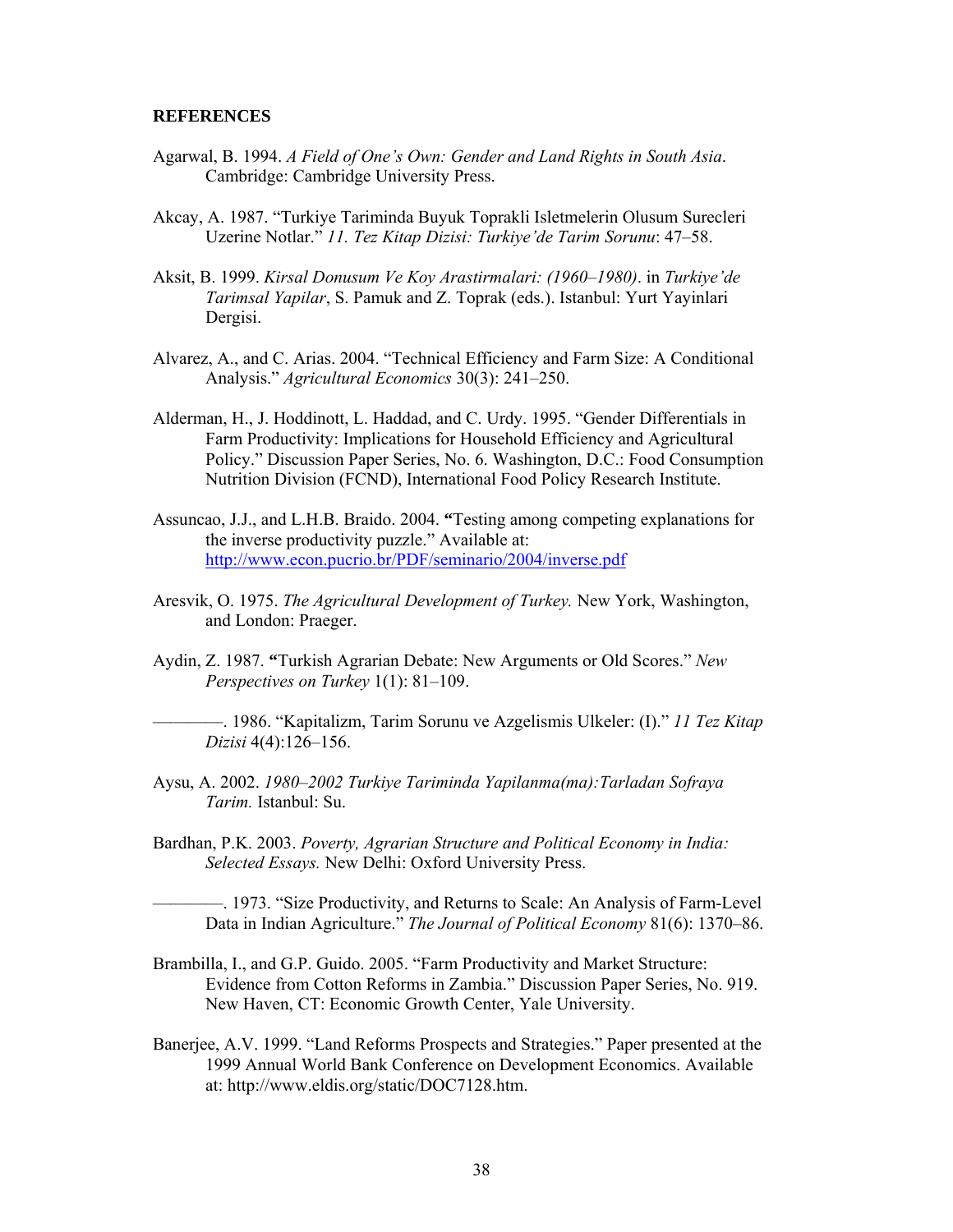- Barret, C.B. 1996. "On Price Risk and the Inverse Farm Size-Productivity Relationship." *Journal of Development Economics* 51(369): 193–215.
- Bazoglu, N. 1986. **"**Iscilesmeye Karsi Koylulugun Devami Tartismasi ve Dusundurdukleri." *11. Tez Kitap Dizisi* 3(7): 30–4.
- Benjamin, D. 1995. **"**Can Unobserved Land Quality Explain the Inverse Productivity Relationship?" *Journal of Development Economics* 46(1): 51–84.
	- ————. 1992. "Household Composition, Labor Markets, and Labor Demand: Testing for Separation in Agricultural Household Models." *Econometrica* 60(2): 287–322.
- Benjamin, D., and L. Brandt. 2002. "Property Rights, Labour Markets, and Efficiency in a Transition Economy: The Case of Rural China." *The Canadian Journal of Economics* 35(4): 689–716.
- Berry, A., and W. Cline. 1979. *Agrarian Structure and Productivity in Developing Countries.* Baltimore: Johns Hopkins University.
- Bhalla, S.S. 1979. "Farm Size Productivity and Technical Change in Indian Agriculture." in *Agrarian Structure and Productivity in Developing Countries,* A. Berry and W. Cline (eds). Baltimore: Johns Hopkins University.
- Bhalla, S.S., and P. Roy. 1988. "Mis-Specification in Farm Productivity Analysis: the Role of Land Quality." *Oxford Economic Papers (*New Series) 40(1): 55–73.
- Bharadwaj, K. 1974. *Production Conditions in Indian Agriculture: A Study Based on Farm Management Surveys*. Cambridge, UK: Cambridge University Press.
- Binswanger, H., and J. McIntire. 1987. "Behavioral and Material Determinants of Production Relations in Land-Abundant Tropical Agriculture." *Economic Development and Cultural Change* 36(1): 73–99.
- Binswanger, H.P., K. Deininger, and G. Feder. 1995. "Power, Distortions, Revolt, and Reform in Agricultural Land Relations." in *Handbook of Development Economics,* vol. 3, J. Behrman and T.N. Srinavasan (eds). Amsterdam: Elsevier Science.
- Binswanger, H.P., and M. Elgin. 1988. "What Are The Prospects For Land Reform?" in *Agriculture and Governments in an Interdependent World: Proceedings of the Twentieth International Conference of Agricultural Economists*, A. Maunder and A. Valdés (eds). Dartmouth: Aldershot.
- Boratav, K. 2000*. "*Birikim Bicimleri Ve Tarim." in *Turkiye'de Tarimsal Yapilar.* S. Pamuk and Z. Toprak (eds). Istanbul: Yurt Yayinlari Dergisi.

————. 1987. "Eski Bir Tartismanin Yansimalari Uzerine." *11. Tez Kitap Dizisi* 5: 185–92.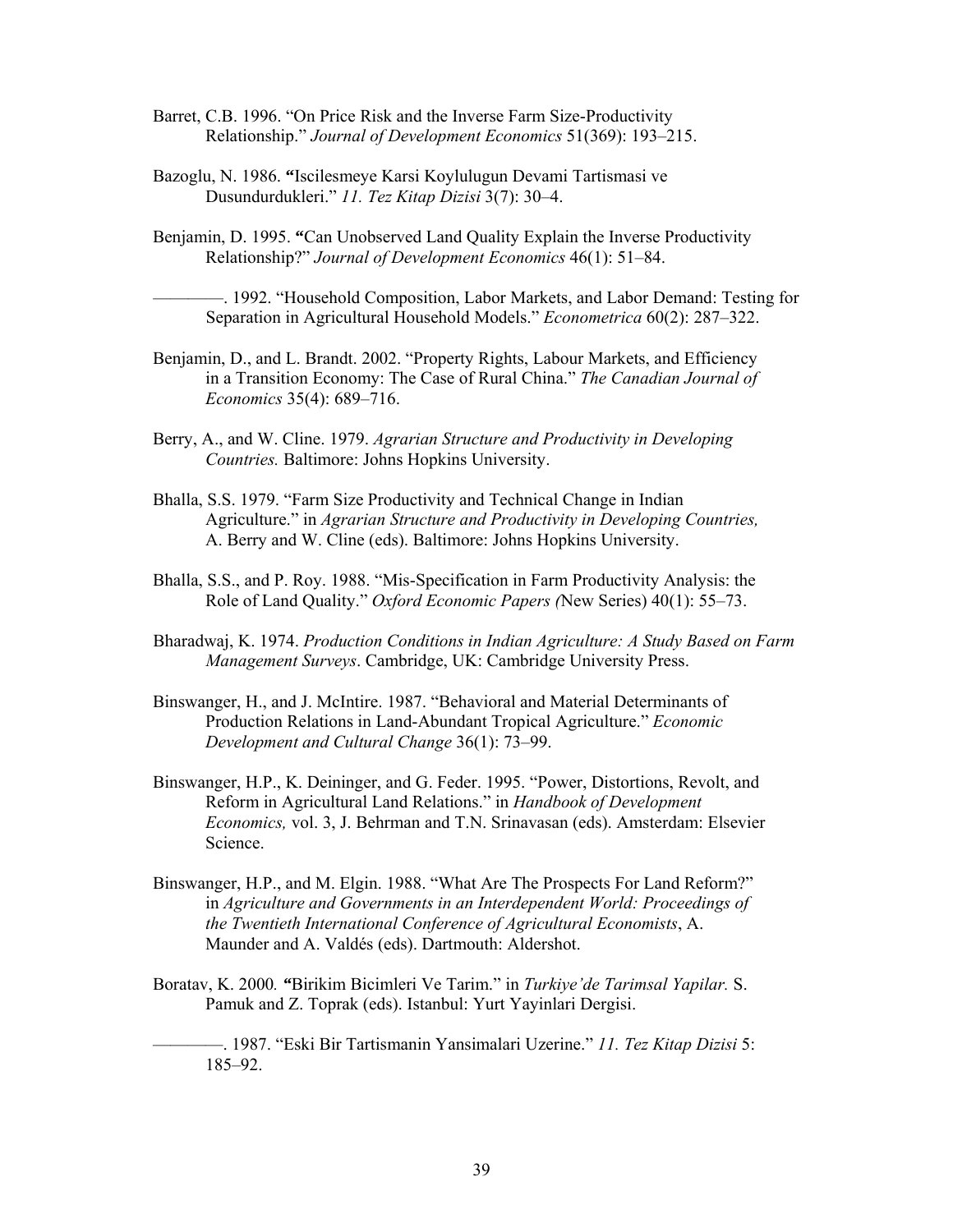- Boserup, E. 1965. *The Conditions of Agricultural Growth: The Economics of Agrarian Change under Population Pressure.* London: George Allen and Unwin.
- Cakmak, E. 2004. *"*Structural Change and Market Opening in Agriculture: Turkey Towards EU Accession." ERC Working Papers in Economics, No. 04-10. Ankara, Turkey: Middle East Technical University, Department of Economics.
- Carter, M. 1984. "Identification of the Inverse Relationship between Farm Size and Productivity: An Empirical Analysis of Peasant Agricultural Production." *Oxford Economic Papers* (New Series) 36(1): 131–45.
- Chayanov, A. 1966. *The Theory of Peasant Economy.* Homewood: R.D. Irwin.
- Conning, J. 2000. "Do Better Functioning Factor Markets Reduce Inequality: A Simplified Exposition." Panel on Asset Ownership, Redistribution, and Rural Growth at the Annual World Bank Conference on Development Economics, Washington DC, April 18. Available at: http://www.worldbank.org/research/abcde/washington\_12/agenda\_12.html
- Cornia, G.A. 1985. "Farm Size, Land Yields, and the Agricultural Production Function: An Analysis for Fifteen Developing Countries." *World Development* 13(4): 513–34.
- Deolikar, A.B. 1981. **"**The Inverse Relationship between Productivity and Farm Size: A Test Using Regional Data from India." *American Journal of Agricultural Economics* 63(2): 275–79.
- Deere, C.D., and L. Magdalena. 2001. *Empowering Women: Land and Property Rights in Latin America.* Pittsburgh: University of Pittsburgh.
- De Janvry, A., V. Renos, S. Elisabeth, and C. Carlo. 2004. "Testing For Separability in Household Models with Heterogeneous Behavior: A Mixture Model Approach." CUDARE Working Papers, No. 900. Berkeley: Department of Agriculture and Resource Economics, University of California, Berkeley.
- Eastwood, R., M. Lipton, and A. Newell. 2004. "Farm Size." in *Handbook of Agricultural Economics,* vol. 3, R. Evenson and P. Pingali (eds.). Amsterdam: North Holland.
- Eswaran, M., and A. Kotwal. 1986. **"**Access to Capital and Agrarian Production Organization." *The Economic Journal* 96(382): 482–98.
- FAO. 1999. "Country Profile: Turkey." *New Agriculturalist Online*. Available at: http://www.new-agri.co.uk/00-3/countryp.html
- Feder, G. 1980. *"*Farm Size, Risk Aversion, and the Adoption of New Technology Under Uncertainty." *Oxford Economic Papers* (New Series) 32(2): 263–83.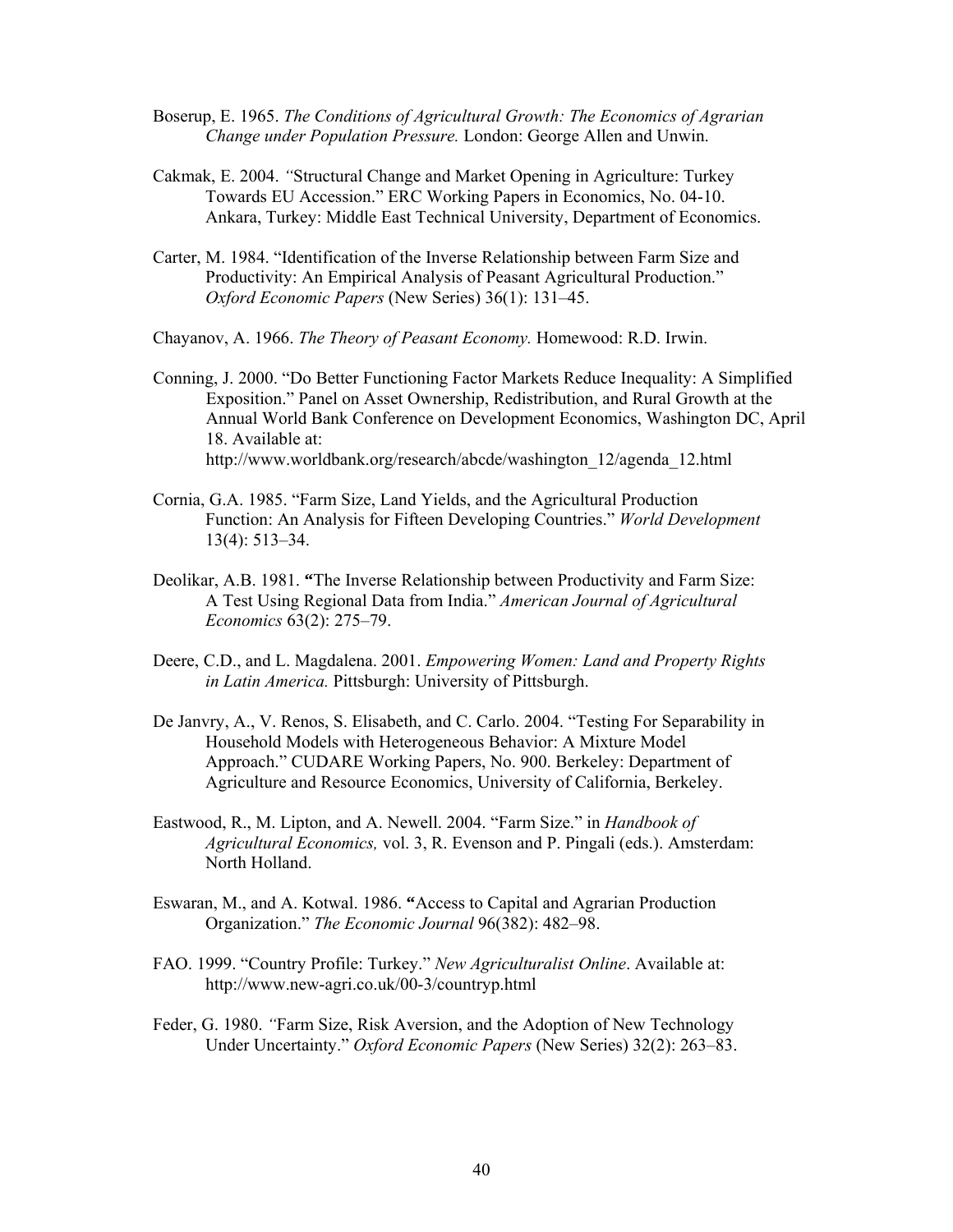————. 1985. "The Relation between Farm Size and Farm Productivity: The Role of Family Labour, Supervision, and Credit Constraints." *Journal of Development Economics* 18(2–3): 297–313.

- Griffin, K., A.R. Khan, and A. Ickowitz. 2002. "Poverty and Distribution of Land." *Journal of Agrarian Change* 2(3): 279–330.
- Gozenc, S. 2006a. Turkiye'nin Toprak Ozellikleri. http://www.aof.edu.tr/kitap/IOLTP/2291/unite04.pdf

————. 2006b. Turkiye'nin Iklim Ozellikleri. http://www.aof.edu.tr/kitap/IOLTP/2291/unite03.pdf

- Heltberg, R. 1998. "Rural Market Imperfections and the Farm Size-Productivity Relationship: Evidence from Pakistan." *World Development* 26(10): 1807–26.
- Herring, R. 1983. *Land to the Tiller—The Political Economy of Agrarian Economy in South Asia.* New Haven and London: Yale University.
- Kaldjian, P. 2001. "The Smallholder in Turkish Agriculture: Obstacle or Opportunity?" in *Rural Development in Eurasia and the Middle East: Land Reform, Demographic Change, and Environmental Constraints,* K. Engelmann and V. Pavlakovic (eds.). Seattle: University of Washington.
- Karaomerlioglu, A. 2000. "Elite Perceptions of Land Reform in Turkey." *The Journal of Peasant Studies* 27(3): 115–41.
- Kevane, M. 1996. "Agrarian Structure and Agricultural Practice: Typology and Application to Western Sudan." *American Journal of Agricultural Economics* 78(1): 236–45.
- Keyder, C. 1984. "Paths of Rural Transformation in Turkey." *Journal of Peasant Studies* 11(1): 34–49.
- Kutcher, G.P., and P.L. Scandizzo. 1981. *The Agricultural Economy of Northeast Brazil.* Baltimore: World Bank and Johns Hopkins University.
- Khusro, A.M. 1973. *Economics of Land Reform and Farm Size in India.* Delhi: McMillan Press.
- Lamb, R.L. 2003. "Inverse Productivity: Land Quality, Labour Markets, and Measurement Error." *Journal of Development Economics* 71(1): 71–95.
- Lewis, A. 1954. "Economic Development with Unlimited Supplies of Labour." *Manchester School of Economic and Social Studies* 22(2): 139–91.
- Longworth, N. 2005. "Agricultural Production, Prices, and Trade." in *Turkey in the European Union: Implications for Agriculture, Food and Structural Policy*, A.M. Burrell and A.J. Oskam (eds)*.* Cambridge: Cabi Publishing.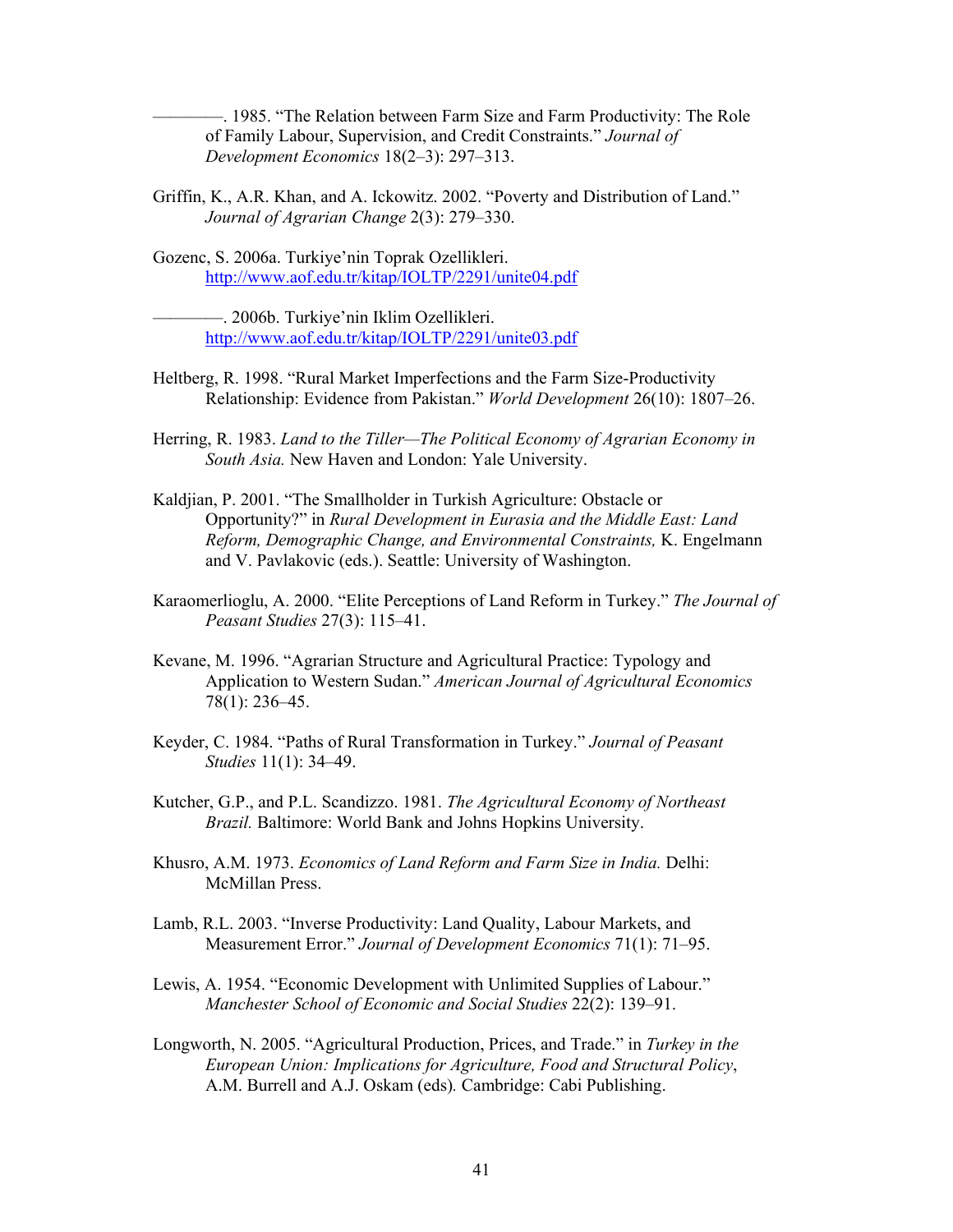- Masterson, T. 2005. *Productivity, Gender, and Land Rental Markets in Paraguayan Rural Development.* Doctoral dissertation. Amherst, MA: Department of Economics, University of Massachusetts.
- Mazumdar, D. 1965. "Size and Farm Productivity: A Problem of Indian Peasant Agriculture." *Economica* (New Series) 32(126): 161–73.
- OECD. 2006. *Economic Surveys, Turkey.* Paris: OECD.
- QHS. 2002. *Quantitative Household Survey.* Ankara: Ministry of Agriculture, ARIP office.
- Rao, J.M. 1986. "Agriculture in Recent Development Theory." *Journal of Development Economics* 22(1): 41–86.

————. 2005. "The Forms of Monopoly Land Rent and Agrarian Organization." *Journal of Agrarian Change* 4(1–2): 161–90.

- Rao, V., and T. Chtotigeat. 1981. "The Inverse Relationship between Size and Land Holdings and Agricultural Productivity." *American Journal of Agricultural Economics* 63(3): 571–4.
- Rosenzweig, M.R., and H. Binswanger. 1993. "Wealth, Weather Risk, and the Composition and Profitability of Agricultural Investments." *Economic Journal*  103(416): 56–78.
- Rudra, A., and B. Bandapadhyaya. 1973. "Marginalist Explanation for More Intense Labour Input in Smaller Farms." *Economic and Political Weekly* 8(22): 989– 94.
- Schultz, T.W. 1964. *Transforming Traditional Agriculture.* New Haven, CT: Yale University.
- Sen, A. 1981. " Market Failure and Control of Labour Power: Towards an Explanation of Structure and Change in Indian Agriculture: Part 1." *Cambridge Journal of Economics* 5: 201–228 and 327–350.
- Sen, A.K.1962. "An Aspect of Indian Agriculture." *Economic Weekly* 14(4–6).
- ————.1966. "Peasants Dualism With or Without Surplus Labour." *Journal of Political Economy* 74(5): 425–50.

————.1999. *Employment, Technology, and Development.* Oxford: ILO and Clarendon Press.

Sender, J., and J. Deborah. 2004. "Searching for a Weapon of Mass Production in Rural Africa: Unconvincing Arguments for Land Reform." *Journal of Agrarian Change* 4(1–2):142–64.